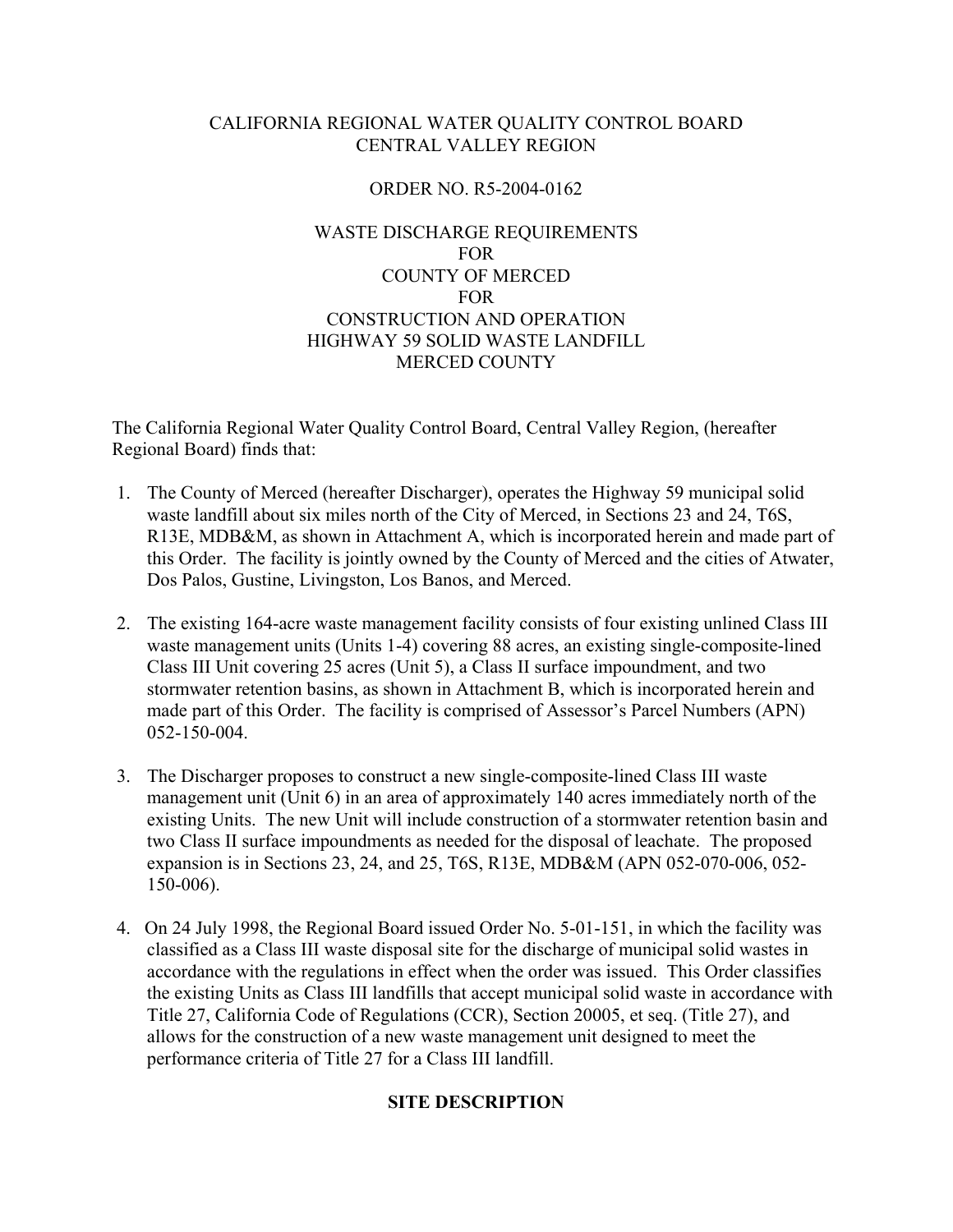- 5. The facility is underlain by unconsolidated alluvial plain and fan deposits of Pliocene to Holocene age and deeper alluvial deposits of the Miocene to Pliocene Mehrten Formation. The deposits consist of poorly-sorted clays, silt, sand, and gravel, with some beds of claystone, siltstone, sandstone, and conglomerate. There is a poorly-graded sand zone between 75 and 100 feet below ground surface.
- 6. The measured hydraulic conductivity of the native soils underlying the Units ranges between 5.5 x  $10^{-4}$  and 4.5 x  $10^{-4}$  cm/sec.
- 7. There are no known Holocene faults within 1,000 feet of the facility. The closest active fault is the Foothills Fault Zone, which is approximately 20 miles to the northeast of the facility. The maximum credible bedrock accelerations for the region is less than 0.2 g, generated from a Richter magnitude 6.5 earthquake along the Foothills Fault Zone. The next closest known fault is the Ortigalita Fault Zone, which is approximately 44 miles to the southwest.
- 8. Land use within 1,000 feet of the facility is designated for pasture land or agriculture, as specified in the Merced County General Plan.
- 9. The facility receives an average of 11.74 inches of precipitation per year as measured at the Merced 2 Station (Department of Water Resources bulletin; *Rainfall Depth-Duration-Frequency for California*, revised November 1982, updated August 1986). The mean pan evaporation rate for this facility is 67.31 inches per year as measured at the 5SE Merced 2 Station (DWR Bulletin No. 113-3, April 1975). The Merced 2 Station is approximately six miles southeast of the facility at an elevation of 168 feet above MSL.
- 10. The 1,000-year, 24-hour precipitation event for the facility is estimated to be 3.60 inches. The 100-year, 24-hour precipitation event for the site is estimated to be 2.85 inches. Both of these figures are based on rainfall data contained in the Department of Water Resources' bulletin described in Finding No. 9 (Merced 2 Station).
- 11. The waste management facility is not within a 100-year flood plain based on the Federal Emergency Management Agency's (FEMA) Flood Insurance Rate Map, Community-Panel Number 06018 0175B (revised 16 July 1984).
- 12. There are five domestic wells and three agricultural wells within one mile of the site. In addition, the site has an agricultural supply well on site for dust control, a domestic supply well near the landfill office, and a new domestic supply well to service the proposed Unit 6 area. No surface springs or other sources of groundwater supply have been observed.

## **WASTE AND SITE CLASSIFICATION**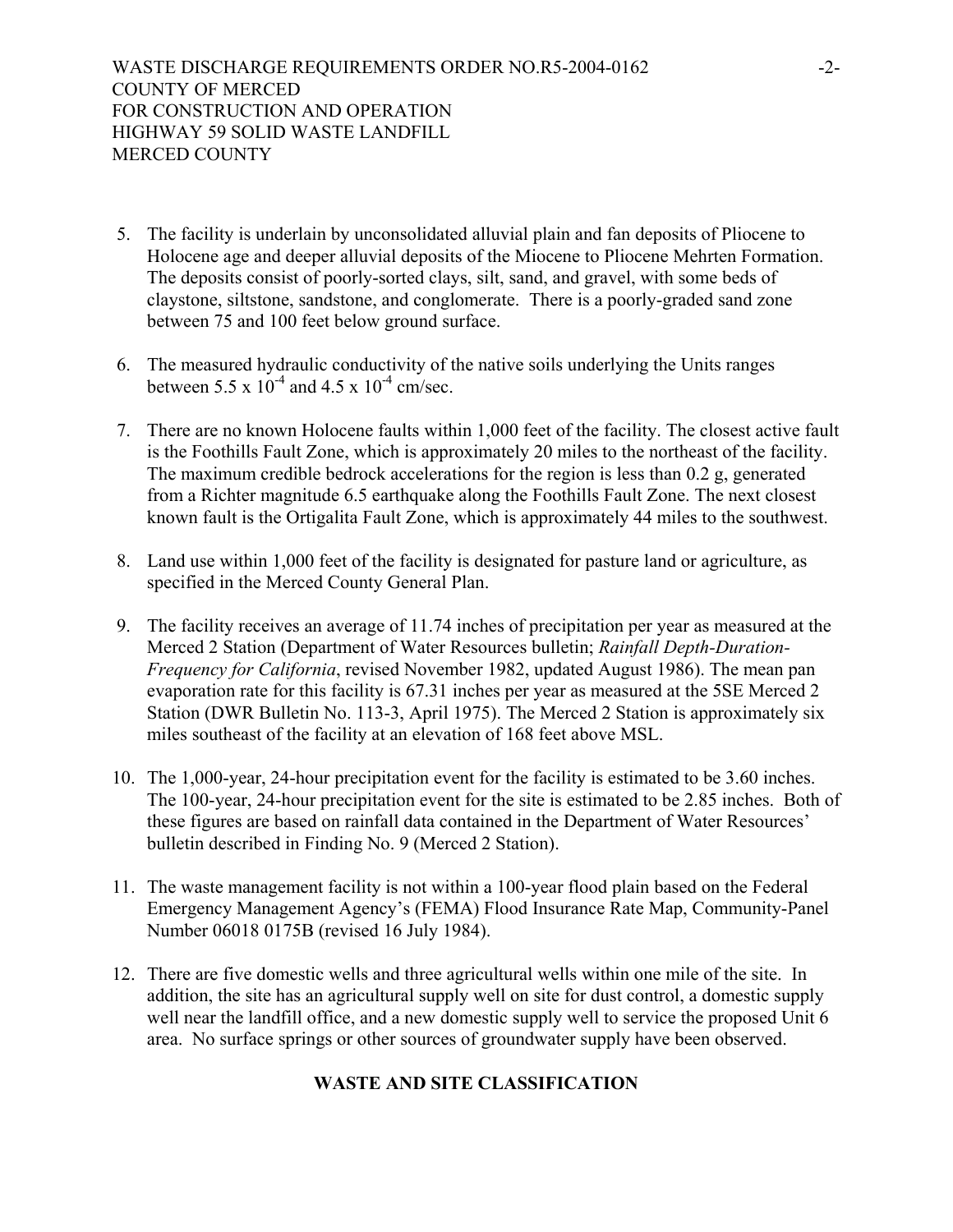- 13. The Discharger disposes of nonhazardous solid wastes as defined in Title 27 CCR Section 20164. Nonhazardous solid waste includes municipal solid wastes, as referred to in the Code of Federal Regulations, Title 40, Part 258.2.
- 14. The site characteristics where the waste management Units are located (see Finding No. 6) do not meet the siting criteria for a new Class III landfill contained in  $\S 20260(a)$  and (b)(1) of Title 27. As such, the site is not suitable for operating new Units or lateral expansions of existing Units for the discharge and containment of Class III wastes as described in Finding No. 13, without the construction of additional waste containment features in accordance with Title 27 CCR Section 20260(b)(2) and State Water Resources Control Board Resolution No. 93-62.
- 15. Leachate generated from the existing lined Unit exhibits concentrations of volatile organic compounds and inorganic waste constituents of concern in excess of water quality standards. In addition, the site characteristics where the Unit is located (see Finding Nos. 5, 6, and 19) do not permit adequate attenuation of the leachate in the event of a release from the Unit. As such, the leachate is classified as a designated waste, pursuant to the definition of "designated waste" contained in §13173 of the California Water Code.

## **SURFACE AND GROUND WATER CONDITIONS**

- 16. The *Water Quality Control Plan for the Sacramento River Basin and the San Joaquin River Basin, Fourth Edition* (hereafter Basin Plan), designates beneficial uses, establishes water quality objectives, and contains implementation plans and policies for all waters of the Basin.
- 17. Surface drainage from the eastern half of the site flows to a seasonal pond, which is near the southeast corner of the facility. This pond may drain to Parkinson Creek only during extreme conditions. Parkinson Creek joins Fahrens Creek approximately two miles southsoutheast of the facility. Surface drainage from the western half of the facility flows into a storm drainage pond, which is at the southwest corner of the facility. This pond may drain into a Caltrans drainage, which is also tributary to Fahrens Creek. Fahrens Creek is tributary to Bear Creek and the San Joaquin River, in the Merced Hydrologic Area (535.80) of the San Joaquin Basin. Storm water runoff is permitted by California General Industrial Storm Water Permit, Order No. 97-03-DWQ, permittee number 5B24S000444.
- 18. The landfill is on the floor of the central San Joaquin Valley. The potential or existing beneficial uses of the San Joaquin River from Sack Dam to the mouth of the Merced River, as specified in the Basin Plan, are municipal and domestic supply, agricultural irrigation supply, stock watering, industrial process and service supply, recreation, freshwater habitat, fish migration and spawning, wildlife habitat, groundwater recharge, fresh water replenishment, and esthetic enjoyment. Parkinson Creek, Fahrens Creek, and Bear Creek,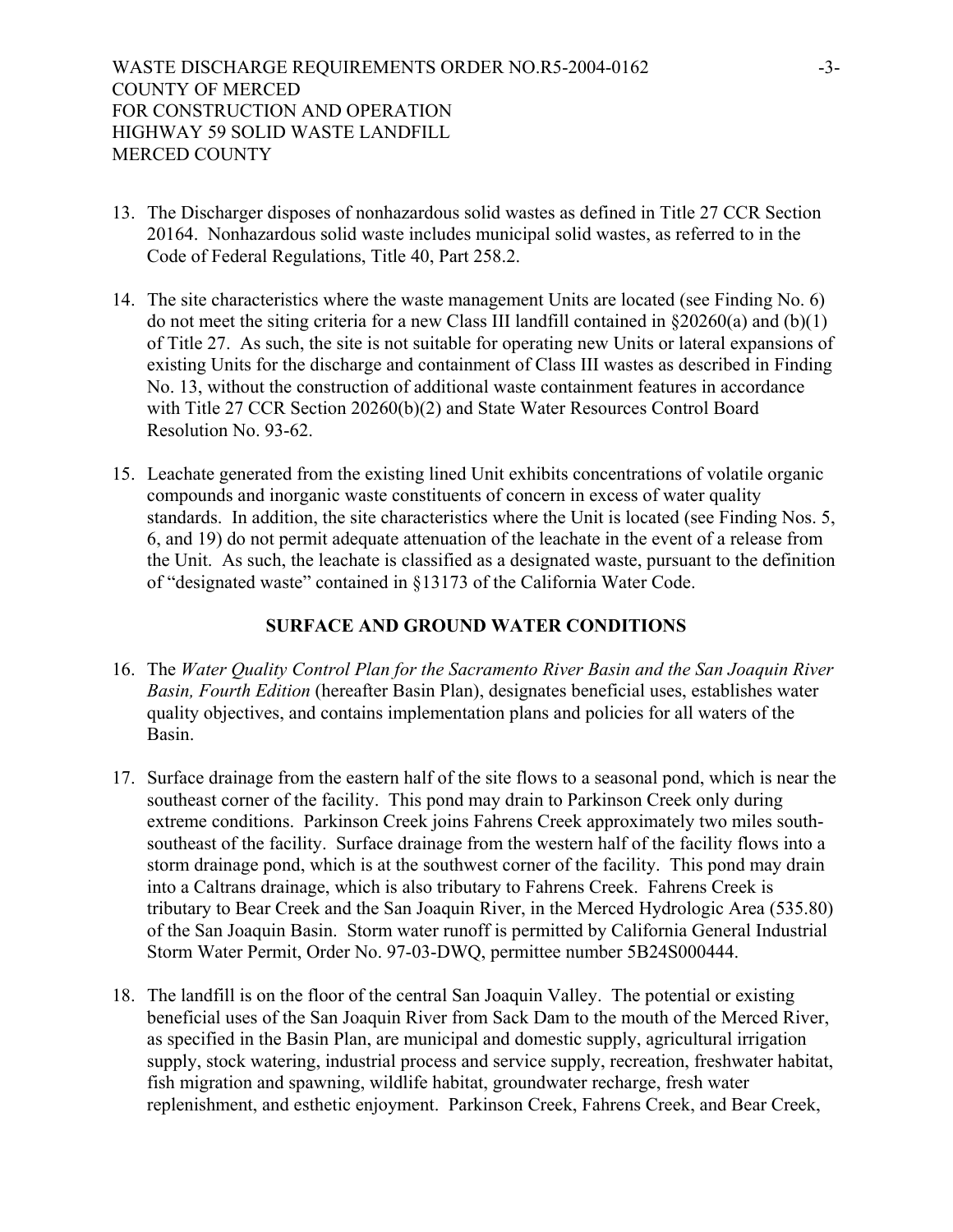as tributaries to the San Joaquin River, are designated these same uses.

- 19. The first encountered groundwater is about 65 feet below the native ground surface. Groundwater elevations generally range from 140 feet above MSL near the northeastern corner of Unit 1 to 130 feet above MSL near the southwestern end of the facility. The groundwater is unconfined. The depth to groundwater fluctuates seasonally as much as nine feet.
- 20. Monitoring data indicates background groundwater quality has an electrical conductivity (EC) ranging between 200 and 300 micromhos/cm, with total dissolved solids (TDS) ranging between 140 and 210 mg/l.
- 21. The direction of groundwater flow is toward the southwest. The direction of groundwater flow varies seasonally and periodically flows toward the south. The average groundwater gradient is approximately 0.001 feet per foot. The average groundwater velocity is 1.5 to 1.9 feet per year.
- 22. The designated beneficial uses of the groundwater, as specified in the Basin Plan, are domestic and municipal, agricultural, and industrial supply.

## **GROUNDWATER MONITORING**

- 23. The groundwater detection monitoring network for the existing Units consists of six background monitoring wells (MW-5, MW-6, MW-7, MW-8, MW-13, MW-14); one upgradient monitoring well (MW-4-A); and seven downgradient monitoring wells (MW-1, MW-2-A, MW-9, MW-10, MW-11, MW-12, MW-20). Wells MW-5, MW-6, MW-7, MW-8, MW-13, and MW-14 were installed for background groundwater monitoring in the vicinity of the planned northward expansion area. Wells MW-13, MW-14, and MW-6 will be decommissioned upon construction of the proposed expansion Unit. Well MW-20 was installed for the monitoring of groundwater immediately downgradient of the existing Class II surface impoundment.
- 24. The vadose zone detection monitoring system consists of geomembrane-lined pan lysimeters installed beneath the leachate collection and removal system collection pipes and sumps of the single-composite-lined Unit. The Discharger proposes to install pan lysimeters beneath composite-lined landfill units constructed in the 140-acre expansion area to the north. The Discharger has installed gas monitoring wells along the perimeters of the unlined waste management unit. These gas wells will also serve as vadose zone monitoring devices for the unlined areas.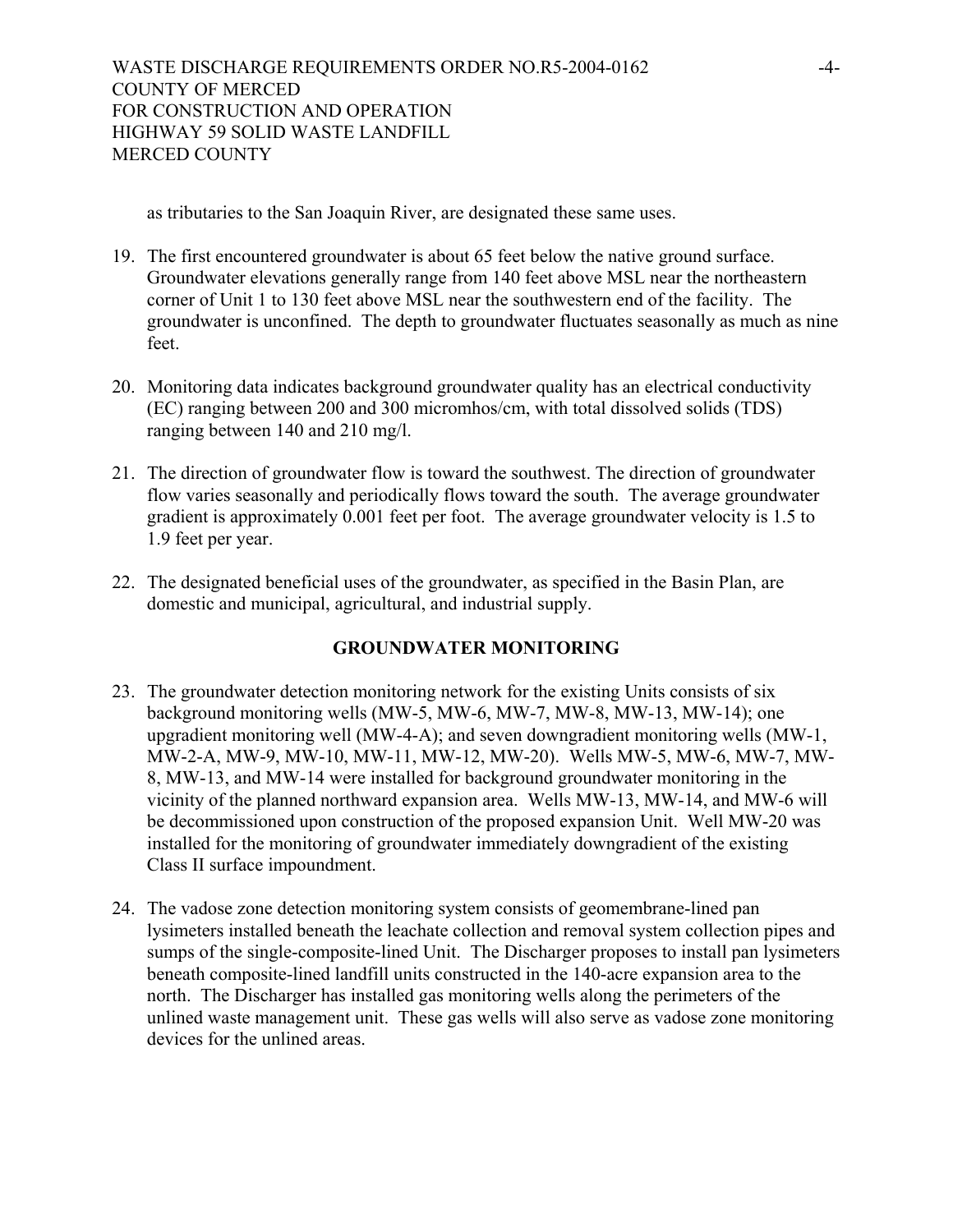- 25. The groundwater evaluation monitoring network for the unlined Unit consists of monitoring wells MW-15, MW-16, MW-17, MW-18, and MW-19. Well MW-19 is screened in a deeper zone to determine the vertical extent of groundwater degradation.
- 26. A pan lysimeter is installed beneath the centerline of the existing Class II surface impoundment. In addition, two suction lysimeters are installed beneath two opposing slopes of the surface impoundment. These devices serve as the vadose zone monitoring system for the Class II surface impoundment.
- 27. The Discharger's existing detection monitoring program for groundwater at this facility satisfies the requirements contained in Title 27.
- 28. Volatile organic compounds (VOCs) are often detected in a release from a landfill, and are the primary waste constituents detected in groundwater beneath a municipal solid waste landfill. Since volatile organic compounds are not naturally occurring and thus have no background value, they are not amenable to the statistical analysis procedures contained in Title 27 for the determination of a release of wastes from a Unit.
- 29. Sections 20415(e)(8) and (9) of Title 27 provide for the non-statistical evaluation of monitoring data that will provide the best assurance of the earliest possible detection of a release from a Unit in accordance with §20415(b)(1)(B)2.-4. of Title 27. However, Title 27 does not specify a specific method for non-statistical evaluation of monitoring data.
- 30. The Regional Board may specify a non-statistical data analysis method pursuant to Section 20080(a)(1) of Title 27. Section 13360(a)(1) of the California Water Code allows the Regional Board to specify requirements to protect underground or surface waters from leakage from a solid waste site, which includes a method to provide the best assurance of determining the earliest possible detection of a release.
- 31. In order to provide the best assurance of the earliest possible detection of a release of nonnaturally occurring waste constituents from a Unit, this Order specifies a non-statistical method for the evaluation of monitoring data.
- 32. The specified non-statistical method for evaluation of monitoring data provides two criteria (or triggers) for making the determination that there has been a release of non-naturally occurring waste constituents from a Unit. The presence of two non-naturally occurring waste constituents above their respective method detection limit (MDL), or one nonnaturally occurring waste constituent detected above its practical quantitation limit (PQL), indicates that a release of waste from a Unit has occurred. Following an indication of a release, verification testing will be conducted to determine whether there has been a release from the Unit, or there is a source of the detected constituents other than the landfill, or the detection was a false detection. Although the detection of one non-naturally occurring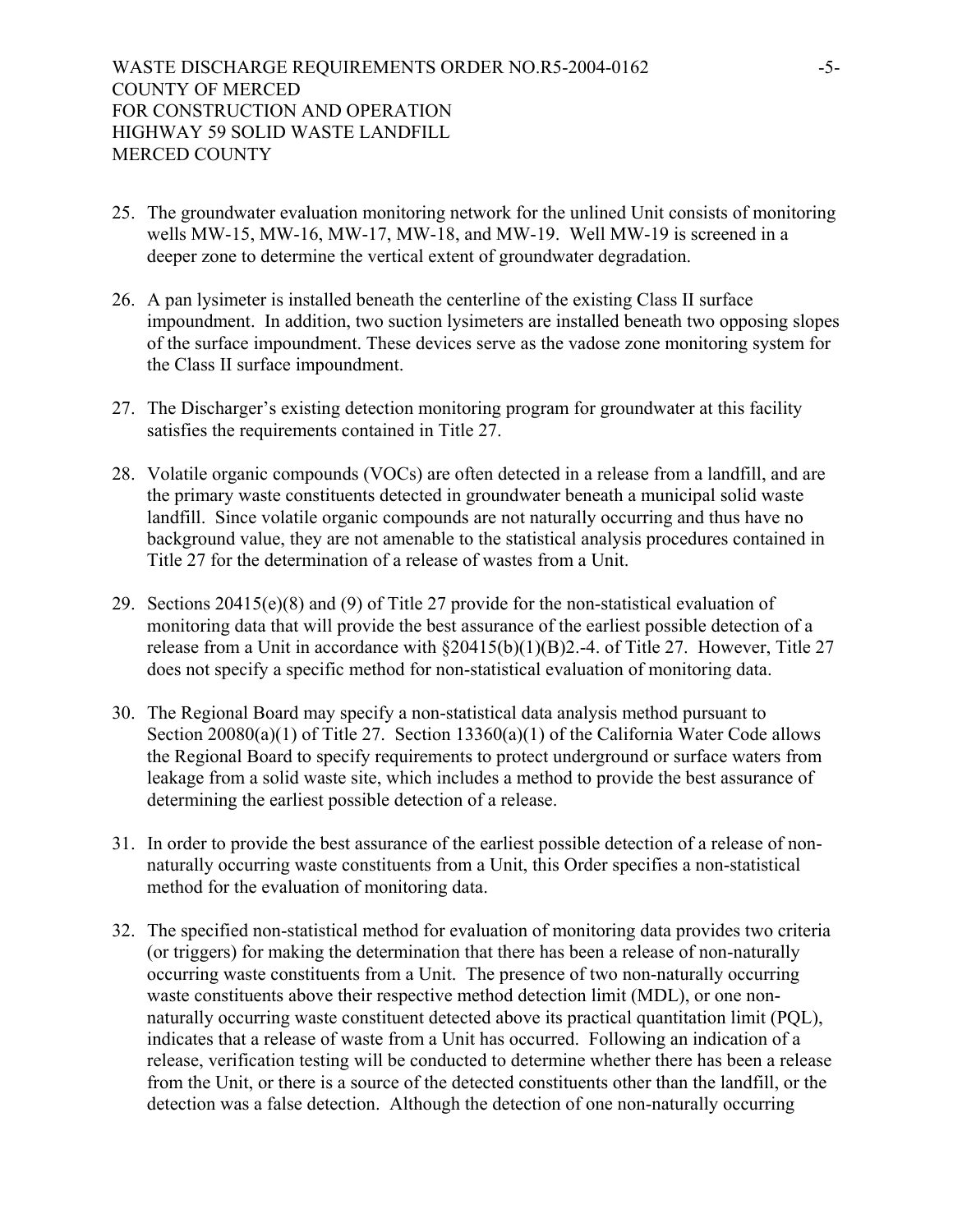## WASTE DISCHARGE REQUIREMENTS ORDER NO.R5-2004-0162 COUNTY OF MERCED FOR CONSTRUCTION AND OPERATION HIGHWAY 59 SOLID WASTE LANDFILL MERCED COUNTY

waste constituent above its MDL is sufficient to provide for the earliest possible detection of a release, the detection of two non-naturally occurring waste constituents above the MDL as a trigger is appropriate due to the higher risk of false-positive analytical results and the corresponding increase in sampling and analytical expenses from the use of one nonnaturally occurring waste constituent above its MDL as a trigger.

#### **GROUNDWATER DEGRADATION**

- 33. The volatile organic constituent (VOC) dichlorodifluoromethane has repeatedly been detected in detection monitoring well MW-2A at concentrations above the water quality objective. No Maximum Contaminant Levels have been established for this waste constituent. The applicable water quality objective for dichlorodifluoromethane is the U.S.E.P.A. National Ambient Water Quality Criteria, One-in-a-Million Incremental Cancer Risk Estimate for Health and Welfare Protection (0.19 µg/l). In addition, tetrachloroethylene has been detected in monitoring well MW-12 at concentrations above the Maximum Contaminant Level (MCL) of 5 µg/l. Other constituents detected on two or more consecutive occasions below water quality goals include: benzene and toluene in wells MW-1, MW-3, MW-4A, and MW-5; and tetrachloroethylene and trichlorofluoromethane in MW-2A.
- 34. Total dissolved solids (TDS) and electrical conductivity (EC) have consistently been detected in downgradient wells at concentrations exceeding statistically established tolerance limits.
- 35. The Discharger is currently conducting evaluation monitoring in accordance with Cleanup and Abatement Order No. 98-730.

## **CONSTRUCTION AND ENGINEERED ALTERNATIVE**

- 36. On 17 June 1993, the State Water Resources Control Board adopted Resolution No. 93-62 implementing a State Policy for the construction, monitoring, and operation of municipal solid waste landfills that is consistent with the federal municipal solid waste regulations promulgated under Title 40, Code of Federal Regulations, Part 258 (Subtitle D).
- 37. Resolution No. 93-62 requires the construction of a specified composite liner system at new municipal solid waste landfills, or expansion areas of existing municipal solid waste landfills, that receive wastes after 9 October 1993.
- 38. Resolution No. 93-62 also allows the Regional Board to consider the approval of engineered alternatives to the prescriptive standard. Section III.A.b. of Resolution No. 93-62 requires that the engineered alternative liner systems be of a composite design similar to the prescriptive standard.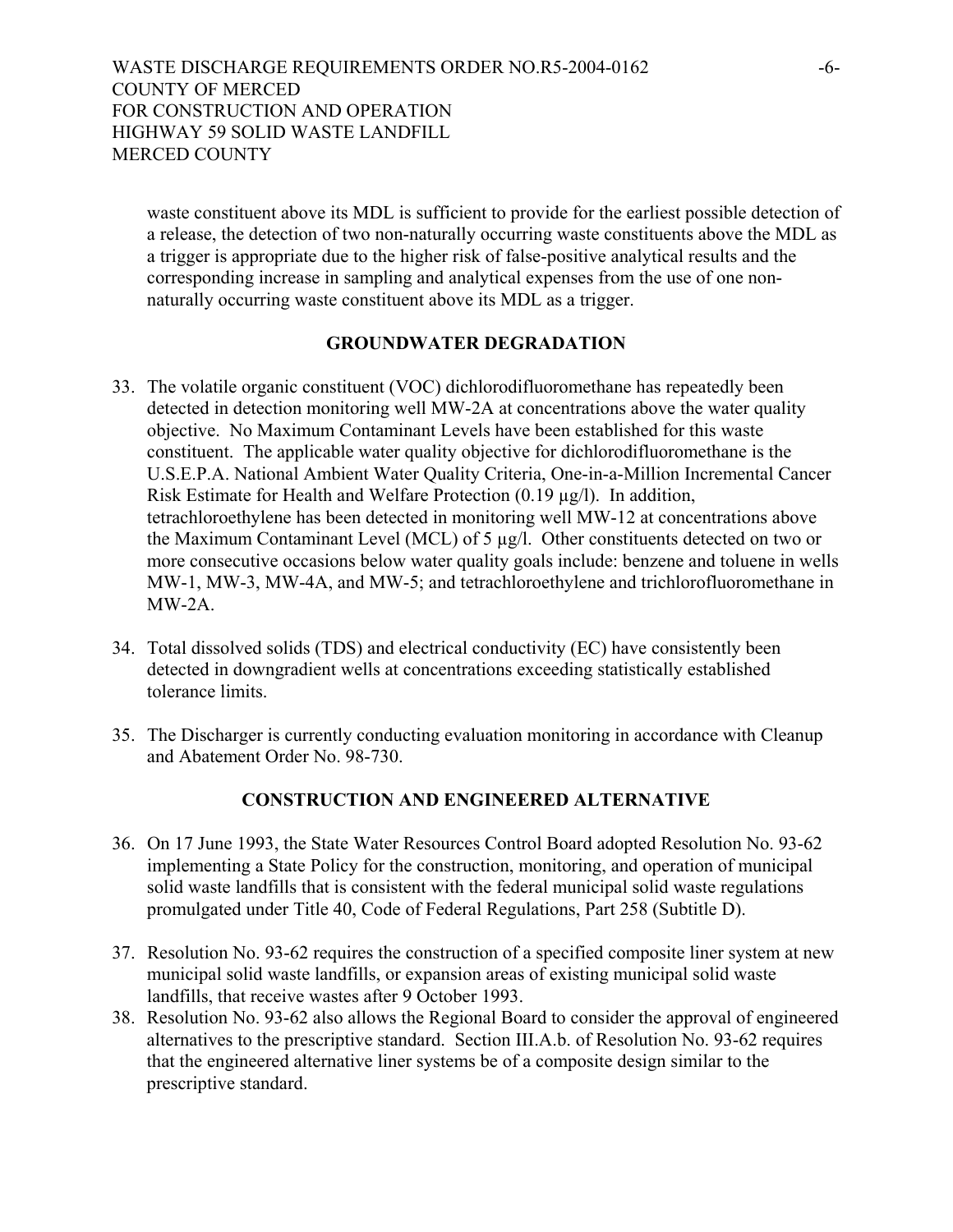- 39. Section 20080(b) of Title 27 allows the Regional Board to consider the approval of an engineered alternative to the prescriptive standard. In order to approve an engineered alternative in accordance with  $\S20080(c)(1)$  and (2), the Discharger must demonstrate that the prescriptive design is unreasonably and unnecessarily burdensome and will cost substantially more than an alternative which will meet the criteria contained in §20080(b), or would be impractical and would not promote attainment of applicable performance standards. The Discharger must also demonstrate that the proposed engineered alternative liner system is consistent with the performance goal addressed by the particular prescriptive standard, and provides protection against water quality impairment equivalent to the prescriptive standard in accordance with §20080(b)(2) of Title 27.
- 40. Section 13360(a)(1) of the California Water Code allows the Regional Board to specify the design, type of construction, and/or particular manner in which compliance must be met in waste discharge requirements or orders for the discharge of waste at solid waste disposal facilities.
- 41. The Discharger has proposed the construction of an engineered alternative single-composite liner system for the planned Unit 6. The liner would be comprised of the following, in ascending order: a 12-inch subgrade layer recompacted to a hydraulic conductivity not to exceed  $1 \times 10^{-6}$  cm/sec or meeting specific compaction and gradation criteria; a geosynthetic clay liner (GCL) consisting of a 5-mm thick layer of sodium bentonite sandwiched between two geotextiles (bottom geotextile nonwoven); a 60-mil thick synthetic flexible membrane of HDPE; a12-inch gravel leachate drainage layer; a nonwoven geotextile filter fabric; and a 24-inch thick soil operations layer.
- 42. Sideslope liners for the planned Unit 6 are proposed to be constructed of the same materials and in the same sequence and manner as the bottom liner system, with the exception of a geocomposite drainage net in place of the 12-inch gravel drainage layer and nonwoven geotextile filter fabric. The subgrade will be prepared in an appropriate manner using accepted engineering and construction methods so as to provide a surface that is smooth and free from rocks, sticks, and other debris that could damage or otherwise limit the performance of the geosynthetic clay layer and/or geomembrane, and certified in accordance with this Order and the approved Construction Quality Assurance Plan.
- 43. The Discharger has demonstrated that construction of a Subtitle D prescriptive standard liner system for Unit 6 would be unreasonable and unnecessarily burdensome when compared to the proposed engineered alternative design. There is no clay source on-site or nearby and the cost of importing clay from off-site or mixing on-site soils with bentonite would cost substantially more than the alternative design. The Discharger has also demonstrated that the proposed engineered alternative is consistent with the performance goals of the prescriptive standard and affords at least equivalent protection against water quality impairment.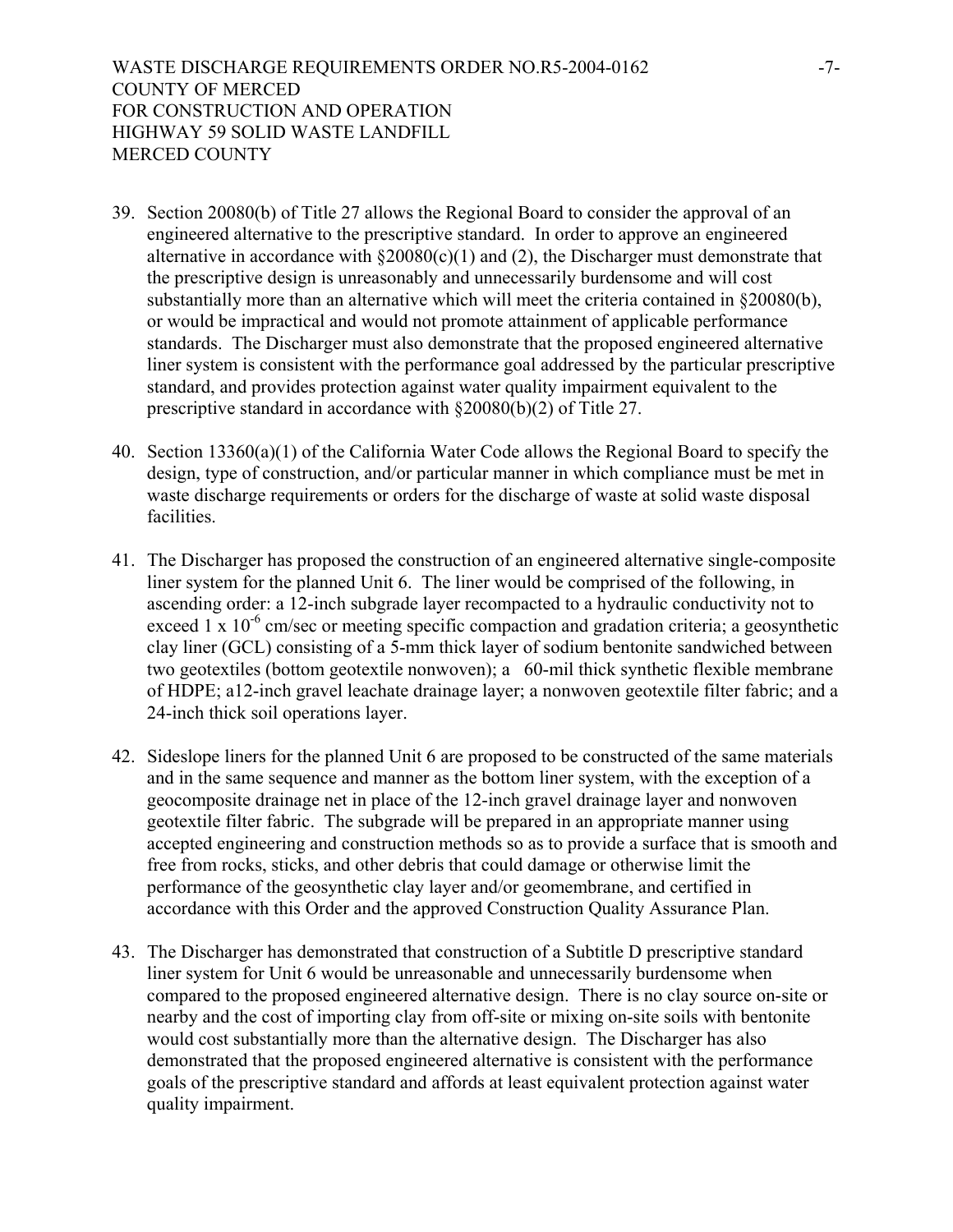- 44. The proposed leachate collection and removal system includes a minimum 12-inch thick drainage layer composed of granular material with a minimum hydraulic conductivity of 0.3 centimeters per second (cm/s). The design leachate flow volume is 4.4 gallons per minute.
- 45. The proposed vadose zone monitoring system includes geomembrane-lined pan lysimeters installed beneath the leachate collection and removal system collection pipes and sumps. A pan lysimeter will be installed beneath the liner system for the purposes of vadose zone monitoring. The pan lysimeter will consist of: 1) an underlying 60-mil HDPE liner on a prepared subgrade below the leachate sump(s) and a length of the leachate collection and removal system troughs; and 2) perforated or slotted 3-inch diameter HDPE piping encased in drainage gravel.

#### **LANDFILL LINER PERFORMANCE DEMONSTRATION**

46. On 15 September 2000, the Regional Board adopted Resolution No. 5-00-213, "Request For The State Water Resources Control Board To Review The Adequacy Of The Prescriptive Design Requirements For Landfill Waste Containment Systems To Meet The Performance Standards Of Title 27." The State Board responded, in part, that "a single composite liner system continues to be an adequate minimum standard" however, the Regional Board "should require a more stringent design in a case where it determines that the minimum design will not provide adequate protection to a given body of groundwater."

In a letter dated 17 April 2001, the Executive Officer notified owners and operators of Solid Waste Landfills that "the Regional Board will require a demonstration that any proposed landfill liner system to be constructed after 1 January 2002 will comply with Title 27 performance standards. A thorough evaluation of site-specific factors and cost/benefit analysis of single, double and triple composite liners will likely be necessary."

- 47. In accordance with the Executive Officer's letter of 17 April 2001, the Discharger submitted a landfill liner design performance report to demonstrate that the proposed engineered alternative design would meet the performance standard contained in Section 20310(c) of Title 27 for a Class III landfill. The demonstration utilized a model to predict the performance of the proposed liner design and the fate and transport of a release of waste constituents from Unit 6.
- 48. Concerns regarding the sensitivity of the modeling results to changes of input data were raised by the Regional Board staff and addressed by the Discharger with a sensitivity analysis of the model.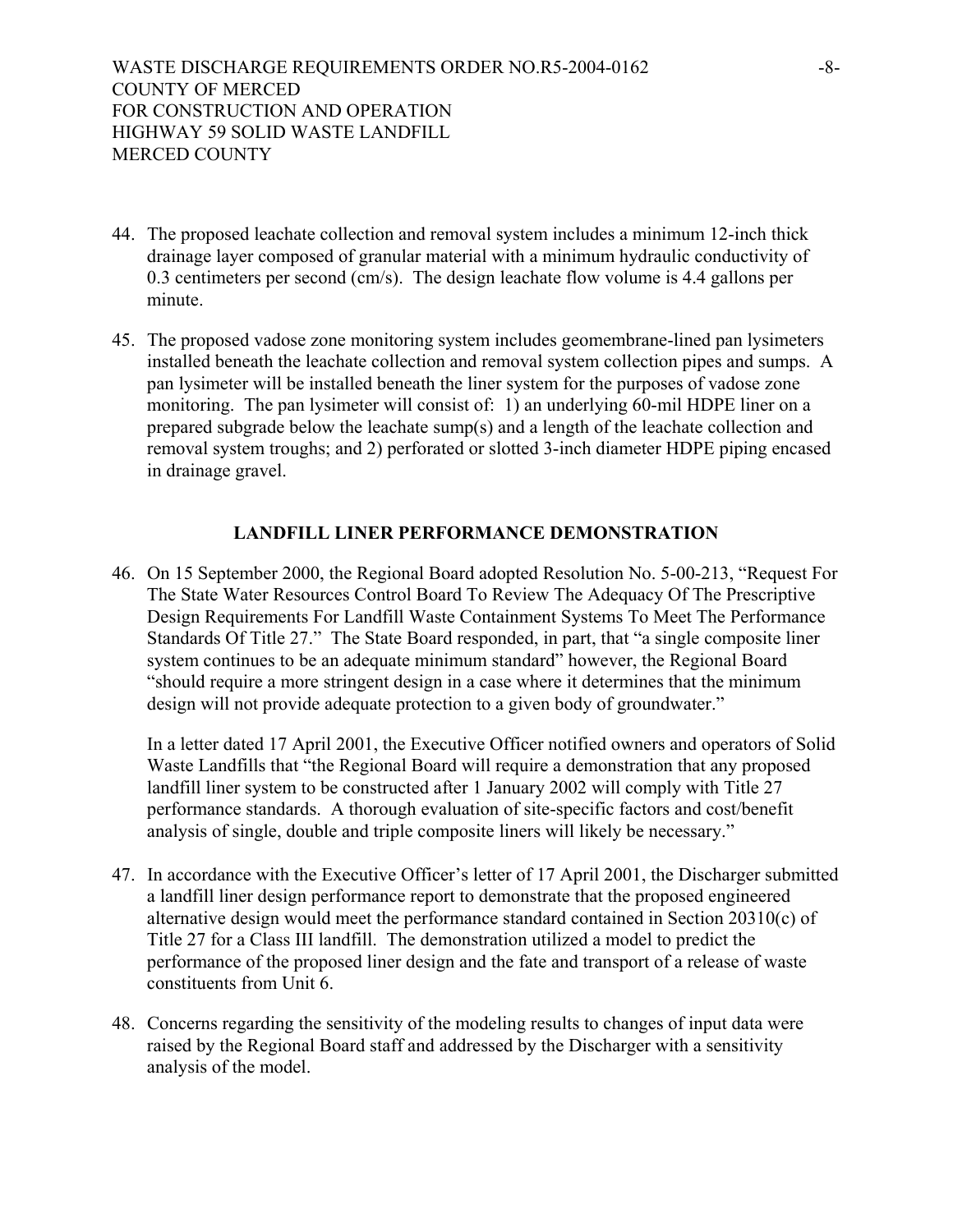- 49. The following concerns with the engineered alternative landfill liner design and site conditions were also considered:
	- The barrier portion of the engineered alternative liner design (the geomembrane and the GCL) would be less than 0.5 inches thick. The thickness of the engineered alternative liner design makes it vulnerable to damage during construction and during the placement of wastes.
	- The vadose zone does not offer substantial protection for the groundwater. The bottom of the proposed expansion will be approximately 35 feet above the highest anticipated groundwater elevation.
	- Groundwater is degraded from the existing unlined portion of the landfill.
- 50. The thickness and the construction criteria of the prepared subgrade and the thickness of the operations layer as noted in Finding No. 41 were modified to address the concerns listed in Finding No. 49.
- 51. To ensure proper installation of the engineered alternative landfill liner system, the Discharger has agreed to perform an electronic leak detection survey (ELDS) over the entire base of the liner system subsequent to placement of the operations layer on the liner and leachate collection and removal system to detect and repair any liner defects prior to placing waste. In addition to performing the ELDS, the County will place select waste over the operations layer to reduce the potential damage to the base liner during initial refuse filling operations.
- 52. Based on the results of the model showing that the engineered alternative liner design would contain the wastes discharged to the Unit, and the design and construction features of the engineered alternative liner system, the Regional Board finds that the engineered alternative liner meets the performance standard contained in Title 27. The Discharger has also demonstrated that the proposed liner system meets the approval criteria set forth in Section 20080(b) of Title 27 for engineered alternative designs. The Discharger therefore proposes a liner system which will be designed, constructed, and operated in accordance with the criteria set forth in Title 27, and the provisions in State Water Resources Control Board Resolution No. 93-62 for municipal solid wastes.

#### **SURFACE IMPOUNDMENT CONSTRUCTION**

53. The existing Class II surface impoundment (Impoundment 1) was designed and constructed for containing leachate generated from the existing single-composite-lined landfill Unit. Available capacity for Impoundment 1 is approximately 1.12 million gallons while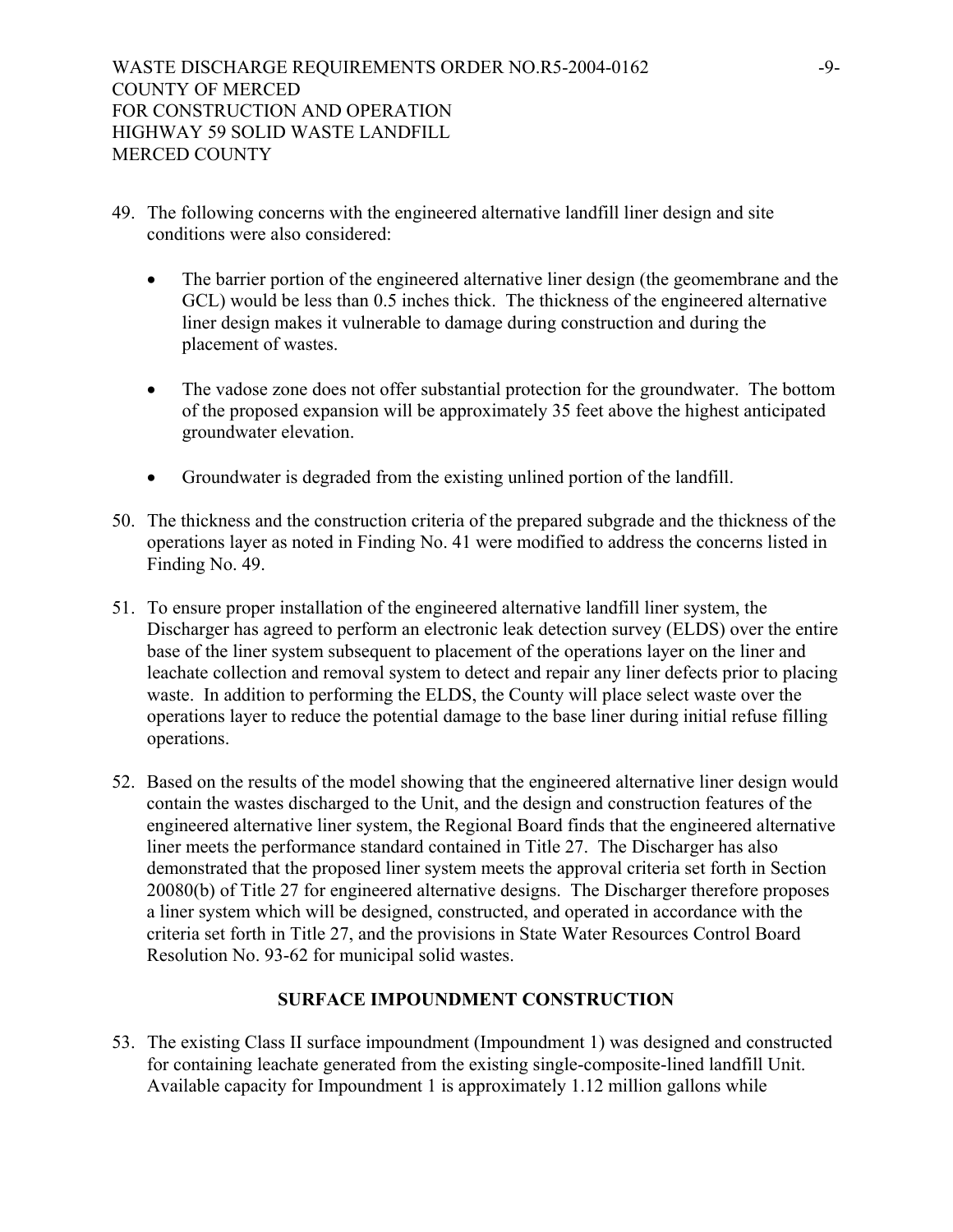WASTE DISCHARGE REQUIREMENTS ORDER NO.R5-2004-0162 COUNTY OF MERCED FOR CONSTRUCTION AND OPERATION HIGHWAY 59 SOLID WASTE LANDFILL MERCED COUNTY

maintaining two feet of freeboard. The minimum elevation of Impoundment 1 is approximately 196 feet above MSL.

- 54. The Impoundment 1 liner system consists of a HDPE geomembrane having a minimum thickness of 80 mils, underlain by a geocomposite drainage net and two feet of clay soil compacted to a maximum hydraulic conductivity of  $1 \times 10^{-6}$  cm/sec.
- 55. The Discharger has not submitted a demonstration that construction of the proposed surface impoundment liner will meet the performance standard for a Class II surface impoundment contained in §20310 of Title 27. Insufficient data exists to determine whether a significant volume of leachate is being released from the surface impoundment liner. Therefore, this Order requires the construction of a double-composite liner system for the proposed surface impoundments. A double composite liner system will meet the performance standards for Class II liquid wastes. Alternatively, the Discharger may submit a Report of Waste Discharge with a demonstration that construction of a proposed alternative surface impoundment liner system will meet the performance standard for the containment of a Class II liquid and request a revision of this Order.

#### **CEQA AND OTHER CONSIDERATIONS**

- 56. The Merced County Board of Supervisors certified the final Environmental Impact Report (EIR) for the facility expansion on 13 August 1996. The Merced County Public Works Department filed a Notice of Determination on 17 September 1996, in accordance with the California Environmental Quality Act (Public Resources Code Section 21000 et seq.) and CEQA guidelines (14 CCR Section 15000 et seq.). The Regional Board considered the EIR and incorporated mitigation measures from the environmental impact report into these waste discharge requirements designed to prevent potentially significant impacts to design facilities and to water quality, as defined in Finding Nos. 57 through 66. The EIR identified portions of the landfill expansion area as wetlands that need to be protected in accordance with state and federal regulations.
- 57. Pursuant to 40 CFR §258.12, the Discharger is required to make certain demonstrations if a Unit is to be located in wetlands. The term "wetlands" includes those resources as defined by 40 CFR §232.2(r).
- 58. The proposed Unit will be located within areas containing "wetlands," including vernal pools and "seasonal" wetlands.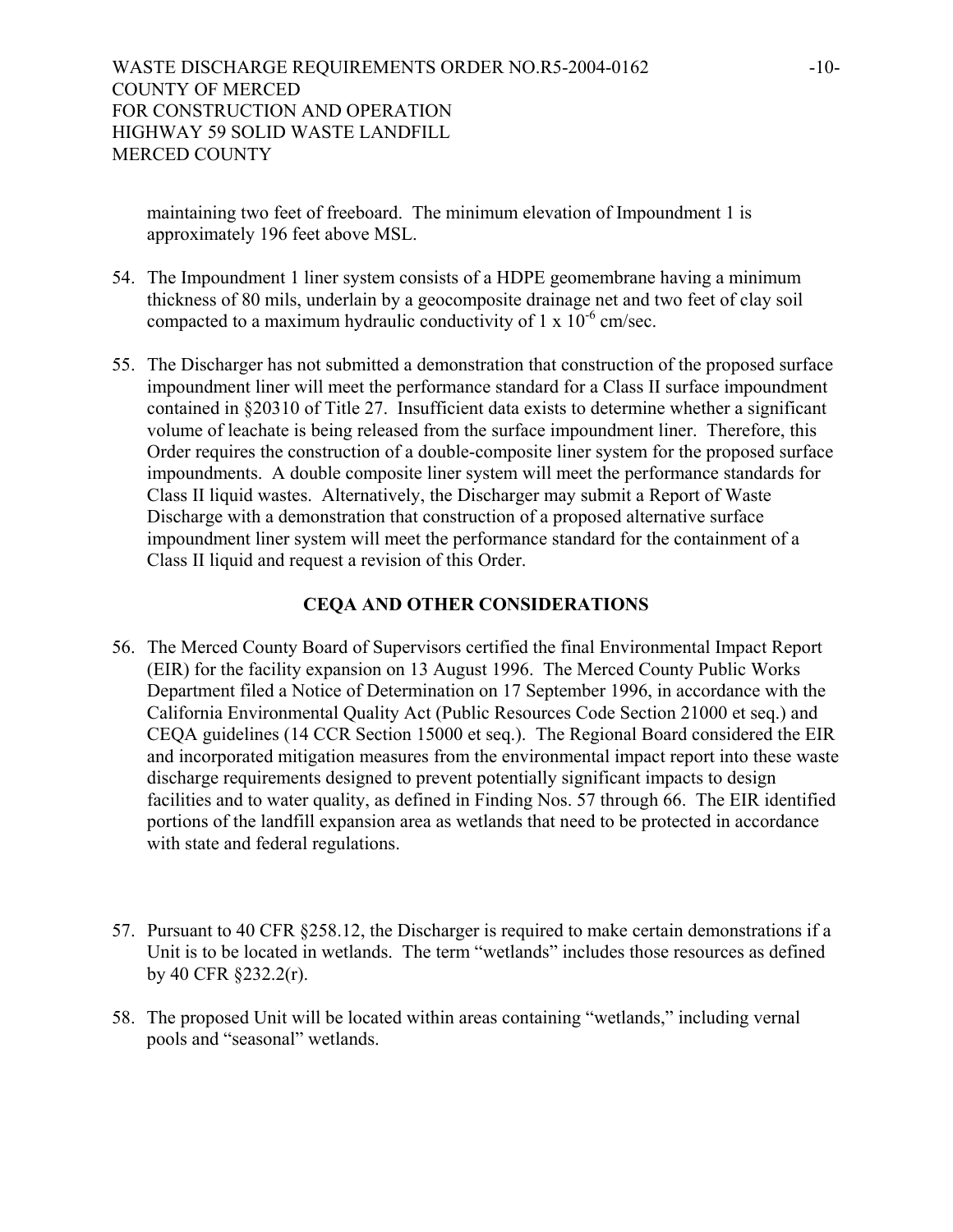- 59. Because the construction and operation of the proposed landfill expansion will impact wetland habitat, the Discharger must make the following demonstrations pursuant to 40 CFR §258.12:
	- a) The Unit as proposed has no other available and practicable location that results in less impact to wetlands;
	- b) The Unit as proposed will not cause or contribute to violation of any applicable State water quality standard;
	- c) The Unit as proposed will not violate a toxic effluent standard or prohibition under Section 307 of the federal Clean Water Act;
	- d) The Unit as proposed will not jeopardize the continued existence or endangered or threatened species or impact critical habitat;
	- e) The Unit as proposed will not violate any requirement under the Marine Protection, Research and Sanctuaries Act of 1972;
	- f) The Unit as proposed will not cause or contribute to significant degradation of wetlands; and
	- g) The Unit as proposed avoids on-site wetlands to the maximum extent practicable and where impracticable, the impact is minimized and those impacts are mitigated to ensure no net loss of wetlands.
- 60. The Discharger has demonstrated that no other available practicable alternative to the proposed site exists. Both the Edendale Creek and the Vineyard sites pose both environmental and cost constraints making them impracticable. The Edendale Creek site contains wetlands and other sensitive habitat, as well as being cost prohibitive. Likewise, the Vineyard site is cost prohibitive and its use as a landfill site would not comply with the County of Merced General Plan. Additionally, the Vineyard site's proximity to Castle Airport makes the site impracticable. Transport of waste out of County would result in impracticable costs and result in increased environmental impacts or risks. On-site waste reclamation at the existing landfill site would be impracticable due to cost. Waste reduction and landfilling to the existing facility would not yield the required capacity under state law requirements.
- 61. The Discharger has demonstrated that the Unit will not cause or contribute to the violation of an applicable State water quality standard. The Unit will be permitted and operated to meet the Water Quality Protection Standard adopted by the Regional Board. These standards for the State of California are embodied in regulation within California Code of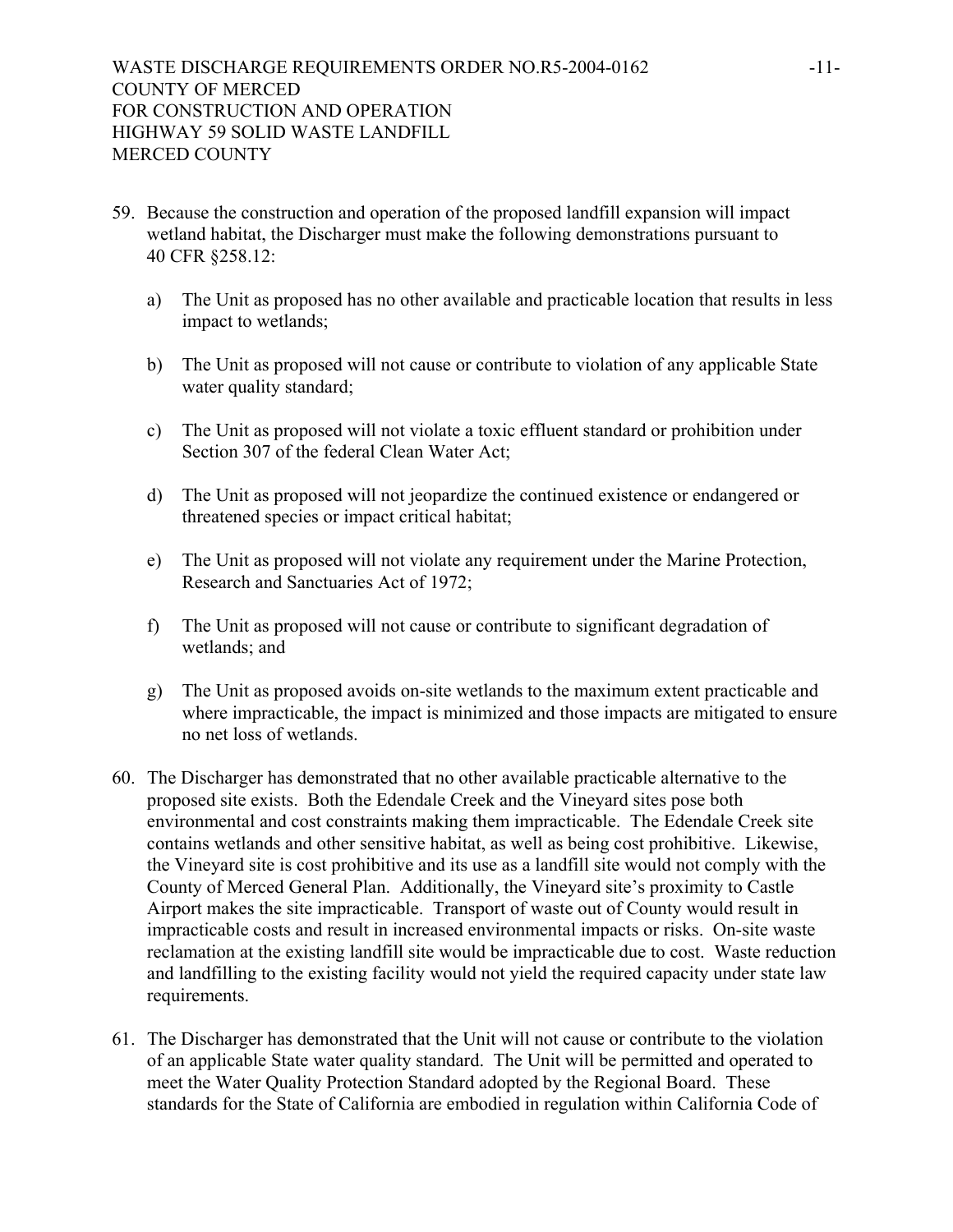Regulations, Title 27, Section 20420.

- 62. The Discharger has demonstrated that the Landfill as proposed will not violate a toxic effluent standard or prohibition under Section 307 of the federal Clean Water Act. The potential stormwater/surface water discharge point for the Landfill expansion is from two storm water retention basins. The contents of the basin are sampled and tested under industrial storm water NPDES permit No. 5B24S000444. This monitoring program requires sampling and testing for potentially toxic constituents within the collected stormwater, prior to its release. To date, the results have indicated that the monitored naturally-occurring waste constituents are not present above the detection limits or the relevant health standards for the potentially toxic compounds. The monitoring program is designed to limit discharge of surface water effluent to only quantities that are consistent with minimum allowed concentrations.
- 63. The Discharger has demonstrated that the Unit as proposed will not jeopardize the continued existence or endangered or threatened species or impact critical habitat. The United States Fish and Wildlife Service has found that the Unit will not jeopardize the continued existence of any of the listed invertebrate species found within the Unit, and has issued a Biological Opinion pursuant to the federal Endangered Species Act allowing the facility to be constructed.
- 64. The Discharger has demonstrated that the Landfill as proposed will not violate any requirement under the Marine Protection, Research and Sanctuaries Act of 1972.
- 65. The Discharger has demonstrated that the Landfill as proposed will not cause or contribute to significant degradation of wetlands. The Landfill waste will consist mainly of residential and commercial wastes, industrial and demolition debris wastes, wood, yard waste, clean fill soil and construction debris, and non-friable asbestos. In accordance with Waste Discharge Requirements, Order No. 98-161, and SWFP No. 24-AA-0001, only nonhazardous solid wastes suitable for disposal in a municipal solid waste landfill are accepted for disposal. The potential for a release, including a catastrophic release, of waste from the Highway 59 Landfill is remote. The landfill will operate under design and operating standards that limit

erosion potential, and capture sediment within one of three stormwater retention basins provided for the landfill.

66. The Discharger has demonstrated that the Unit as proposed avoids on-site wetlands to the maximum extent practicable and where impracticable, the impact is minimized and those impacts are mitigated to ensure no net loss of wetlands. The County has avoided a significant portion of the on-site wetlands and further avoidance is impracticable. The County is required under its federal CWA Section 404 permit and the Biological Opinion to preserve in perpetuity a 168-acre wetland preserve and mitigation area. The County will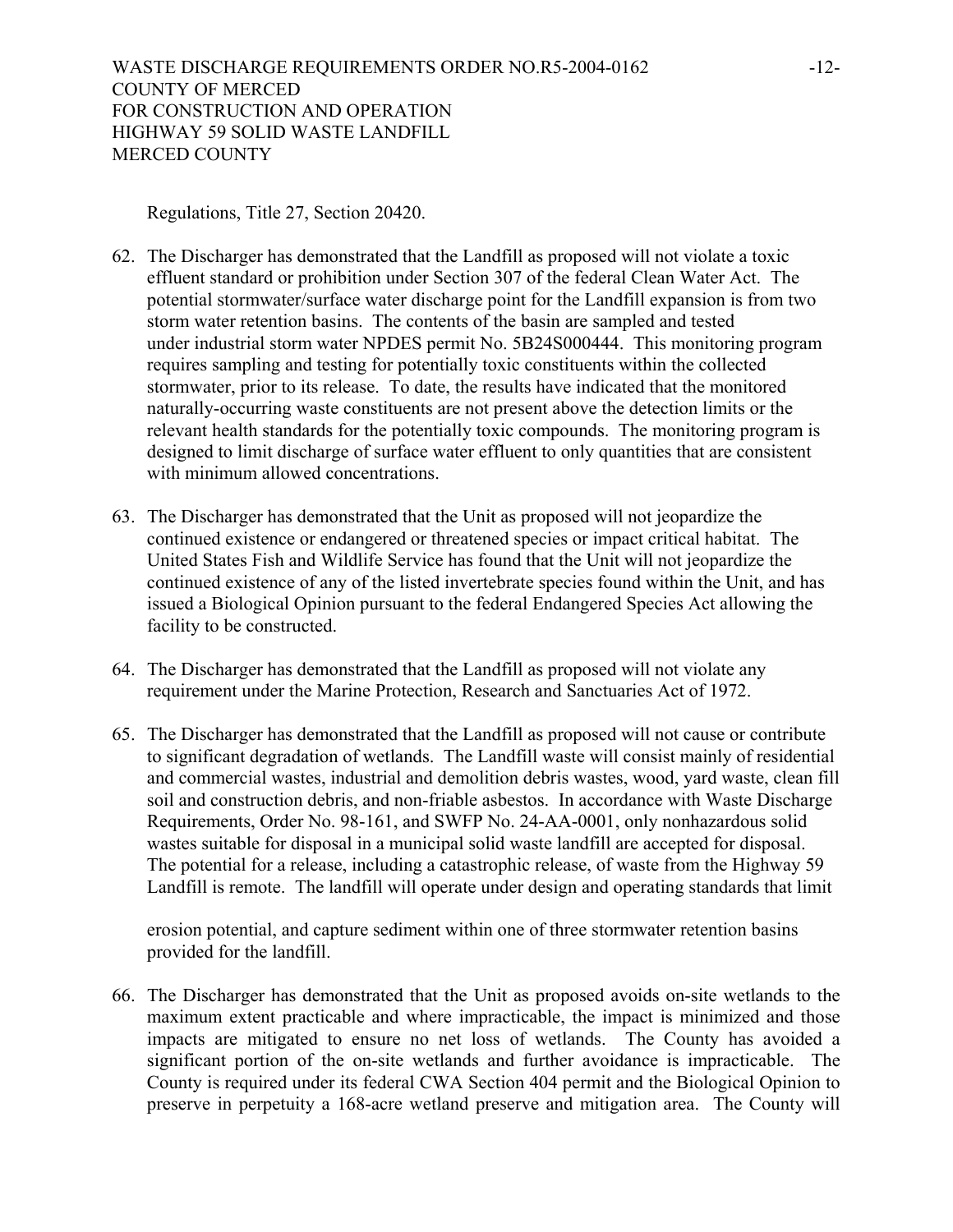construct wetland acreage within the mitigation area in compensation for the acreage lost as part of the Landfill construction.

## **PROCEDURAL REQUIREMENTS**

- 67. This order implements:
	- a. The *Water Quality Control Plan for the Sacramento River Basin and the San Joaquin River Basin, Fourth Edition*;
	- b. The prescriptive standards and performance goals of Chapters 1 through 7, Subdivision 1, Division 2, Title 27, of the California Code of Regulations, effective 18 July 1997, and subsequent revisions;
	- c. The prescriptive standards and performance criteria of RCRA Subtitle D, Part 258; and
	- d. State Water Resources Control Board Resolution No. 93-62, Policy for Regulation of Discharges of Municipal Solid Waste, adopted 17 June 1993.
- 68. Section 13267(b) of California Water Code provides that: "In conducting an investigation specified in subdivision (a), the Regional Board may require that any person who has discharged, discharges, or is suspected of having discharged or discharging, or who proposed to discharge waste within its region, or any citizen or domiciliary, or political agency or entity of this state who had discharged, discharges, or is suspected of having discharged or discharging, or who proposes to discharge, waste outside of its region that could affect the quality of waters within its region shall furnish, under penalty of perjury, technical or monitoring program reports which the board requires. The burden, including costs, of these reports shall bear a reasonable relationship to the need for the report and the benefits to be obtained from the reports." The monitoring and reporting program required by this Order and the attached Monitoring and Reporting Program No. R5-2004-0162 are necessary to assure compliance with these waste discharge requirements. The Discharger operates the facility that discharges the waste subject to this Order.
- 69. All local agencies with jurisdiction to regulate land use, solid waste disposal, air pollution, and to protect public health have approved the use of this site for the discharges of waste to land stated herein.
- 70. The Regional Board notified the Discharger and interested agencies and persons of its intent to prescribe waste discharge requirements for this discharge, and has provided them with an opportunity for a public hearing and an opportunity to submit their written views and recommendations.
- 71. The Regional Board, in a public meeting, heard and considered all comments pertaining to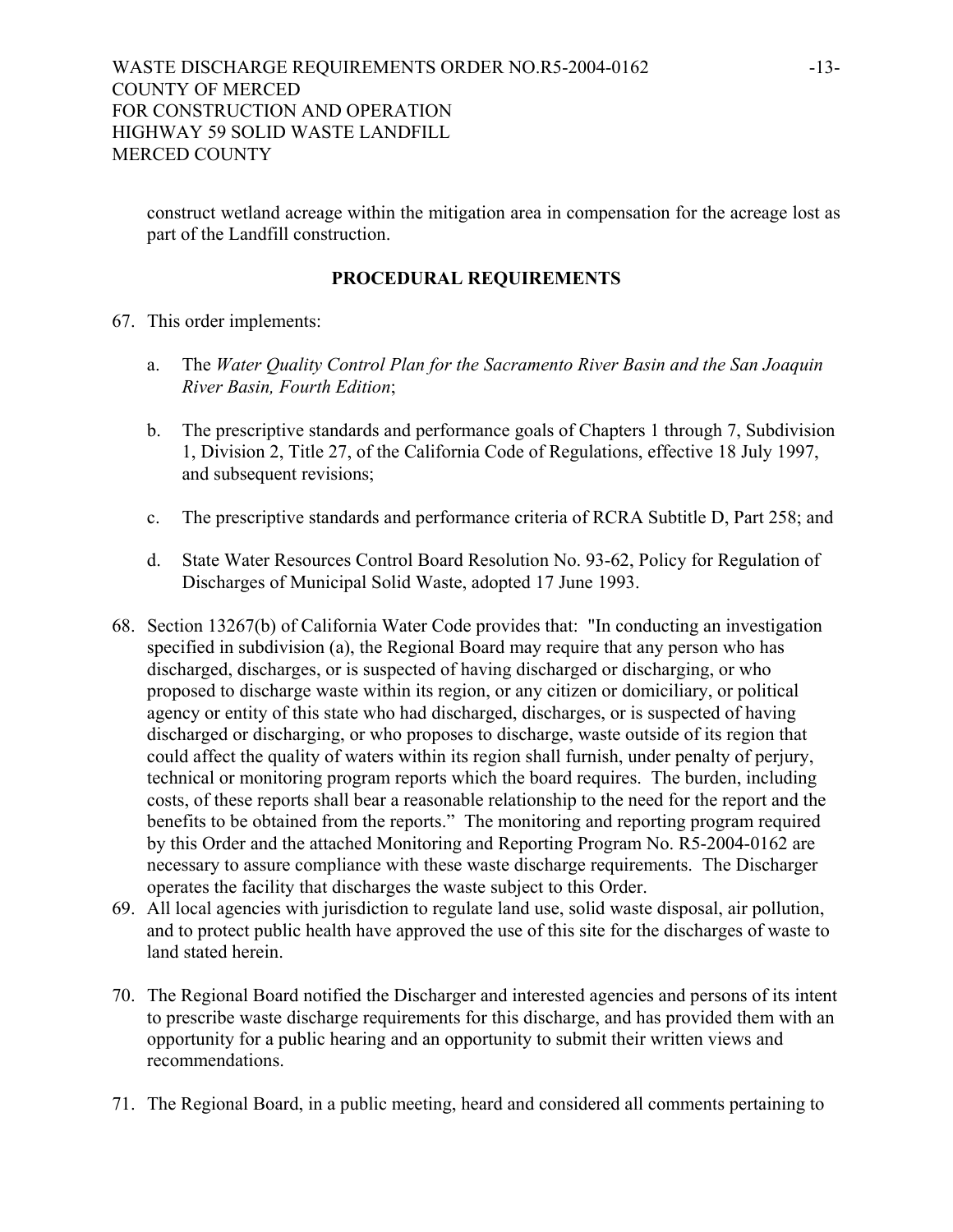WASTE DISCHARGE REQUIREMENTS ORDER NO.R5-2004-0162 COUNTY OF MERCED FOR CONSTRUCTION AND OPERATION HIGHWAY 59 SOLID WASTE LANDFILL MERCED COUNTY

the discharge.

72. Any person affected by this action of the Regional Board may petition the State Water Resources Control Board to review the action in accordance with Sections 2050 through 2068, Title 23, California Code of Regulations. The petition must be received by the State Water Resources Control Board, Office of Chief Counsel, P.O. Box 100, Sacramento, California 95812, within 30 days of the date of issuance of this Order. Copies of the laws and regulations applicable to the filing of a petition are available on the Internet at http://www.swrcb.ca.gov/water\_laws/index.html and will be provided on request.

IT IS HEREBY ORDERED, pursuant to Sections 13263 and 13267 of the California Water Code, that Order No. 5-01-151 is rescinded, and that the County of Merced, its agents, successors, and assigns, in order to meet the provisions of Division 7 of the California Water Code and the regulations adopted thereunder, shall comply with the following:

## **A. PROHIBITIONS**

- 1. The discharge of 'hazardous waste' or 'designated waste' is prohibited. For the purposes of this Order, the term 'hazardous waste' is as defined in Title 23, California Code of Regulations, Section 2510 et seq., and 'designated waste' is as defined in Title 27.
- 2. The discharge of a waste outside of a Unit or portions of a Unit specifically designed for its containment is prohibited.
- 3. The discharge of waste to a closed Unit is prohibited.
- 4. The discharge shall not cause the release of pollutants or waste constituents in a manner which could cause a condition of nuisance, degradation, contamination, or pollution of groundwater to occur, as indicated by the most appropriate statistical or nonstatistical data analysis method and retest method listed in this Order, the Monitoring and Reporting Program, or the Standard Provisions and Reporting Requirements.
- 5. The discharge of solid or liquid waste or leachate to surface waters, surface water drainage courses, or groundwater is prohibited.
- 6. The discharge shall not cause any increase in the concentration of waste constituents in soil-pore gas, soil-pore liquid, soil, or other geologic materials outside of the Unit if such waste constituents could migrate to waters of the State — in either the liquid or the gaseous phase — and cause a condition of nuisance, degradation, contamination, or pollution.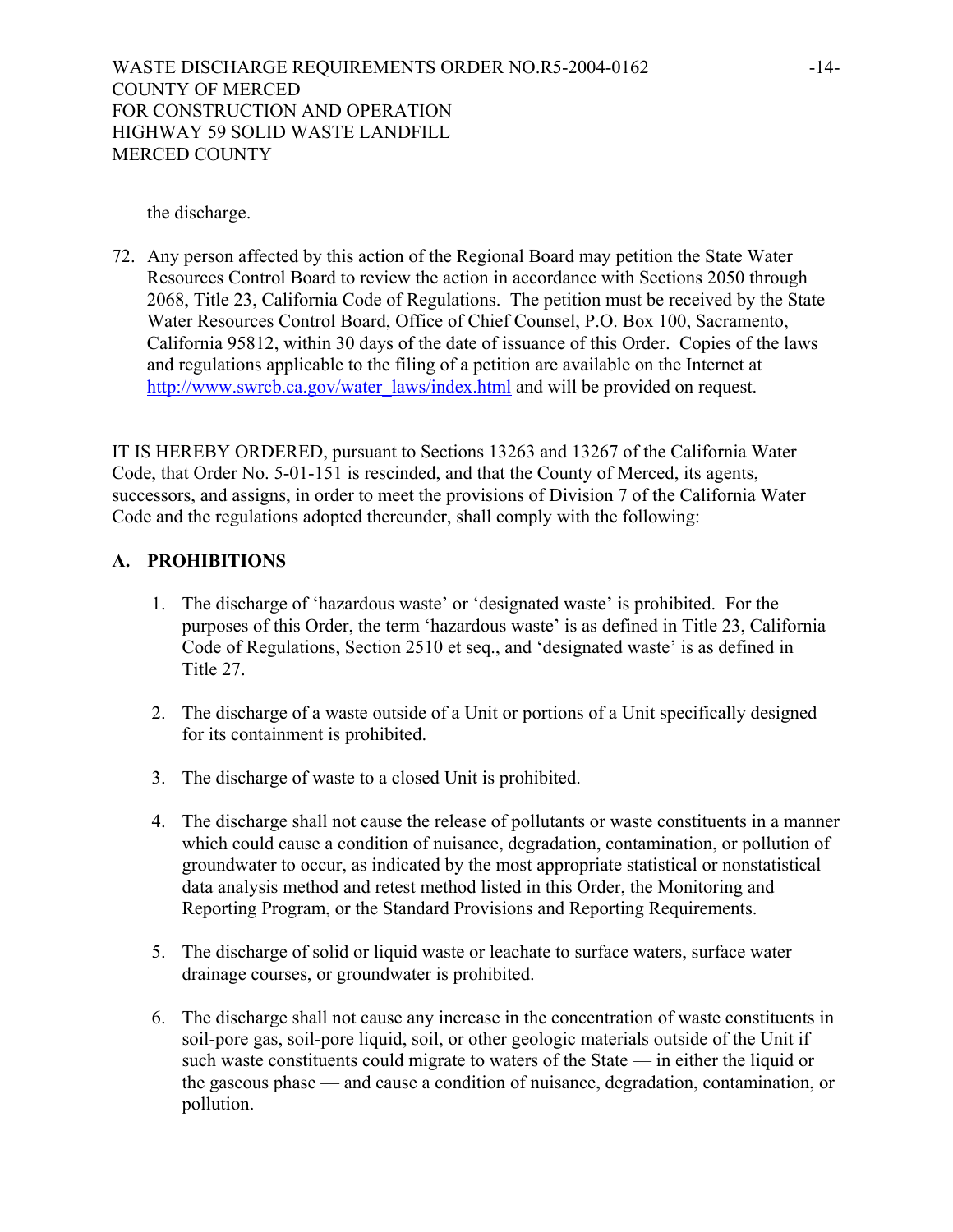## **B. DISCHARGE SPECIFICATIONS**

- 1. Nonhazardous solid wastes shall only be discharged to either:
	- a. The existing single-composite-lined Unit; or
	- b. The existing unlined Unit; or
	- c. To a Unit equipped with a composite liner containment system which meets the requirements for both liners and leachate collection and removal systems specified under D. Construction Specifications.
- 2. The discharge shall remain within the designated disposal area at all times.
- 3. The waste discharged to the initial three feet of all new waste management units or any expansion of an existing waste management unit, as measured from the top of the operations layer of the liner system, shall consist only of "packer waste" or other waste that will not pose a danger of physical damage to the liner system.

## **C. FACILITY SPECIFICATIONS**

- 1. The Discharger shall, in a timely manner, remove and relocate any wastes discharged at this facility in violation of this Order.
- 2. The Discharger shall immediately notify the Regional Board of any flooding, unpermitted discharge of waste off-site, equipment failure, slope failure, or other change in site conditions which could impair the integrity of waste or leachate containment facilities or precipitation and drainage control structures.
- 3. Water used for facility maintenance shall be limited to the minimum amount necessary for dust control, and construction.
- 4. The Discharger shall maintain in good working order any facility, control system, or monitoring device installed to achieve compliance with the waste discharge requirements.
- 5. Methane and other landfill gases shall be adequately vented, removed from the Unit, or otherwise controlled to prevent the danger of adverse health effects, nuisance conditions, or the impairment of the beneficial uses of surface water or groundwater due to migration through the unsaturated zone.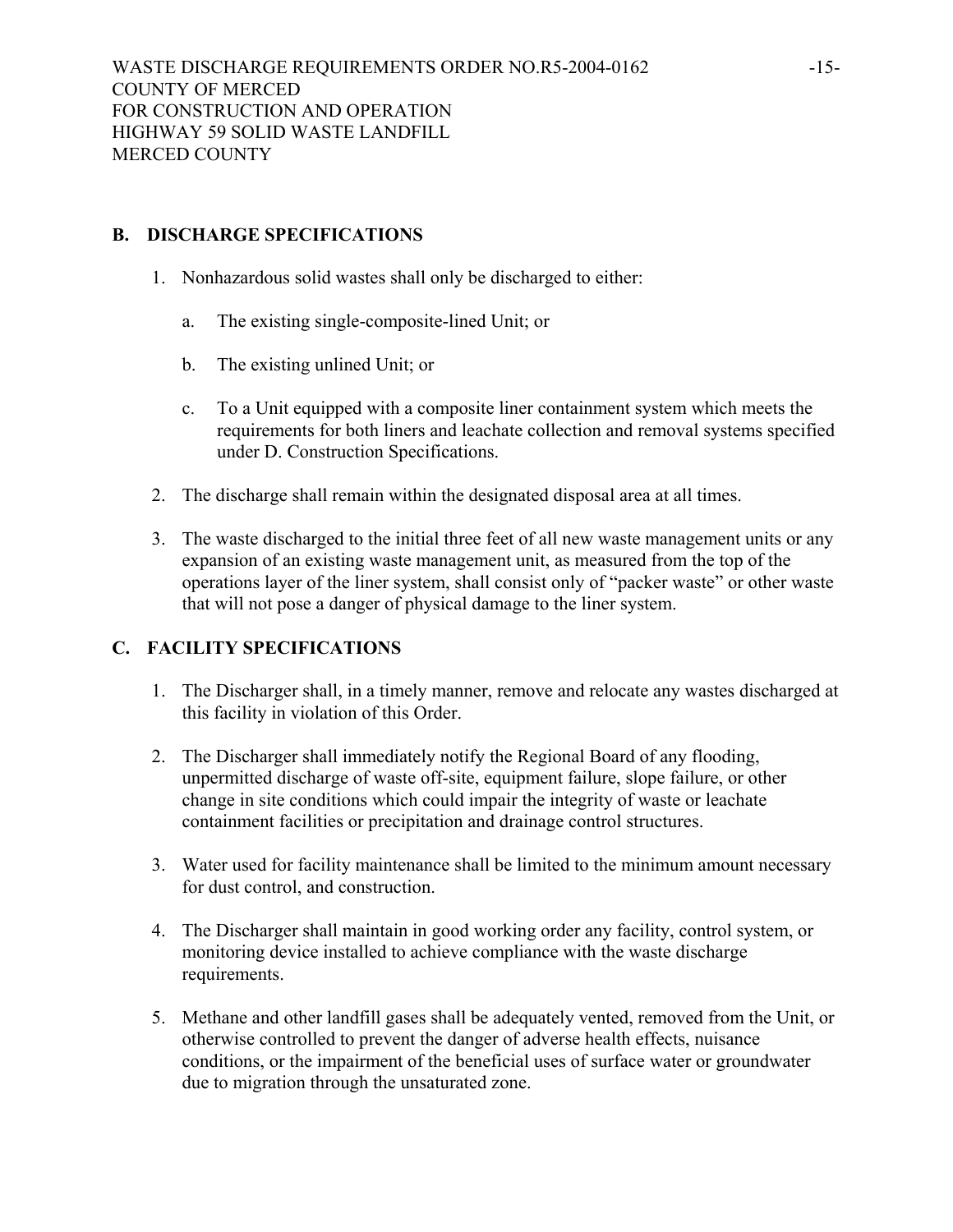- 6. Surface drainage within the waste management facility shall either be contained on-site or be discharged in accordance with applicable storm water regulations.
- 7. The Discharger shall maintain a *Storm Water Pollution Prevention Plan* and *Monitoring Program and Reporting Requirements* in accordance with State Water Resources Control Board Order No. 97-03-DWQ, or retain all storm water on-site.

## **D. CONSTRUCTION SPECIFICATIONS**

#### **General Construction Specifications**

- 1. The Discharger shall submit for Executive Officer review and approval **prior to** construction, design plans and specifications for new Units and expansions of existing Units, that include the following:
	- a. A Construction Quality Assurance Plan meeting the requirements of Title 27 CCR Section 20324; and
	- b. A geotechnical evaluation of the area soils, evaluating their use as the base layer; and
	- c. An unsaturated zone monitoring system, which is demonstrated to remain effective throughout the active life, closure, and postclosure maintenance periods of the Unit, which shall be installed beneath the composite liner system in accordance with Title 27 CCR Section 20415(d).
- 2. The Discharger may propose changes to a liner system design prior to construction, provided that approved components are not eliminated, the engineering properties of the components are not substantially reduced, and the proposed liner system results in the protection of water quality equal to or greater than the design prescribed by Title 27 and this Order. The proposed changes may be made following approval by the Executive Officer. Substantive changes to the design require reevaluation as an engineered alternative and approval by the Regional Board.
- 3. Construction shall proceed only after all applicable construction quality assurance plans have been approved by Executive Officer.
- 4. Following the completion of construction of a Unit or portion of a Unit, and prior to discharge onto the newly constructed liner system, the final documentation required in Title 27 CCR Section 20324(d)(1)(C) shall be submitted to the Executive Officer for review and approval. The report shall be certified by a registered civil engineer or a certified engineering geologist. It shall contain sufficient information and test results to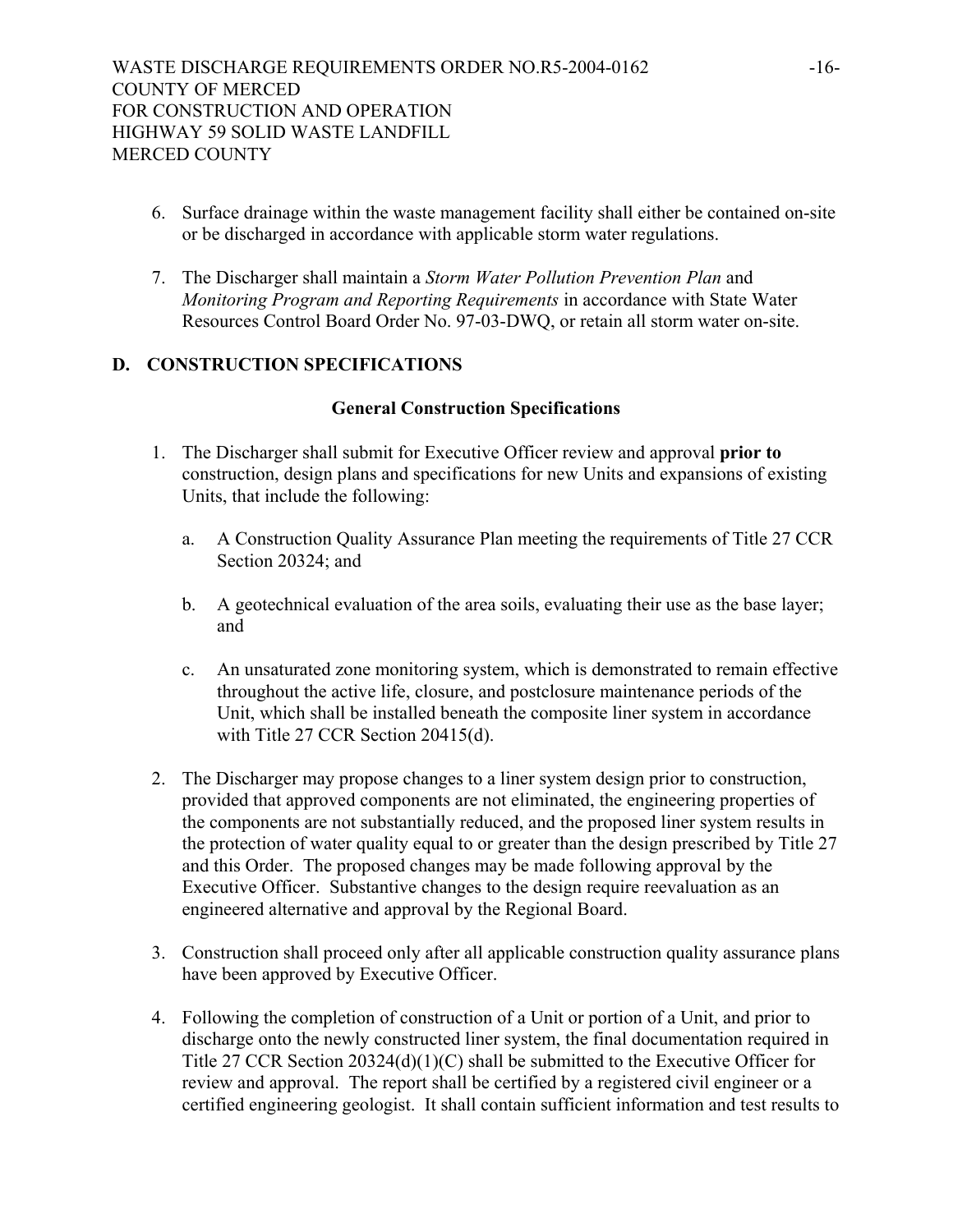verify that construction was in accordance with the design plans and specifications, and with the prescriptive standards and performance goals of Title 27.

- 5. A third party independent of both the Discharger and the construction contractor shall perform all of the construction quality assurance monitoring and testing during the construction of a liner system.
- 6. Closure shall not proceed in the absence of closure waste discharge requirements.

## **Landfill Construction Specifications**

- 7. The liner systems of all new waste management units and expansion areas of the existing waste management unit shall be constructed in accordance with the following engineered alternative composite liner design:
	- a. The bottom liner shall be comprised, in ascending order, of the following:
		- 1) A twelve-inch thick engineered soil foundation layer that shall be constructed of select fine-grained soil materials which shall be compacted in lifts of six inches or less to 90% of maximum dry density and at 0% to 4% wet of optimum moisture content, in accordance with the approved construction quality assurance plan, and shall be either:
			- a) Compacted to attain a hydraulic conductivity of  $1 \times 10^{-6}$  cm/sec or less; or
			- b) Meet the following gradation criteria:
				- 1. A maximum size of  $\frac{1}{2}$ -inch;
				- 2. At least 30% of the material, by weight, passing the No. 200 U.S. Standard sieve; and
				- 3. A gradation series (i.e., well-graded) that is amenable to compaction.
		- 2) A GCL that shall exhibit appropriate strength characteristics to accommodate stresses associated with specific landfill design parameters, with particular attention to interface, long-term creep shear, and bearing capacity.
		- 3) A 60-mil thick synthetic flexible membrane of HDPE.
		- 4) A minimum 12-inch thick drainage layer composed of granular material with a minimum hydraulic conductivity of 0.3 centimeters per second (cm/s).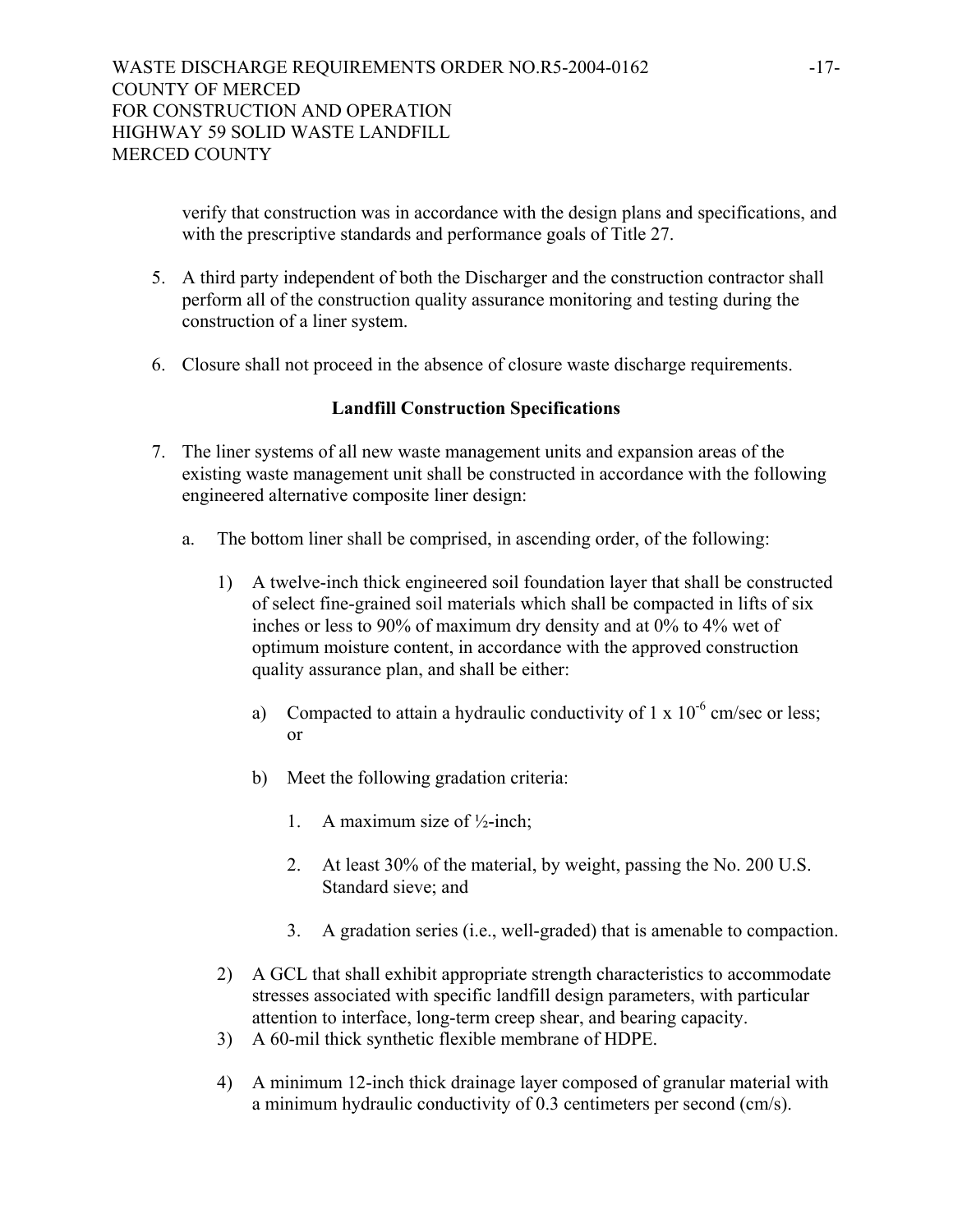- 5) A nonwoven filter geotextile.
- 6) A two-foot thick soil operations layer.
- b. The side slope liner shall be comprised, in ascending order, of the following:
	- 1) A prepared subgrade that meets the criteria contained in Construction Specification D.8, below.
	- 2) A GCL that shall exhibit appropriate strength characteristics to accommodate stresses associated with specific landfill design parameters, with particular attention to interface, long-term creep shear, and bearing capacity.
	- 3) A 60-mil thick synthetic flexible membrane of HDPE.
	- 4) A geocomposite drainage layer.
	- 5) A two-foot thick soil operations layer.
- 8. The subgrade for the bottom and the side slopes of the Unit shall be prepared in an appropriate manner using accepted engineering and construction methods so as to provide a smooth surface that is free from rocks, sticks, or other debris that could damage or otherwise limit the performance of the GCL.
- 9. After the operations layer is installed, the entire base liner system shall be tested for the presence of defects using the electrical leak detection survey method. All detected defects shall be repaired before waste is discharged to the unit. The location and nature of each detected defect shall be noted in the construction report.
- 10. If monitoring reveals substantial or progressive increases of leachate generation above the design leachate flow volume of 4.4 gallons per minute (see Finding No. 44) by the Unit or portion of the Unit, such that the depth of fluid on any portion of the leachate collection and removal system (excluding the leachate removal pump sump) exceeds 30 cm, the Discharger shall immediately notify the Regional Board in writing within seven days. The notification shall include a timetable for remedial or corrective action necessary to achieve compliance with the leachate depth limitation.

#### **Surface Impoundment Construction Specifications**

11. New Class II surface impoundments shall be constructed in accordance with the following prescriptive standard double-composite liner design, in ascending order: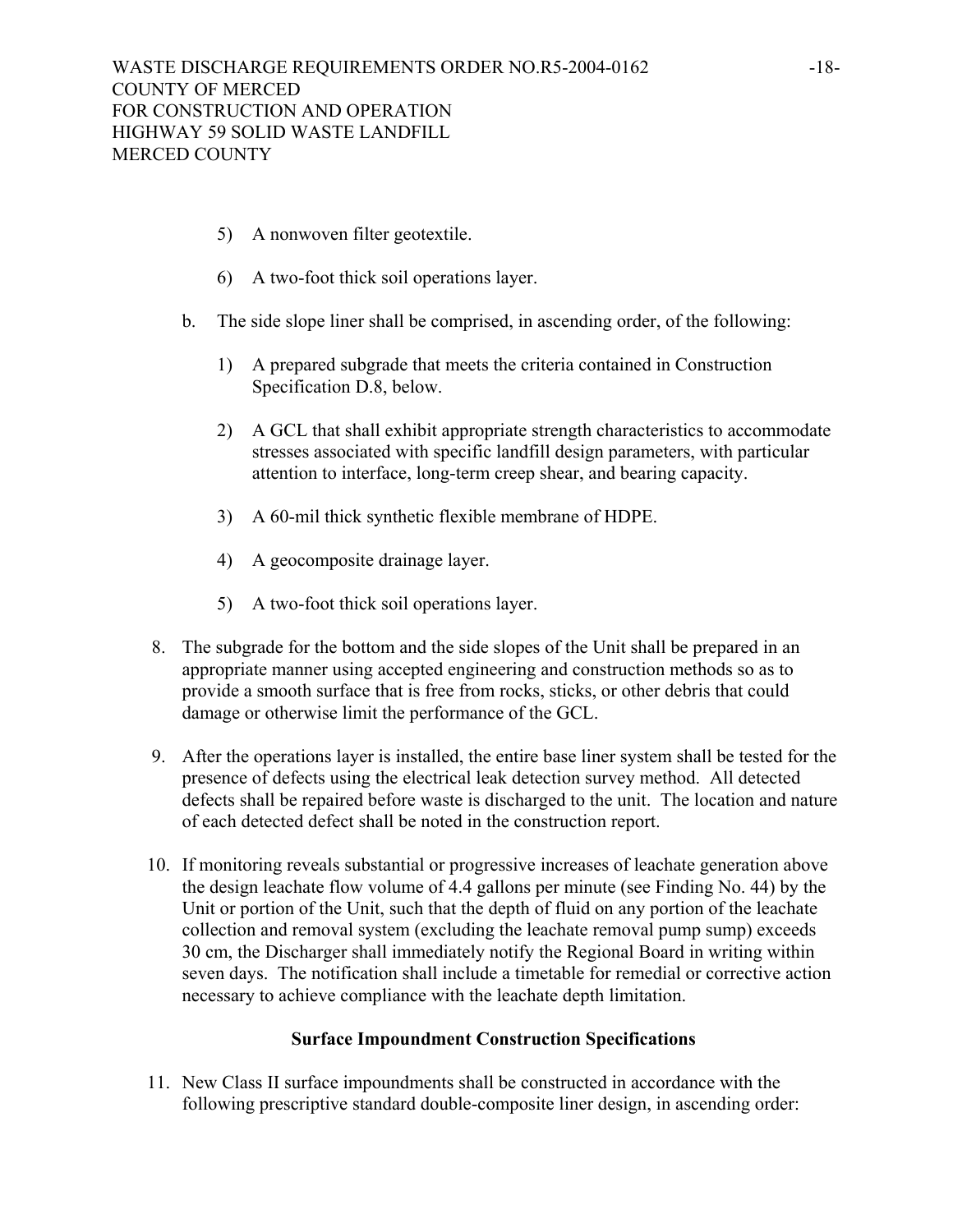- a. A lower composite liner consisting of a compacted soil layer that is a minimum of two feet thick with a hydraulic conductivity of  $1 \times 10^{-7}$  cm/sec or less and has a minimum relative compaction of 90%. Immediately above the compacted soil layer, and in direct and uniform contact with the soil layer, shall be a synthetic flexible membrane component that shall be at least 40-mil thick (or at least 60-mil thick if composed of high density polyethylene [HDPE]), which is immediately overlain with a leachate collection and removal system; and
- b. An upper composite liner consisting of a geocomposite clay liner (GCL). Immediately above and in direct and uniform contact with the GCL shall be a synthetic flexible membrane component that shall be at least 40-mil thick (or at least 60-mil thick if composed of high density polyethylene [HDPE]).
- 12. Surface impoundments shall be designed, constructed, and operated to maintain a freeboard of two (2) feet plus the rainfall and leachate produced from a 1,000 year, 24 hour precipitation event or 2 feet plus the 100 year wet season precipitation, whichever is greater. At no time shall the freeboard of an impoundment be less than two feet.
- 13. Any direct-pipeline discharge to a surface impoundment shall be either equipped with devices or shall have fail-safe operating procedures to prevent overfilling.
- 14. Surface impoundments shall be designed, constructed, and maintained to prevent scouring and/or erosion of the liner(s) and other containment features at points of discharge to the impoundment and by wave action at the waterline.
- 15. Liquids removed from a surface impoundment leachate collection and removal system shall be disposed of in accordance with Title 27 and in a manner consistent with its waste classification.
- 16. Leachate generation from any surface impoundment shall not exceed 85% of the design capacity of the leachate collection and removal system and/or sump pump. If leachate generation exceeds this value and/or if the depth of fluid in a leachate collection and removal system exceeds the minimum needed for safe and efficient pump operation, then the Discharger shall immediately cease the discharge of waste, excluding leachate, to the impoundment and shall notify the Regional Board in writing within seven days. Notification shall include a time table for remedial action to repair the upper composite liner of the impoundment or other action(s) necessary to reduce leachate production.
- 17. Solids which accumulate in the surface impoundment(s) shall be periodically removed to maintain minimum freeboard requirements and to maintain sufficient capacity for landfill and surface impoundment leachate and for the discharge of wastes. Prior to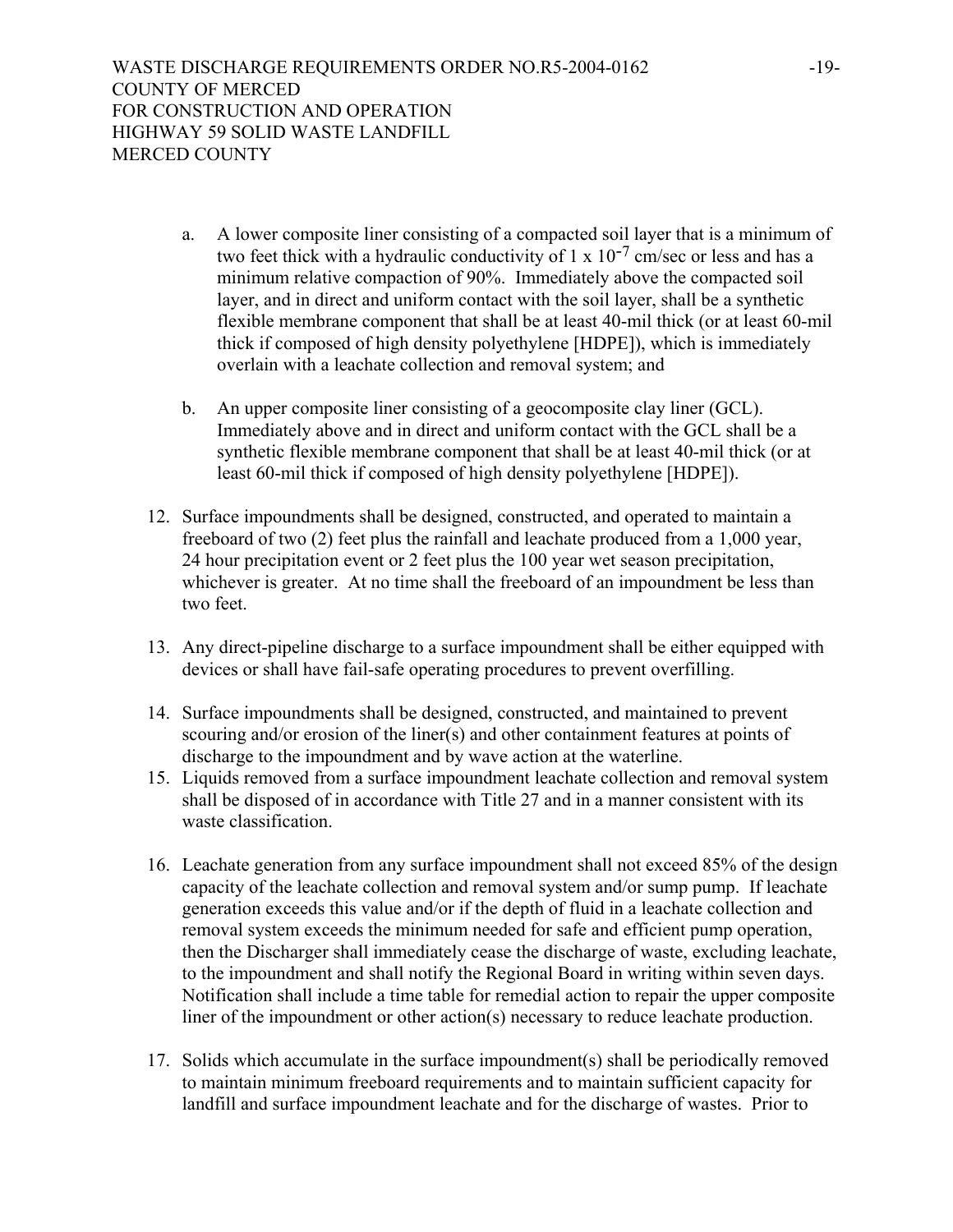removal of these solids, sufficient samples shall be taken for their characterization and classification pursuant to Chapter 15 and Title 27. The rationale for the sampling protocol used, the results of this sampling, and a rationale for classification of the solids shall be submitted to the Executive Officer for review and approval.

## **E. DETECTION MONITORING SPECIFICATIONS**

- 1. The Discharger shall comply with the detection monitoring program provisions of Title 27 for groundwater and the unsaturated zone, and in accordance with Monitoring and Reporting Program No. R5-2004-0162. A detection monitoring program for a new Unit shall be installed, operational, and one year of monitoring data collected prior to the discharge of wastes [Title 27 CCR Section 20415(e)(6)].
- 2. The Discharger shall provide Regional Board staff a minimum of **one week** notification prior to commencing any field activities related to the installation, repair, or abandonment of monitoring devices, and a minimum 48 hour notification prior to the collection of samples associated with a detection monitoring program, evaluation monitoring program, or corrective action program.
- 3. The Discharger shall comply with the Water Quality Protection Standard as specified in this Order, Monitoring and Reporting Program No. R5-2004-0162, and the Standard Provisions and Reporting Requirements, dated April 2000.
- 4. The Water Quality Protection Standard for organic compounds which are not naturally occurring and not detected in background groundwater samples shall be taken as the detection limit of the analytical method used (i.e., US-EPA methods 8260 and 8270). The repeated detection of one or more non-naturally occurring organic compounds in samples above the Water Quality Protection Standard from detection monitoring wells is evidence of a release from the Unit.
- 5. The concentrations of the constituents of concern in waters passing the Point of Compliance shall not exceed the concentration limits established pursuant to Monitoring and Reporting Program No. R5-2004-0162.
- 6. For each monitoring event, the Discharger shall determine whether the landfill is in compliance with the Water Quality Protection Standard using procedures specified in Monitoring and Reporting Program No. R5-2004-0162 and Title 27 CCR Section 20415(e).
- 7. For any given monitored medium, the samples taken from all monitoring points and background monitoring points to satisfy the data analysis requirements for a given reporting period shall all be taken **within a span not to exceed 30 days**, unless the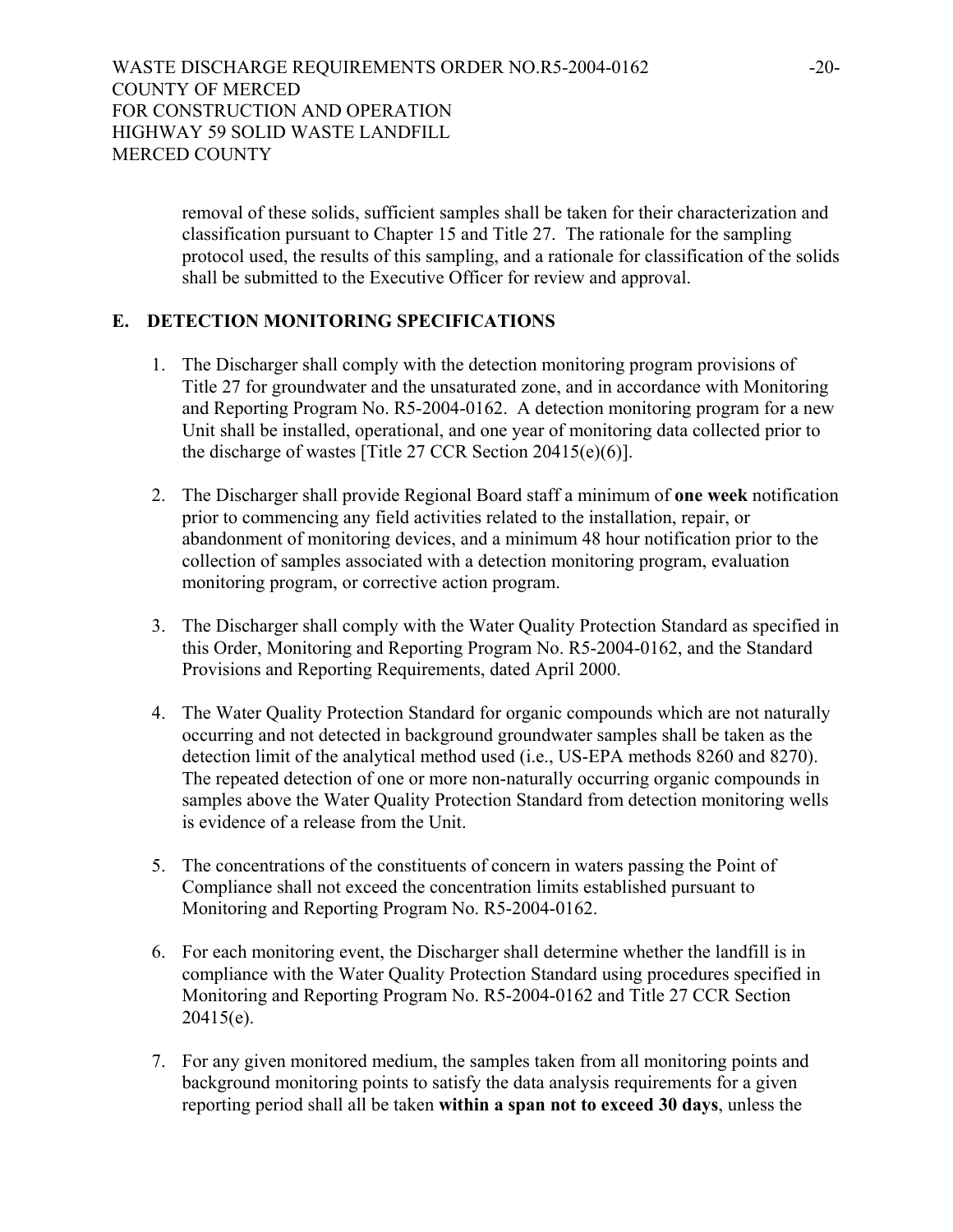Executive Officer approves a longer time period, and shall be taken in a manner that ensures sample independence to the greatest extent feasible. Specific methods of collection and analysis must be identified. Sample collection, storage, and analysis shall be performed according to the most recent version of USEPA Methods, such as the latest editions, as applicable, of: (1) *Methods for the Analysis of Organics in Water and Wastewater* (USEPA 600 Series), (2) *Test Methods for Evaluating Solid Waste* (SW-846, latest edition), and (3) *Methods for Chemical Analysis of Water and Wastes* (USEPA 600/4-79-020), and in accordance with the approved Sample Collection and Analysis Plan.

- 8. If methods other than USEPA-approved methods or Standard Methods are used, the exact methodology shall be submitted for review and approval by the Executive Officer prior to use.
- 9. The **methods of analysis and the detection limits** used must be appropriate for the expected concentrations. For the monitoring of any constituent or parameter that is found in concentrations which produce more than 90% non-numerical determinations (i.e., "trace" or "ND") in data from background monitoring points for that medium, the analytical method having the lowest method detection limit (MDL) shall be selected from among those methods which would provide valid results in light of any matrix effects or interferences.
- 10. **"Trace" results** results falling between the MDL and the practical quantitation limit (PQL) - shall be reported as such, and shall be accompanied both by the estimated MDL and PQL values for that analytical run.
- 11. **MDLs and PQLs** shall be derived by the laboratory for each analytical procedure, according to State of California laboratory accreditation procedures. These MDLs and PQLs shall reflect the detection and quantitation capabilities of the specific analytical procedure and equipment used by the lab, rather than simply being quoted from USEPA analytical method manuals. In relatively interference-free water, laboratoryderived MDLs and PQLs are expected to closely agree with published USEPA MDLs and PQLs.
- 12. If the laboratory suspects that, due to a change in matrix or other effects, the true detection limit or quantitation limit for a particular analytical run differs significantly from the laboratory-derived MDL/PQL values, the results shall be flagged accordingly, along with estimates of the detection limit and quantitation limit actually achieved. The **MDL shall always be calculated such that it represents the lowest achievable concentration associated with a 99% reliability of a nonzero result**. The PQL shall always be calculated such that it represents the lowest constituent concentration at which a numerical value can be assigned with reasonable certainty that it represents the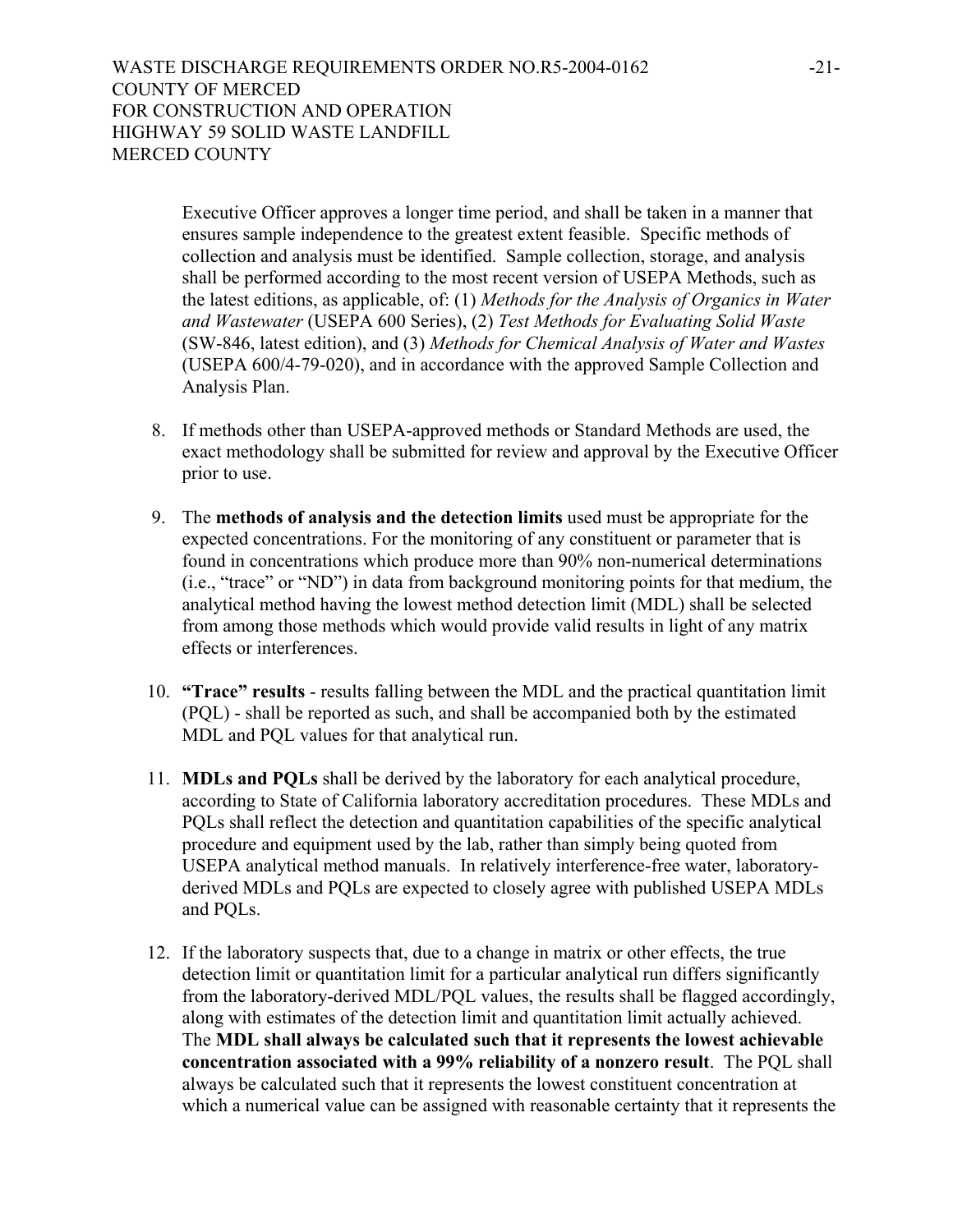constituent's actual concentration in the sample. Normally, PQLs should be set equal to the concentration of the lowest standard used to calibrate the analytical procedure.

- 13. All **QA/QC data** shall be reported, along with the sample results to which they apply, including the method, equipment, analytical detection and quantitation limits, the percent recovery, an explanation for any recovery that falls outside the QC limits, the results of equipment and method blanks, the results of spiked and surrogate samples, the frequency of quality control analysis, and the name and qualifications of the person(s) performing the analyses. Sample results shall be reported unadjusted for blank results or spike recoveries. In cases where contaminants are detected in QA/QC samples (i.e., field, trip, or lab blanks), the accompanying sample results shall be appropriately flagged.
- 14. Unknown chromatographic peaks shall be reported, flagged, and tracked for potential comparison to subsequent unknown peaks that may be observed in future sampling events. Identification of unknown chromatographic peaks that recur in subsequent sampling events may be required.
- 15. The statistical method shall account for data below the practical quantitation limit (PQL) with one or more statistical procedures that are protective of human health and the environment. Any PQL validated pursuant to Title 27 CCR Section 20415(e)(7) that is used in the statistical method shall be **the lowest concentration (or value) that can be reliably achieved** within limits of precision and accuracy specified in the WDRs for routine laboratory operating conditions that are available to the facility. The Discharger's technical report, pursuant to Title 27 CCR Section 20415(e)(7), shall consider the PQLs listed in Appendix IX to Chapter 14 of Division 4.5 of Title 22, California Code of Regulations, for guidance when specifying limits of precision and accuracy. For any given constituent monitored at a background or downgradient monitoring point, an indication that falls between the MDL and the PQL for that constituent (hereinafter called a "trace" detection) shall be identified and used in appropriate statistical or nonstatistical tests. Nevertheless, for a statistical method that is compatible with the proportion of censored data (trace and ND indications) in the data set, the Discharger can use the laboratory's concentration estimates in the trace range (if available) for statistical analysis, in order to increase the statistical power by decreasing the number of "ties".
- 16. Background for water samples or soil-pore gas samples shall be represented by the data from all samples taken from applicable background monitoring points during that reporting period (at least one sample from each background monitoring point). The Discharger may propose an alternate statistical method [to the methods listed under Title 27 CCR Section 20415(e)(8)(A-D)] in accordance with Title 27 CCR Section  $20415(e)(8)(E)$ , for review and approval by the Executive Officer.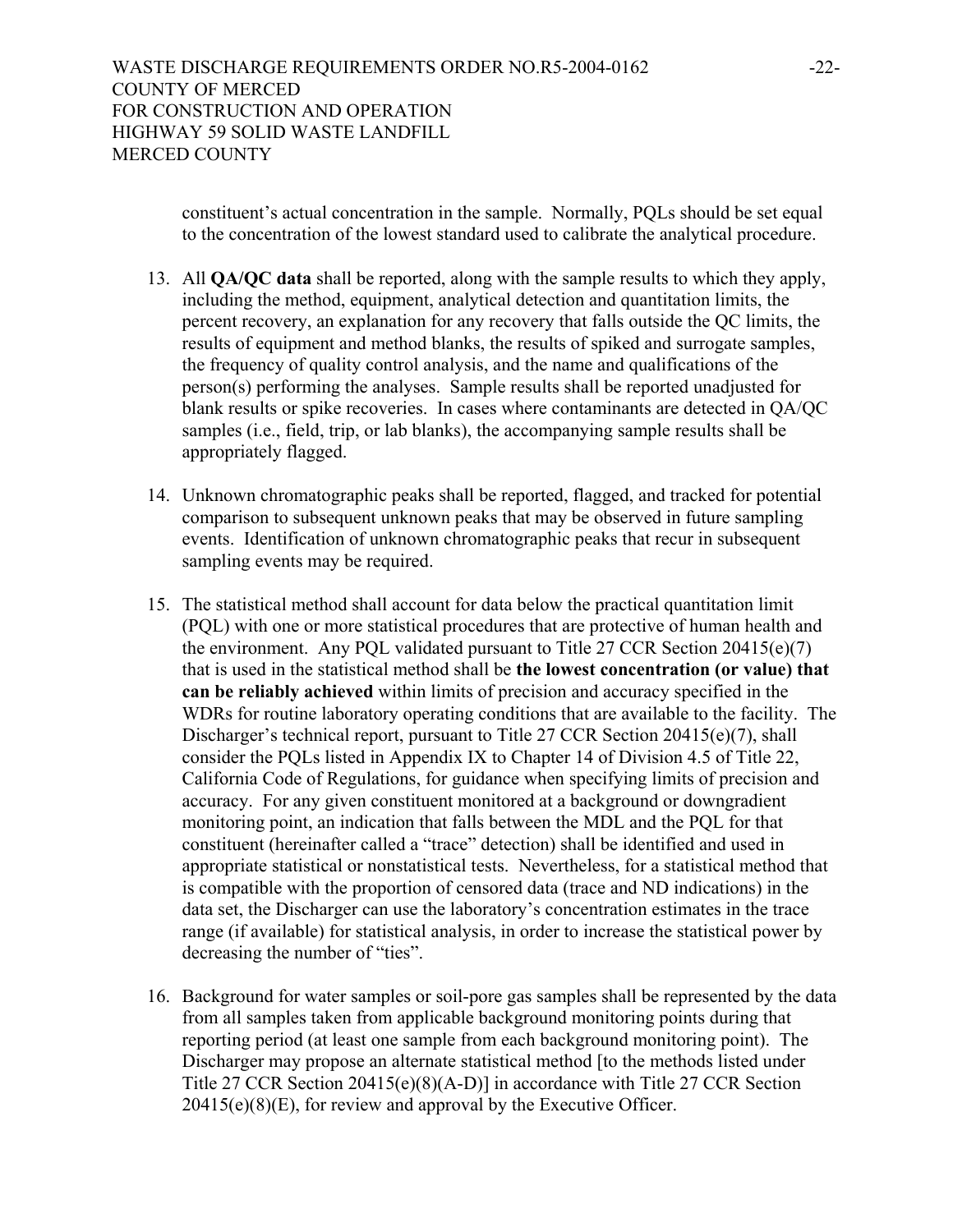- 17. The Discharger may propose an alternate statistical method [to the methods listed under 27 CCR §20415(e)(8)(A-D)] in accordance with Title 27 CCR Section 20415(e)(8)(E), for review and approval by the Executive Officer. Upon receiving written approval from the Executive Officer, alternate statistical procedures may be used for determining the significance of analytical results for common laboratory contaminants (i.e., methylene chloride, acetone, diethylhexyl phthalate, and di-n-octyl phthalate). Nevertheless, analytical results involving detection of these analytes in any background or downgradient sample shall be reported and flagged for easy reference by Regional Board staff.
- 18. The Discharger shall use the following non-statistical method for all analytes that are detected in less than 10% of the background samples. The non-statistical method shall be implemented as follows:
	- a. From the constituent of concern or monitoring parameter list, identify each analyte in the **current** sample that exceeds either its respective MDL or PQL. The Discharger shall conclude that the exceedance provides a preliminary indication of a release or a change in the nature or extent of the release, at that monitoring point, if *either:* 
		- 1) The data contains two or more analytes that are detected in less than 10% of background samples that equal or exceed their respective MDLs; or
		- 2) The data contains one or more analyte that equals or exceeds its PQL.
	- b. **Discrete Retest** [Title 27 CCR Section 20415(e)(8)(E)]:
		- 1) In the event that the Discharger concludes (pursuant to paragraph 18.a., above) that there is a preliminary indication of a release, then the Discharger shall immediately notify Regional Board staff by phone or e-mail and, within 30 days of such indication, shall collect two new (retest) samples from the monitoring point where the release is preliminarily indicated.
		- 2) For any given retest sample, the Discharger shall include, in the retest analysis, **only the laboratory analytical results for those analytes detected in the original sample**. As soon as the retest data are available, the Discharger shall conclude that there is measurably significant evidence of a release if two or more analytes equal or exceed their respective MDLs or if one or more analyte equals or exceeds its PQL and shall: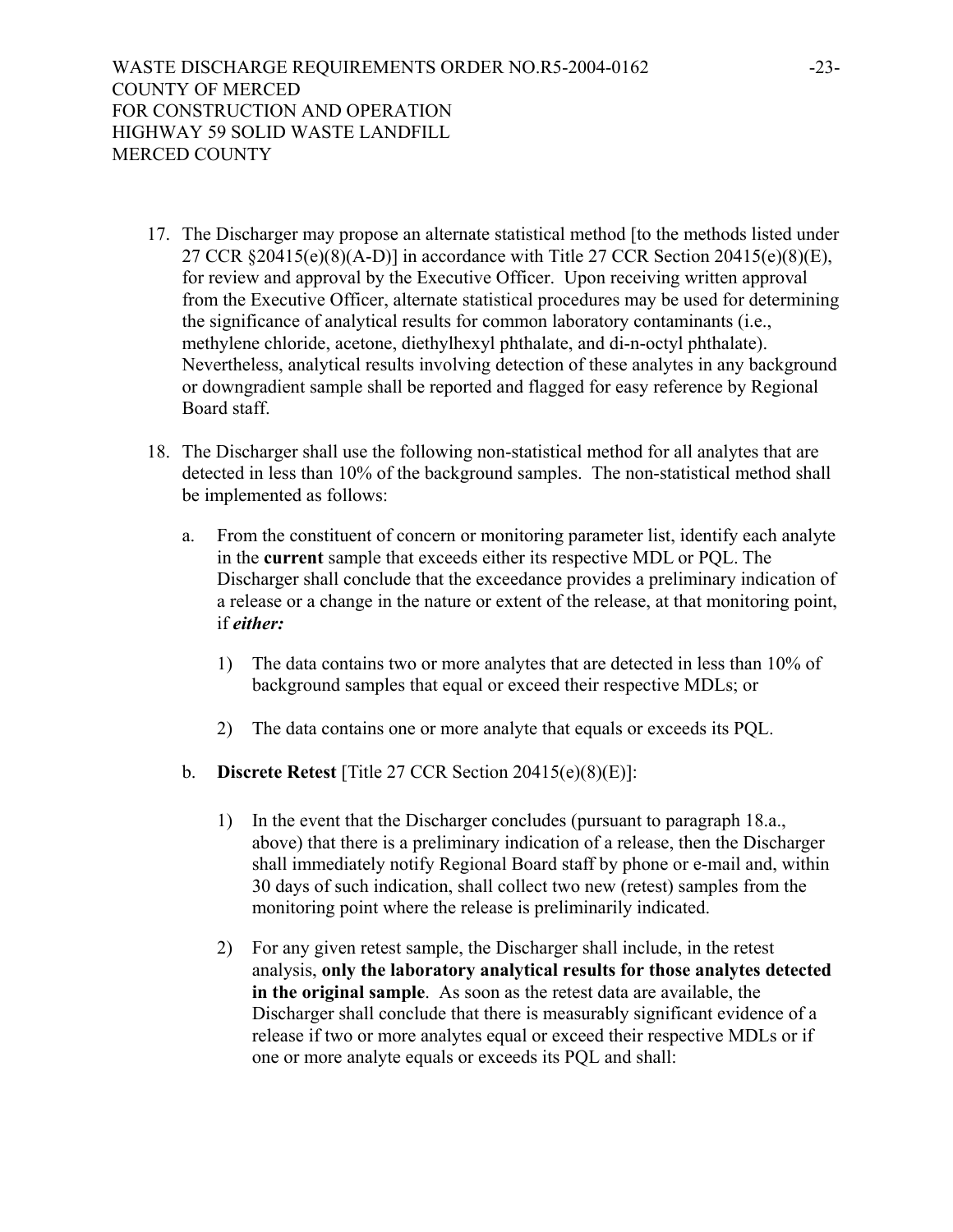- a) **Immediately** notify the Regional Board about any constituent or constituents verified to be present at the monitoring point, and follow up with written notification submitted by certified mail **within seven days** of validation; and
- b) Comply with Detection Monitoring Specification E.19, below if any constituent or constituents were verified to be present.
- 3) Any analyte that triggers a discrete retest per this method shall be added to the monitoring parameter list such that it is monitored during each regular monitoring event
- 19. If the Discharger determines that there is measurably significant evidence of a release from the Unit at any monitoring point, the Discharger shall **immediately** implement the requirements of **XI. Response To A Release, C. Release Has Been Verified**, contained in the Standard Provisions and Reporting Requirements.

## **F. PROVISIONS**

- 1. The Discharger shall maintain a copy of this Order at the facility and make it available at all times to facility operating personnel, who shall be familiar with its contents, and to regulatory agency personnel.
- 2. The Discharger shall comply with all applicable provisions of Title 27 and 40 Code of Federal Regulations Part 258 (Subtitle D) that are not specifically referred to in this Order.
- 3. The Discharger shall comply with Monitoring and Reporting Program No. R5-2004- 0162, which is incorporated into and made part of this Order.
- 4. The Discharger shall comply with the applicable portions of the *Standard Provisions and Reporting Requirements for Waste Discharge Requirements for Nonhazardous Solid Waste Discharges Regulated by Title 27 and/or Subtitle D (27 CCR §20005 et seq. and 40 CFR 258 et seq.)*, dated April 2000, which are hereby incorporated into this Order.
- 5. In the event the Discharger does not comply or will be unable to comply with any prohibition or limitation of this Order for any reason, the Discharger shall notify the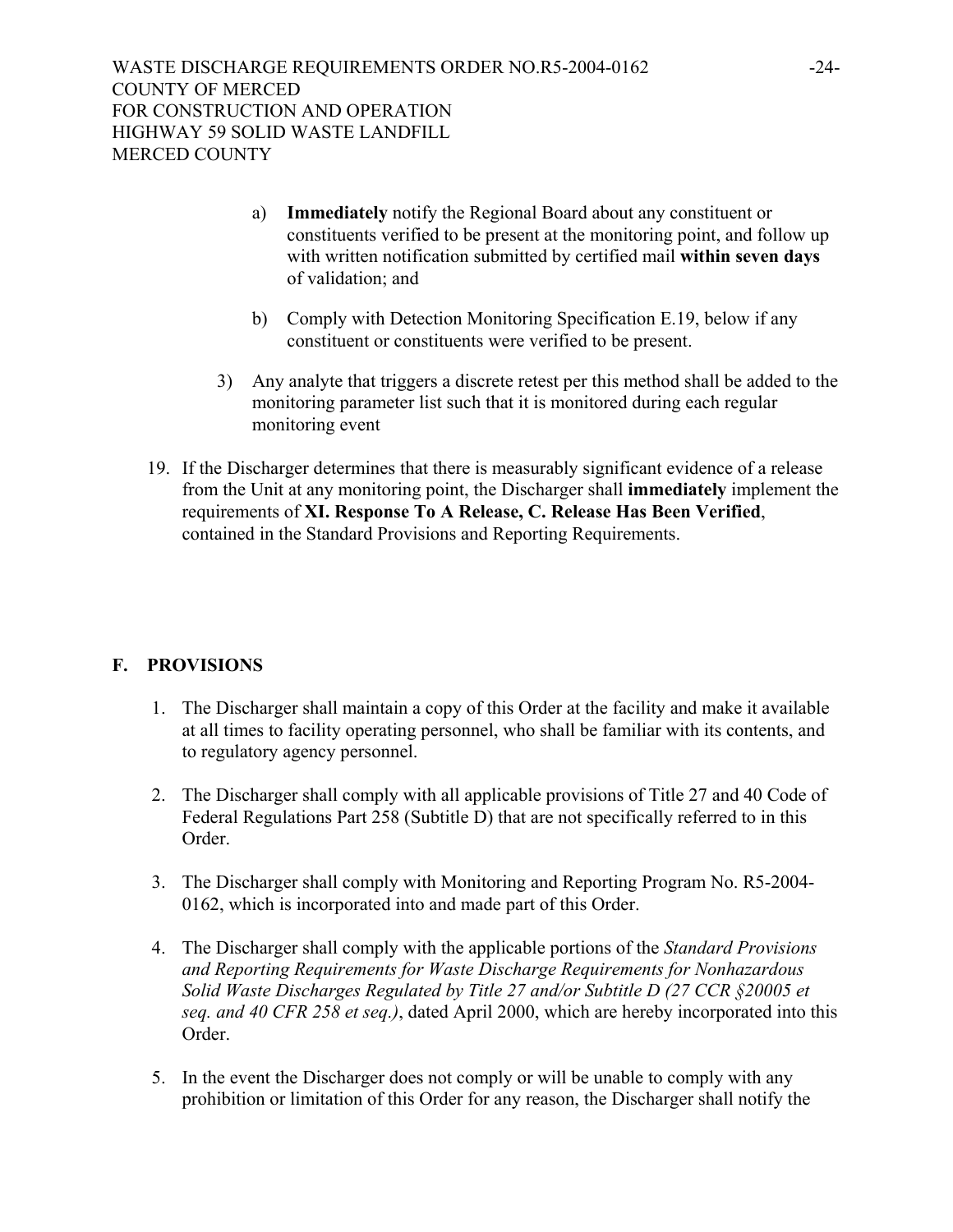appropriate Regional Board office by telephone **as soon as** it or its agents have knowledge of such noncompliance or potential for noncompliance, and shall confirm this notification in writing **within two weeks**. The written notification shall state the nature, time, and cause of noncompliance, and shall describe the measures being taken to prevent recurrences and shall include a timetable for corrective actions.

- 6. All reports and transmittal letters shall be signed by persons identified below:
	- a. For a corporation: by a principal executive officer of at least the level of senior vice-president.
	- b. For a partnership or sole proprietorship: by a general partner or the proprietor.
	- c. For a municipality, state, federal or other public agency: by either a principal executive officer or ranking elected or appointed official.
	- d. A duly authorized representative of a person designated in a, b or c above if;
		- 1) The authorization is made in writing by a person described in a, b, or c of this provision;
		- 2) The authorization specifies either an individual or a position having responsibility for the overall operation of the regulated facility or activity, such as the position of plant manager, operator of a Unit, superintendent, or position of equivalent responsibility. (A duly authorized representative may thus be either a named individual or any individual occupying a named position); and
		- 3) The written authorization is submitted to the Regional Board.
	- e. Any person signing a document under this Section shall make the following certification:

"I certify under penalty of law that I have personally examined and am familiar with the information submitted in this document and all attachments and that, based on my inquiry of those individuals immediately responsible for obtaining the information, I believe that the information is true, accurate, and complete. I am aware that there are significant penalties for submitting false information, including the possibility of fine and imprisonment."

 7. The Discharger shall take all reasonable steps to minimize any adverse impact to the waters of the State resulting from noncompliance with this Order. Such steps shall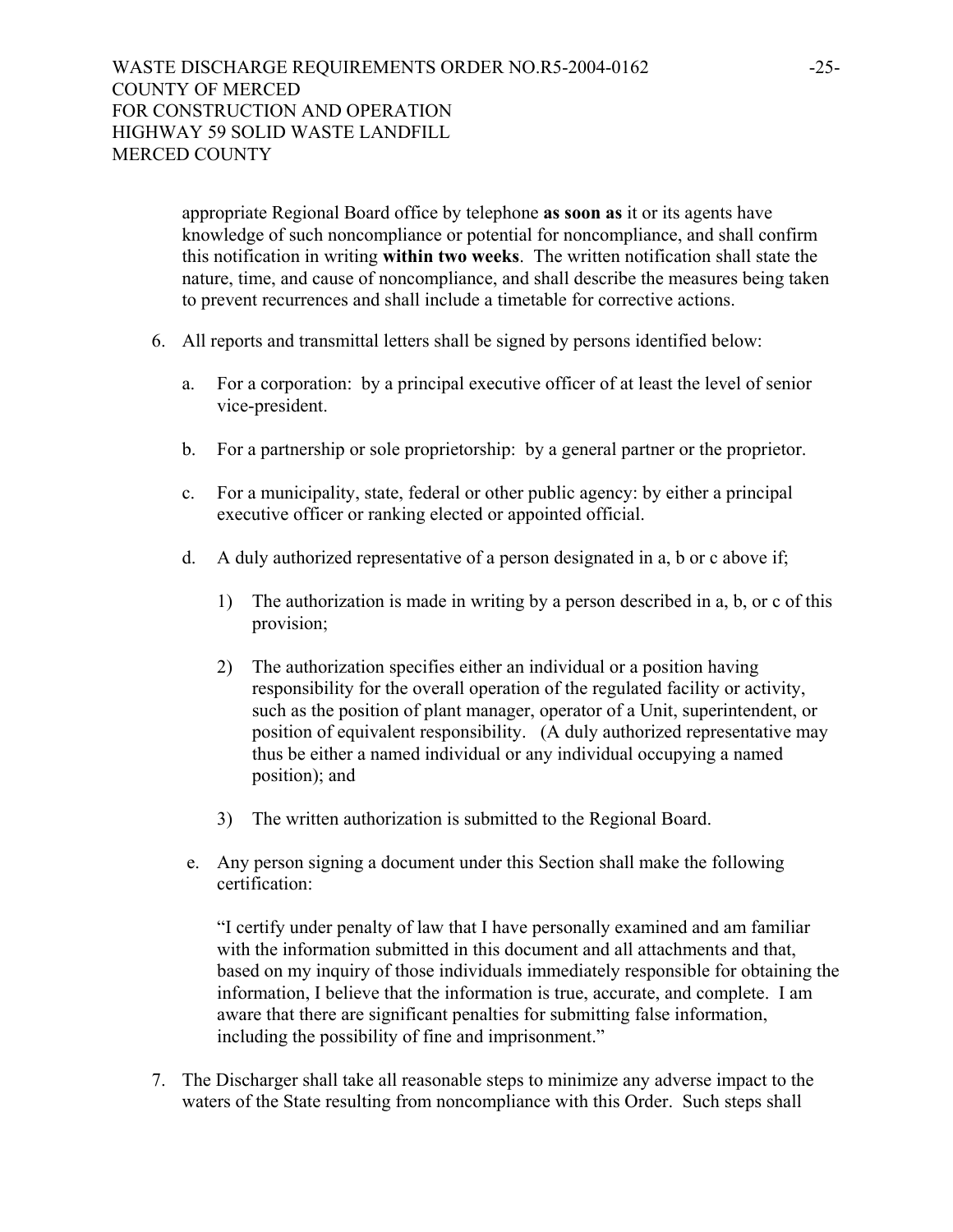include accelerated or additional monitoring as necessary to determine the nature, extent, and impact of the noncompliance.

- 8. The owner of the waste management facility shall have the continuing responsibility to assure protection of waters of the state from discharged wastes and from gases and leachate generated by discharged waste during the active life, closure, and postclosure maintenance period of the Unit(s) and during subsequent use of the property for other purposes.
- 9. The fact that it would have been necessary to halt or reduce the permitted activity in order to maintain compliance with this Order shall not be regarded as a defense for the Discharger's violations of the Order.
- 10. To assume ownership or operation under this Order, the succeeding owner or operator must apply in writing to the Regional Board requesting transfer of the Order within 14 days of assuming ownership or operation of this facility. The request must contain the requesting entity's full legal name, the State of incorporation if a corporation, the name and address and telephone number of the persons responsible for contact with the Regional Board, and a statement. The statement shall comply with the signatory requirements contained in Provision F.6 and state that the new owner or operator assumes full responsibility for compliance with this Order. Failure to submit the request shall be considered a discharge without requirements, a violation of the California Water Code. Transfer of this Order shall be approved or disapproved by the Regional Board.
- 11. The Discharger shall establish cost estimates for initiating and completing corrective action for all known or reasonably foreseeable releases from the landfill, and submit these estimates to the Executive Officer for review and approval.
- 12. The Discharger shall obtain and maintain assurances of financial responsibility for initiating and completing corrective action for all known or reasonably foreseeable releases from the landfill in an amount approved by the Executive Officer, and shall submit the financial assurance mechanism to the Financial Assurances Section of the California Integrated Waste Management Board.
- 13. The Discharger is required to maintain financial assurance mechanisms for closure and post-closure maintenance costs as specified in Chapter 6 of Title 27. The Discharger is required to submit the financial assurance mechanism to the Financial Assurances Section of the California Integrated Waste Management Board, which determines if the mechanism meets the requirements of Chapter 6, Title 27, and if the amount of coverage is adequate.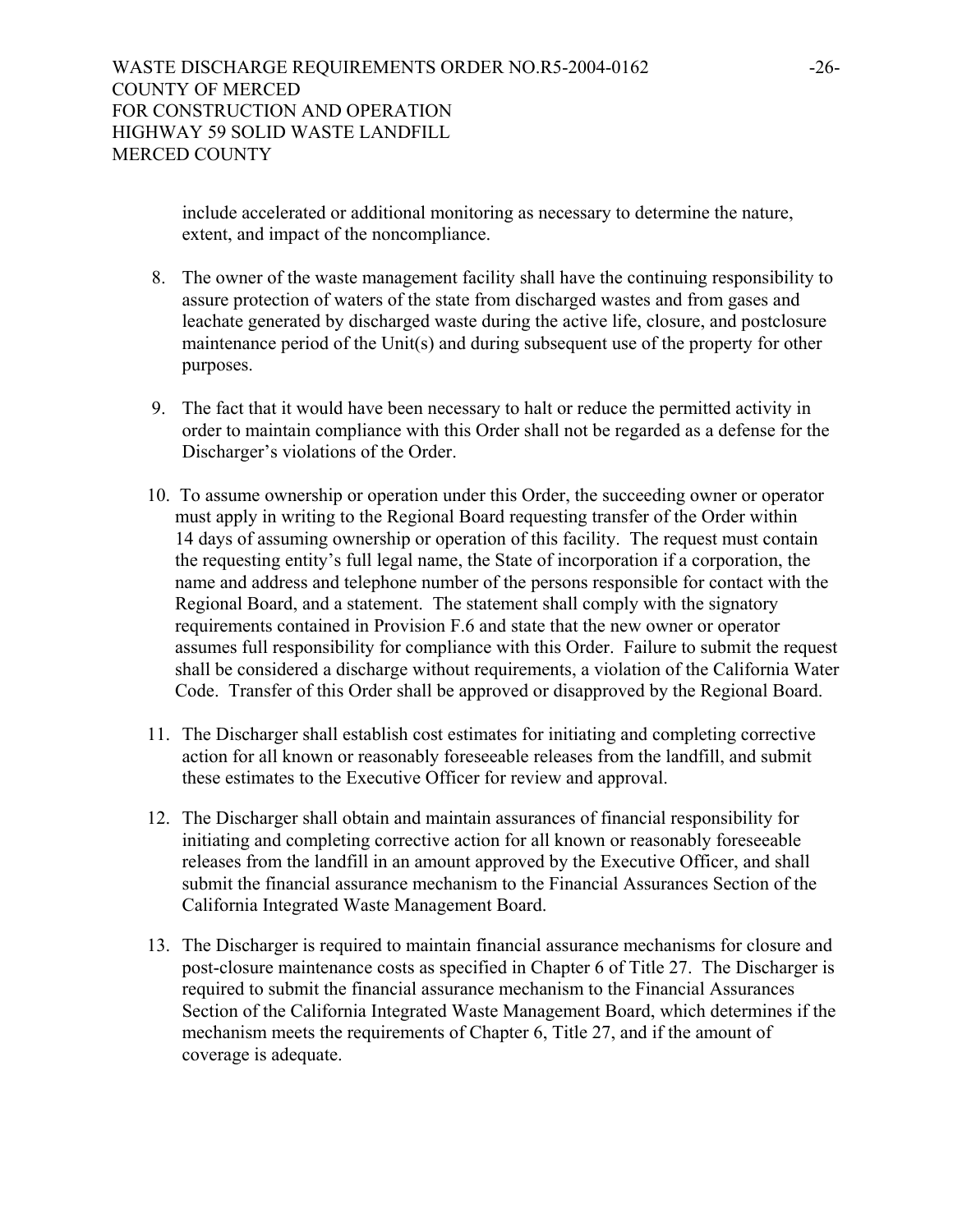14. The Discharger shall complete the tasks contained in these waste discharge requirements in accordance with the following time schedule:

|                | Task                                                                                                                                                                                                                   | Compliance Date                                   |
|----------------|------------------------------------------------------------------------------------------------------------------------------------------------------------------------------------------------------------------------|---------------------------------------------------|
| a              | <b>Construction Plans</b>                                                                                                                                                                                              |                                                   |
|                | Submit construction and design plans<br>for Executive Officer review and approval.<br>(see Construction Specification D.1)                                                                                             | A minimum of<br>120 days prior<br>to construction |
| $\mathbf{b}$ . | <b>Construction Report</b>                                                                                                                                                                                             |                                                   |
|                | Submit a construction report upon completion<br>demonstrating construction was in accordance<br>with approved construction plans for Executive<br>Officer review and approval.<br>(see Construction Specification D.4) | <b>Prior to discharge</b>                         |

If, in the opinion of the Executive Officer, the Discharger fails to comply with the provision of this Order, the Executive Officer may apply to the Attorney General for judicial enforcement or issue a complaint for Administrative Civil Liability.

I, THOMAS R. PINKOS, Executive Officer, do hereby certify that the foregoing is a full, true, and correct copy of an Order adopted by the California Regional Water Quality Control Board, Central Valley Region, on 15 October 2004.

> \_\_\_\_\_\_\_\_\_\_\_\_\_\_\_\_\_\_\_\_\_\_\_\_\_\_\_\_\_\_\_\_\_\_ THOMAS R. PINKOS, Executive Officer

DEE:dee/rac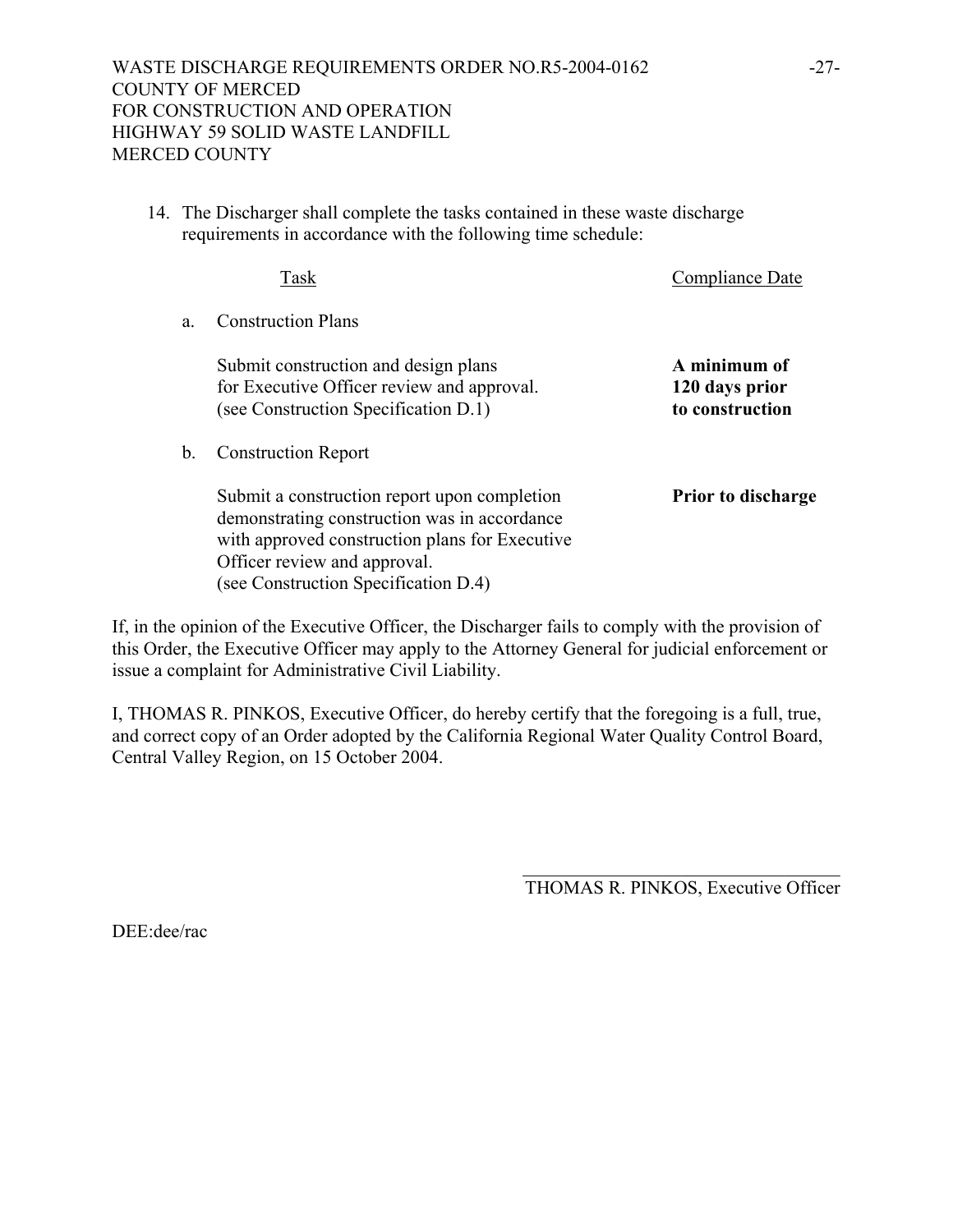## CALIFORNIA REGIONAL WATER QUALITY CONTROL BOARD CENTRAL VALLEY REGION

## MONITORING AND REPORTING PROGRAM NO. R5-2004-0162 FOR COUNTY OF MERCED FOR CONSTRUCTION AND OPERATION HIGHWAY 59 SOLID WASTE LANDFILL MERCED COUNTY

Compliance with this Monitoring and Reporting Program, with Title 27, California Code of Regulations, Section 20005, et seq. (hereafter Title 27), and with the *Standard Provisions and Reporting Requirements for Waste Discharge Requirements for Nonhazardous Solid Waste Discharges Regulated by Title 27 and/or Subtitle D (27 CCR §20005 et seq. and 40 CFR 258)*, dated April 2000, is ordered by Waste Discharge Requirements Order No. R5-2004-0162.

## **A. REQUIRED MONITORING REPORTS**

| Report |                                                                           | Due                  |
|--------|---------------------------------------------------------------------------|----------------------|
| 1.     | Groundwater Monitoring (Section D.1)                                      | <b>See Table I</b>   |
| 2.     | <b>Annual Monitoring Summary Report</b><br>(Section E.5.)                 | Annually             |
| 3.     | Unsaturated Zone Monitoring (Section D.2)                                 | <b>See Table II</b>  |
| 4.     | Leachate Monitoring (Section D.3)                                         | <b>See Table III</b> |
| 5.     | Facility Monitoring (Section D.4)                                         | As necessary         |
| 6.     | Response to a Release<br>(Standard Provisions and Reporting Requirements) | As necessary         |

#### **B. REPORTING**

 The Discharger shall report monitoring data and information as required in this Monitoring and Reporting Program and as required in Order No. R5-2004-0162 and the Standard Provisions and Reporting Requirements. Reports which do not comply with the required format will be **REJECTED** and the Discharger shall be deemed to be in noncompliance with the waste discharge requirements. In reporting the monitoring data required by this program, the Discharger shall arrange the data in tabular form so that the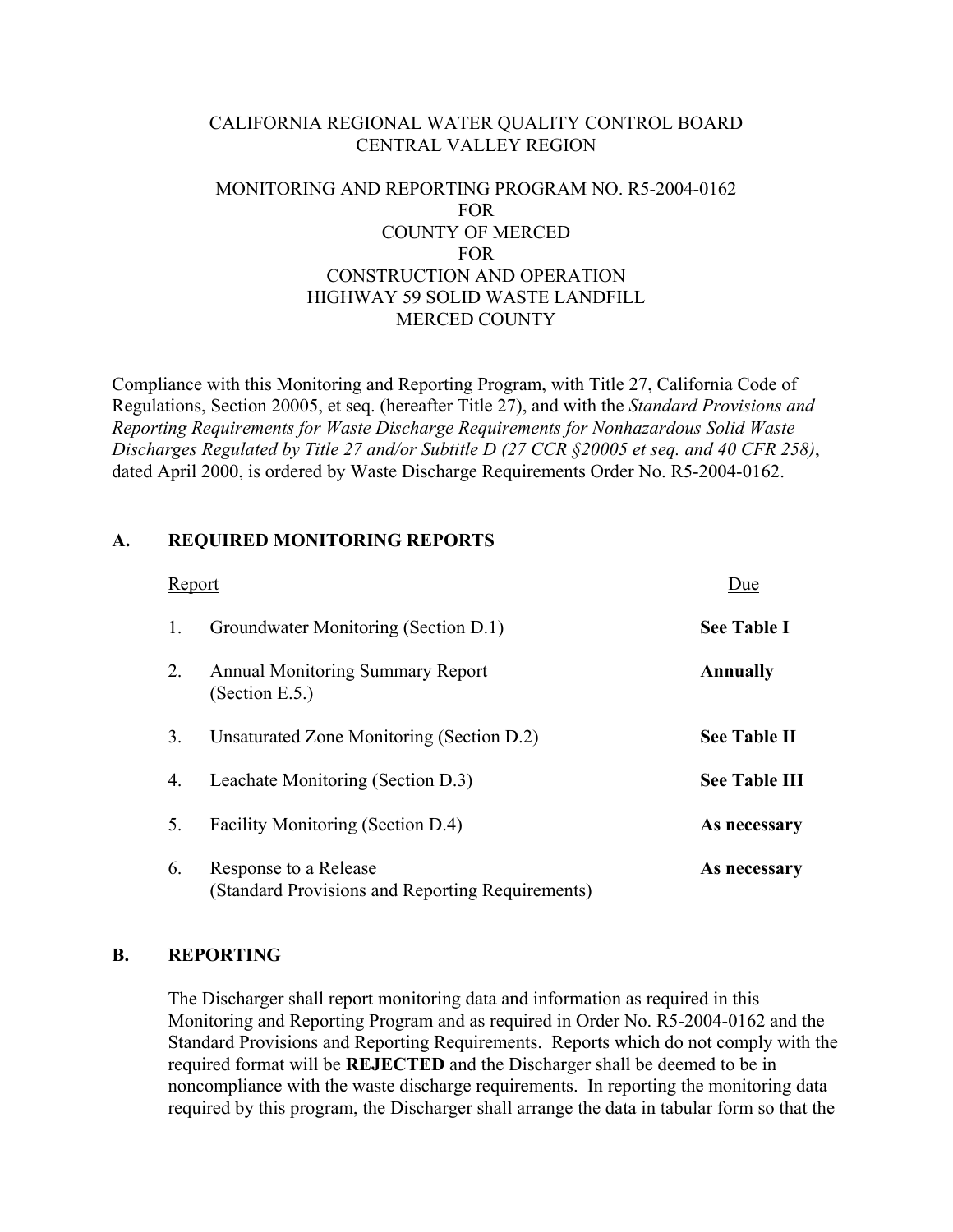date, the constituents, the concentrations, and the units are readily discernible. The data shall be summarized in such a manner so as to illustrate clearly the compliance with waste discharge requirements or the lack thereof. Data shall also be submitted in a digital format acceptable to the Executive Officer.

 Each monitoring report shall include a compliance evaluation summary as specified in E. Reporting Requirements of this Monitoring and Reporting Program.

 Field and laboratory tests shall be reported in each monitoring report. Monthly, quarterly, semiannual, and annual monitoring reports shall be submitted to the Regional Board in accordance with the following schedule for the calendar period in which samples were taken or observations made.

| <b>Sampling</b><br><b>Frequency</b> | Reporting<br><b>Frequency</b> | Reporting<br>Periods End                           | Report<br>Date Due                             |
|-------------------------------------|-------------------------------|----------------------------------------------------|------------------------------------------------|
| Monthly                             | Quarterly                     | Last Day of Month                                  | by Semiannual Schedule                         |
| Quarterly                           | Quarterly                     | 31 March<br>30 June<br>30 September<br>31 December | 31 July<br>31 July<br>31 January<br>31 January |
| Semiannually                        | Semiannually                  | 30 June<br>31 December                             | 31 July<br>31 January                          |
| Annually                            | Annually                      | 31 December                                        | 31 January                                     |

 The Discharger shall submit an **Annual Monitoring Summary Report** to the Regional Board covering the previous monitoring year. The annual report shall contain the information specified in E. Reporting Requirements of this Monitoring and Reporting Program, and a discussion of compliance with the waste discharge requirements and the Water Quality Protection Standard.

 The results of **all monitoring** conducted at the site shall reported to the Regional Board in accordance with the reporting schedule above for the calendar period in which samples were taken or observations made.

#### **C. WATER QUALITY PROTECTION STANDARD AND COMPLIANCE PERIOD**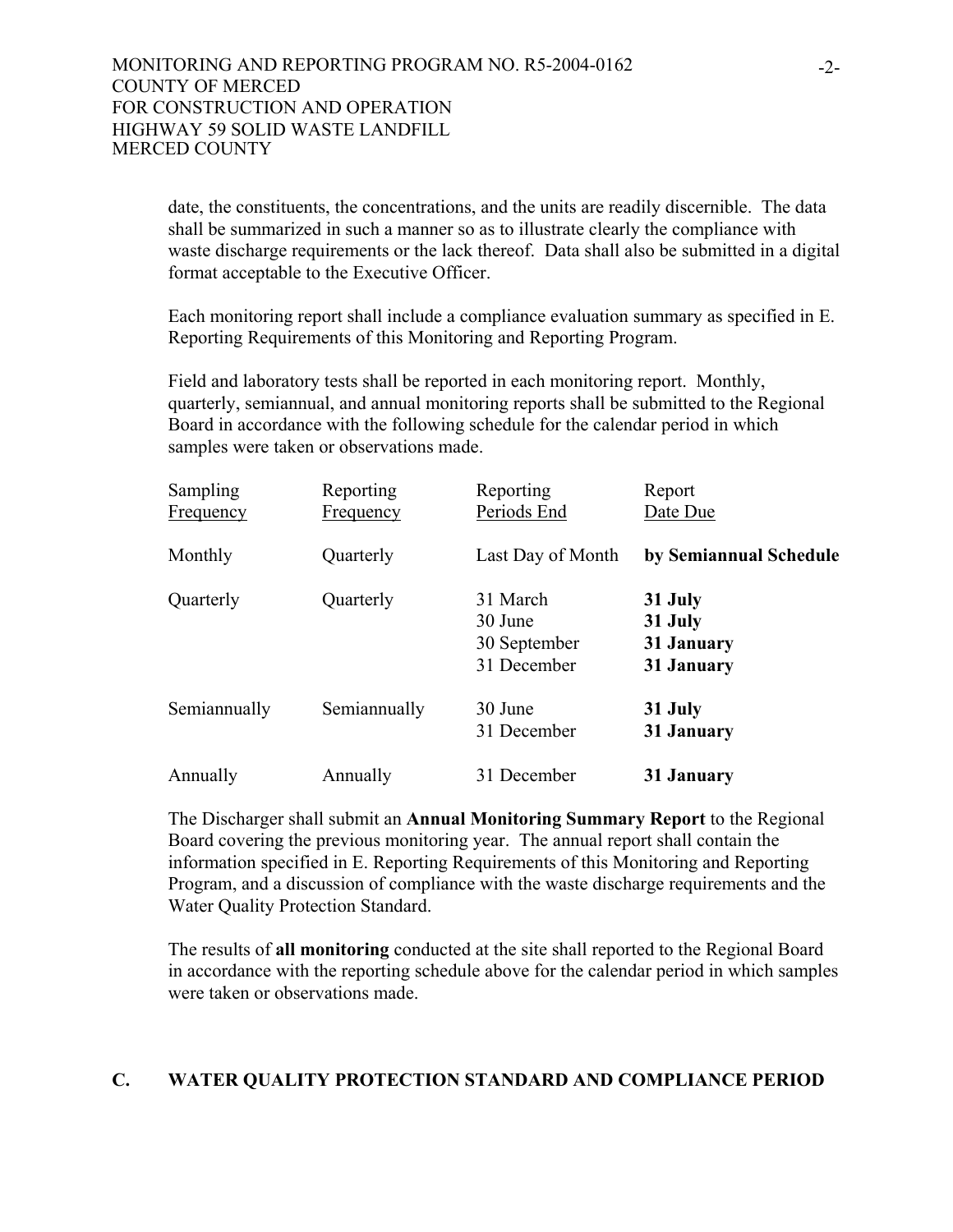## **1. Water Quality Protection Standard Report**

 For each waste management unit (Unit), the Water Quality Protection Standard shall consist of all constituents of concern, the concentration limit for each constituent of concern, the point of compliance, and all water quality monitoring points.

 The Water Quality Protection Standard for naturally occurring waste constituents consists of the constituents of concern, the concentration limits, and the point of compliance and all monitoring points. The Executive Officer shall review and approve the Water Quality Protection Standard, or any modification thereto, for each monitored medium.

The report shall:

- a. Identify **all distinct bodies of surface and ground water** that could be affected in the event of a release from a Unit or portion of a Unit. This list shall include at least the uppermost aquifer and any permanent or ephemeral zones of perched groundwater underlying the facility.
- b. Include a map showing the monitoring points and background monitoring points for the surface water monitoring program, groundwater monitoring program, and the unsaturated zone monitoring program. The map shall include the point of compliance in accordance with §20405 of Title 27.
- c. Evaluate the perennial direction(s) of groundwater movement within the uppermost groundwater zone(s).

 If subsequent sampling of the background monitoring point(s) indicates significant water quality changes due to either seasonal fluctuations or other reasons unrelated to waste management activities at the site, the Discharger may request modification of the Water Quality Protection Standard.

## **2. Constituents of Concern**

 The constituents of concern include all the waste constituents, their reaction products, and hazardous constituents that are reasonably expected to be in or derived from waste contained in the Unit. The constituents of concern for all Units at the facility are those listed in Tables I through III for the specified monitored medium, and Table V. The Discharger shall monitor all constituents of concern every five years, or more frequently as required in accordance with a Corrective Action Program.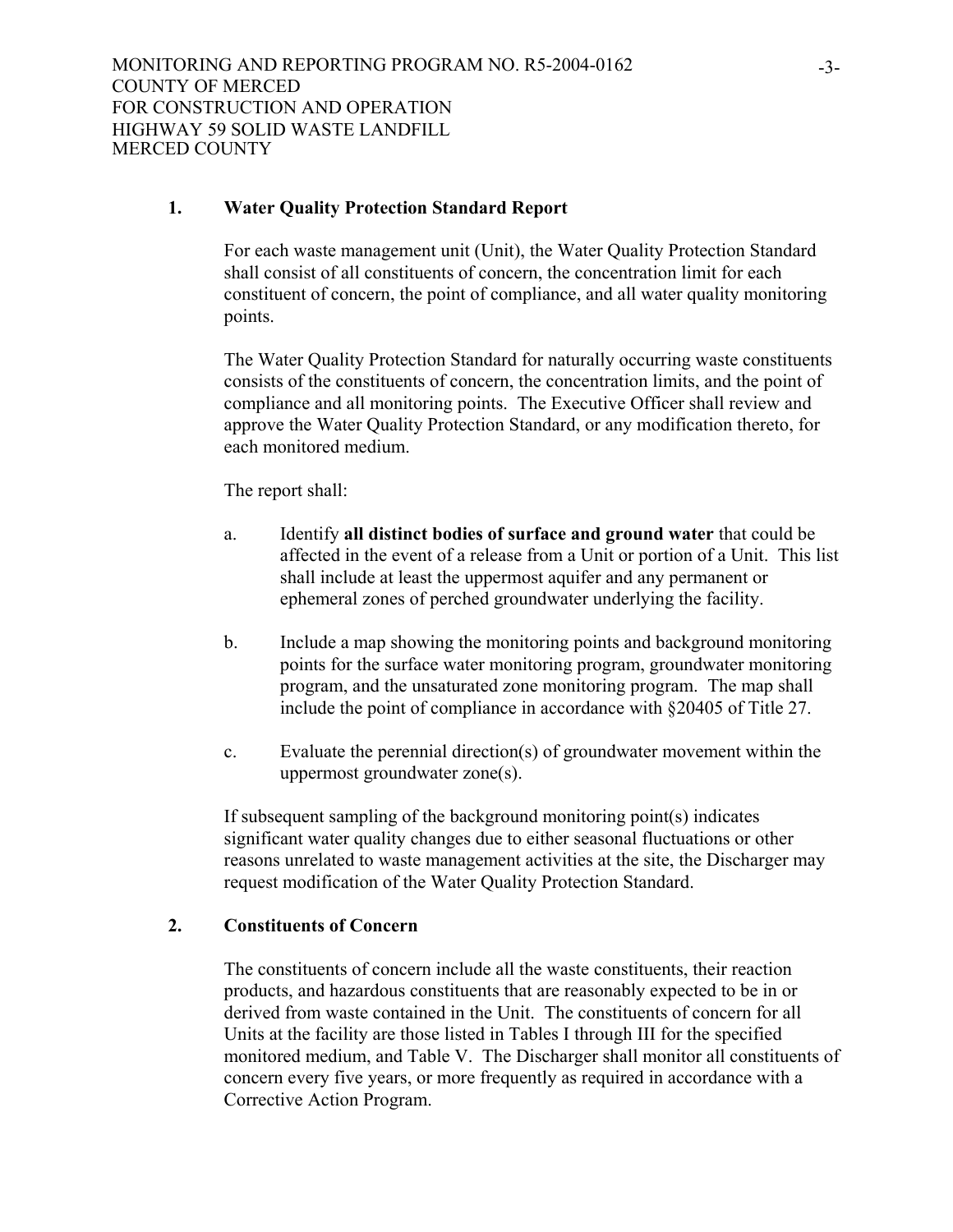#### a**. Monitoring Parameters**

 Monitoring parameters are constituents of concern that are the waste constituents, reaction products, hazardous constituents, and physical parameters that provide a reliable indication of a release from a Unit. The monitoring parameters for all Units are those listed in Tables I through IV for the specified monitored medium.

#### **3. Concentration Limits**

 For a naturally occurring constituent of concern, the concentration limit for each constituent of concern shall be determined as follows:

- a. By calculation in accordance with a statistical method pursuant to §20415 of Title 27; or
- b. By an alternate statistical method acceptable to the Executive Officer in accordance with §20415 of Title 27.

 The established concentration limits for naturally occurring constituents of concern are listed in Table VI.

#### **4. Point of Compliance**

 The point of compliance for the water standard at each Unit is a vertical surface located at the hydraulically downgradient limit of the Unit that extends through the uppermost aquifer underlying the Unit.

## **5. Compliance Period**

 The compliance period for each Unit shall be the number of years equal to the active life of the Unit plus the closure period. The compliance period is the minimum period during which the Discharger shall conduct a water quality monitoring program subsequent to a release from the Unit. The compliance period shall begin anew each time the Discharger initiates an evaluation monitoring program.

#### **D. MONITORING**

The Discharger shall comply with the detection monitoring program provisions of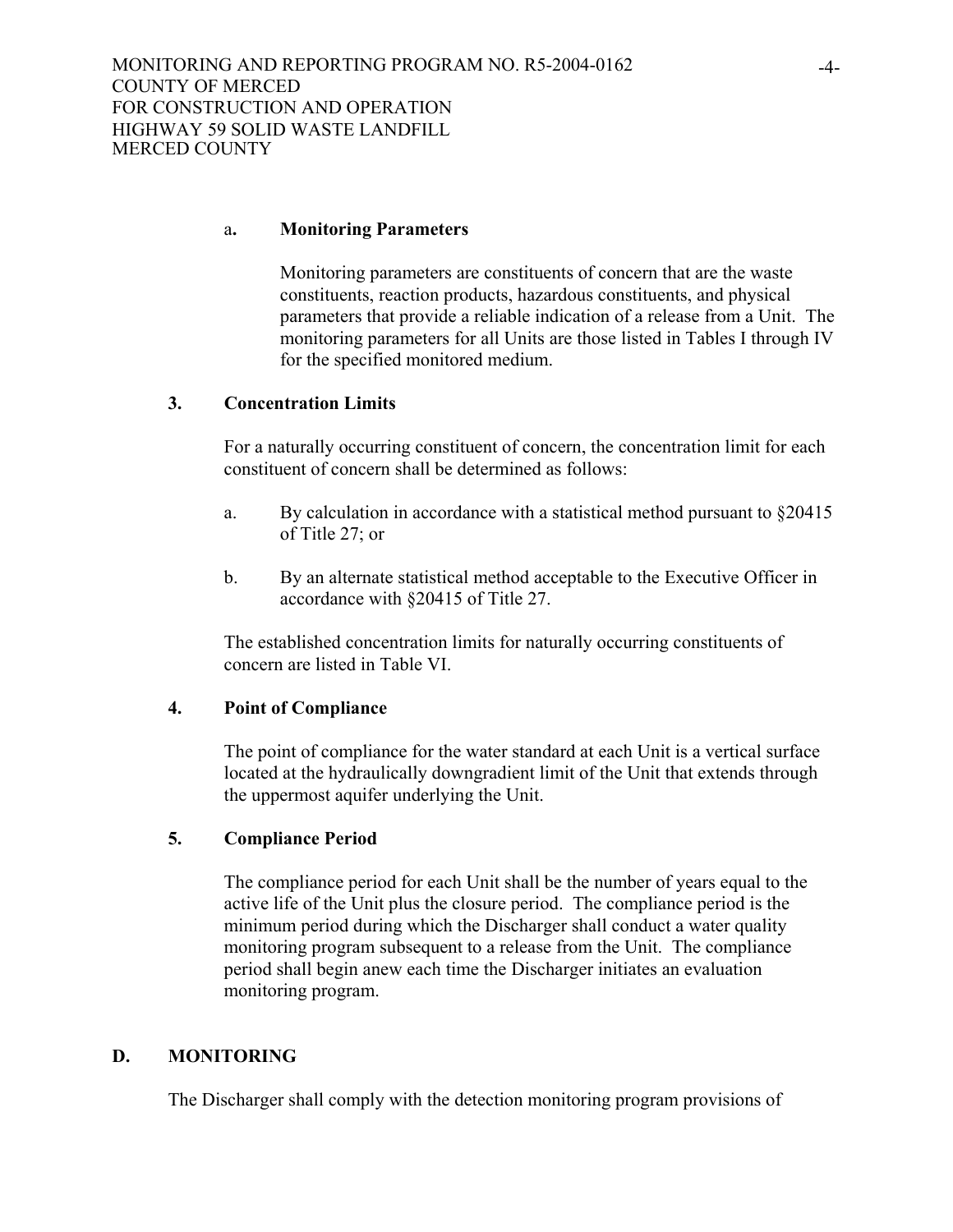Title 27 for groundwater and the unsaturated zone, in accordance with Detection Monitoring Specification D.1 and D.2 of Waste Discharge Requirements, Order No. R5-2004-0162. Detection monitoring for a new facility or a new Unit shall be installed, operational, and one year of monitoring data collected **prior to** the discharge of wastes. All monitoring shall be conducted in accordance with a Sample Collection and Analysis Plan, which includes quality assurance/quality control standards, that is acceptable to the Executive Officer.

All point of compliance monitoring wells established for the detection monitoring program shall constitute the monitoring points for the groundwater Water Quality Protection Standard. All detection monitoring program groundwater monitoring wells, unsaturated zone monitoring devices, and leachate monitoring points shall be sampled and analyzed for monitoring parameters and constituents of concern as indicated and listed in Tables I through III.

Method detection limits and practical quantitation limits shall be reported. All peaks shall be reported, including those which cannot be quantified and/or specifically identified. Metals shall be analyzed in accordance with the methods listed in Table V.

The Discharger may, with the approval of the Executive Officer, use alternative analytical test methods, including new USEPA approved methods, provided the methods have method detection limits equal to or lower than the analytical methods specified in this Monitoring and Reporting Program.

#### **1. Groundwater**

The Discharger shall operate and maintain a groundwater detection monitoring system that complies with the applicable provisions of §20415 and §20420 of Title 27 in accordance with a Detection Monitoring Program approved by the Executive Officer. The Discharger shall collect, preserve, and transport groundwater samples in accordance with the approved Sample Collection and Analysis Plan.

The Discharger shall determine the groundwater flow rate and direction in the uppermost aquifer and in any zones of perched water and in any additional zone of saturation monitored pursuant to this Monitoring and Reporting Program, and report the results semiannually, including the times of highest and lowest elevations of the water levels in the wells.

Hydrographs of each well shall be submitted showing the elevation of groundwater with respect to the elevations of the top and bottom of the screened interval and the elevation of the pump intake. Hydrographs of each well shall be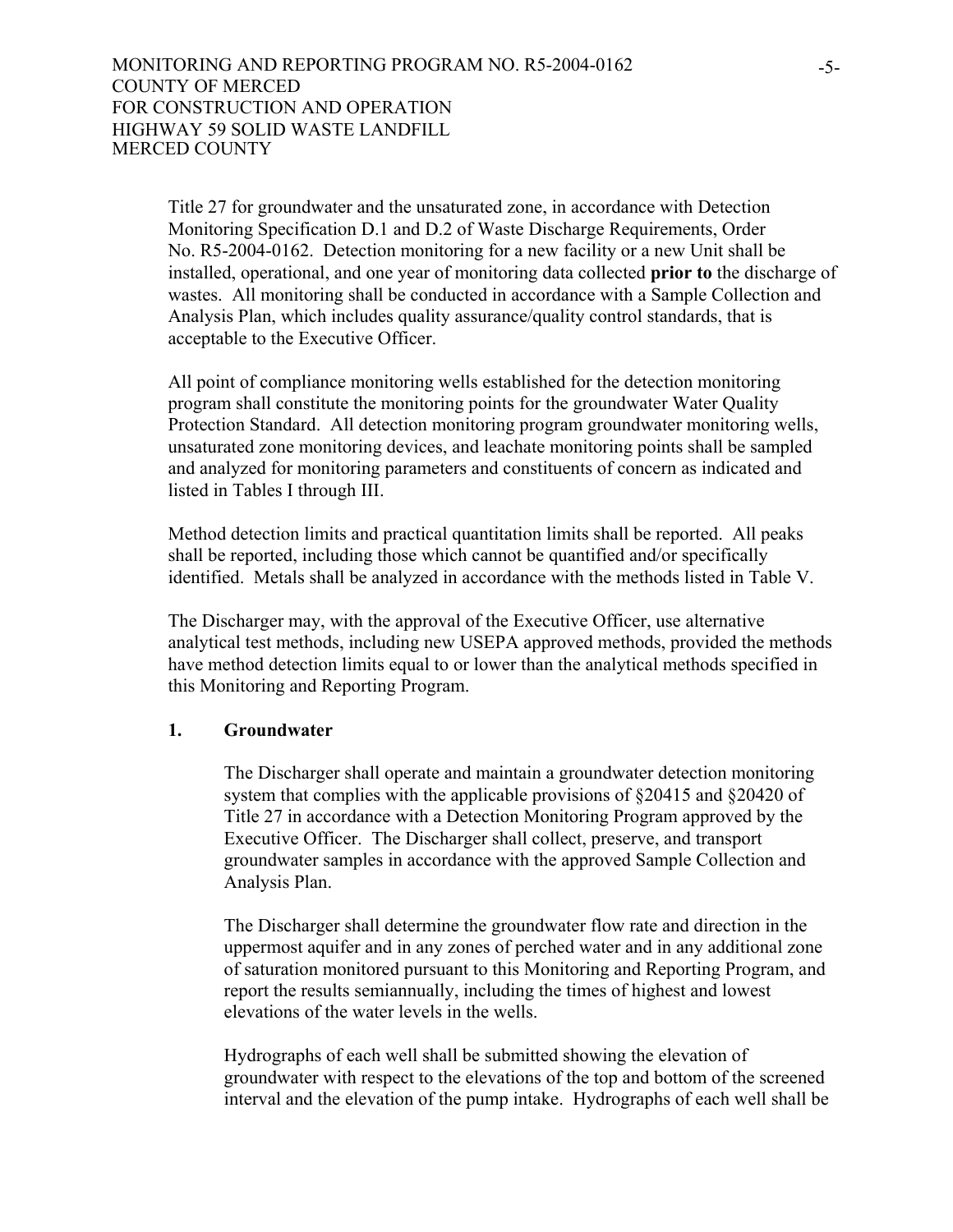prepared quarterly and submitted annually.

Groundwater samples shall be collected from the point-of-compliance wells, background wells, and any additional wells added as part of the approved groundwater monitoring system. Samples shall be collected and analyzed for the monitoring parameters in accordance with the methods and frequency specified in Table I.

The monitoring parameters shall also be evaluated each reporting period with regards to the cation/anion balance, and the results shall be graphically presented using a Stiff diagram, a Piper graph, or a Schueller plot. Samples for the constituents of concern specified in Table I shall be collected and analyzed in accordance with the methods listed in Table V every five years.

## **2. Unsaturated Zone Monitoring**

The Discharger shall operate and maintain an unsaturated zone detection monitoring system that complies with the applicable provisions of §20415 and §20420 of Title 27 in accordance with a detection monitoring plan approved by the Executive Officer. The Discharger shall collect, preserve, and transport samples in accordance with the quality assurance/quality control standards contained in the approved Sample Collection and Analysis Plan.

Unsaturated zone samples shall be collected from the monitoring devices and background monitoring devices of the approved unsaturated zone monitoring system. The collected samples shall be analyzed for the listed constituents in accordance with the methods and frequency specified in Table II. All monitoring parameters shall be graphed so as to show historical trends at each monitoring point. Samples for the constituents of concern specified in Table II shall be collected and analyzed in accordance with the methods listed in Table V every five years.

The pan lysimeters shall be checked monthly for liquid and monitoring shall also include the total volume of liquid removed from the system. Unsaturated zone monitoring reports shall be included with the corresponding semiannual groundwater monitoring and shall include an evaluation of potential impacts of the facility on the unsaturated zone and compliance with the Water Quality Protection Standard.

#### **3. Leachate Monitoring**

All Unit leachate collection and removal system sumps shall be inspected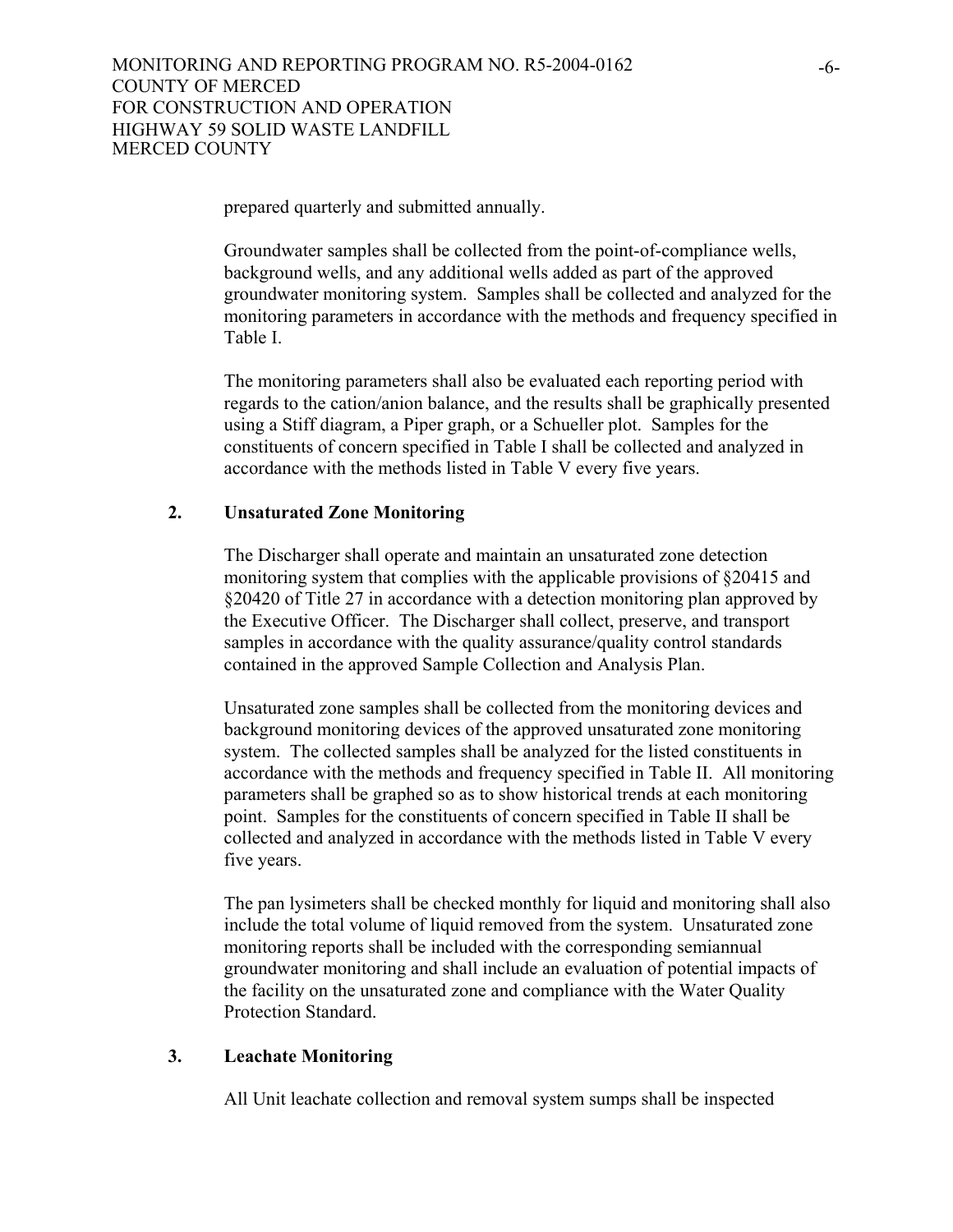monthly for leachate generation. Upon detection of leachate in a previously dry leachate collection and removal system, leachate shall be sampled **immediately** and analyzed for the constituents listed in Table III. Leachate shall then be sampled and analyzed annually during the fourth quarter thereafter, with a retest during the following second quarter if constituents are detected that have not been previously detected. Leachate samples shall be collected and analyzed for the listed constituents in accordance with the methods and frequency specified in Table III. The constituents of concern list shall include all constituents listed in Table VI. The quantity of leachate pumped from each sump shall be measured and reported monthly as Leachate Flow Rate (in gallons).

Leachate which seeps to the surface from the Unit shall be sampled and analyzed for the constituents listed in Table III upon detection. The quantity of leachate shall be *estimated* and reported as Leachate Flow Rate (in gallons/day).

#### **4. Facility Monitoring**

#### a. **Facility Inspection**

Annually, prior to the anticipated rainy season, but no later than **30 September**, the Discharger shall conduct an inspection of the facility. The inspection shall assess damage to the drainage control system, groundwater monitoring equipment (including wells, etc.), and shall include the Standard Observations contained in Section E.3.f. of this Monitoring and Reporting Program. Any necessary construction, maintenance, or repairs shall be completed by **31 October**. By **15 November** of each year, the Discharger shall submit an annual report describing the results of the inspection and the repair measures implemented, including photographs of the problem and the repairs.

#### b. **Storm Events**

The Discharger shall inspect all precipitation, diversion, and drainage facilities for damage **within 7 days** following *major storm events*. Necessary repairs shall be completed **within 30 days** of the inspection. The Discharger shall report any damage and subsequent repairs within 45 days of completion of the repairs, including photographs of the problem and the repairs.

#### **E. REPORTING REQUIREMENTS**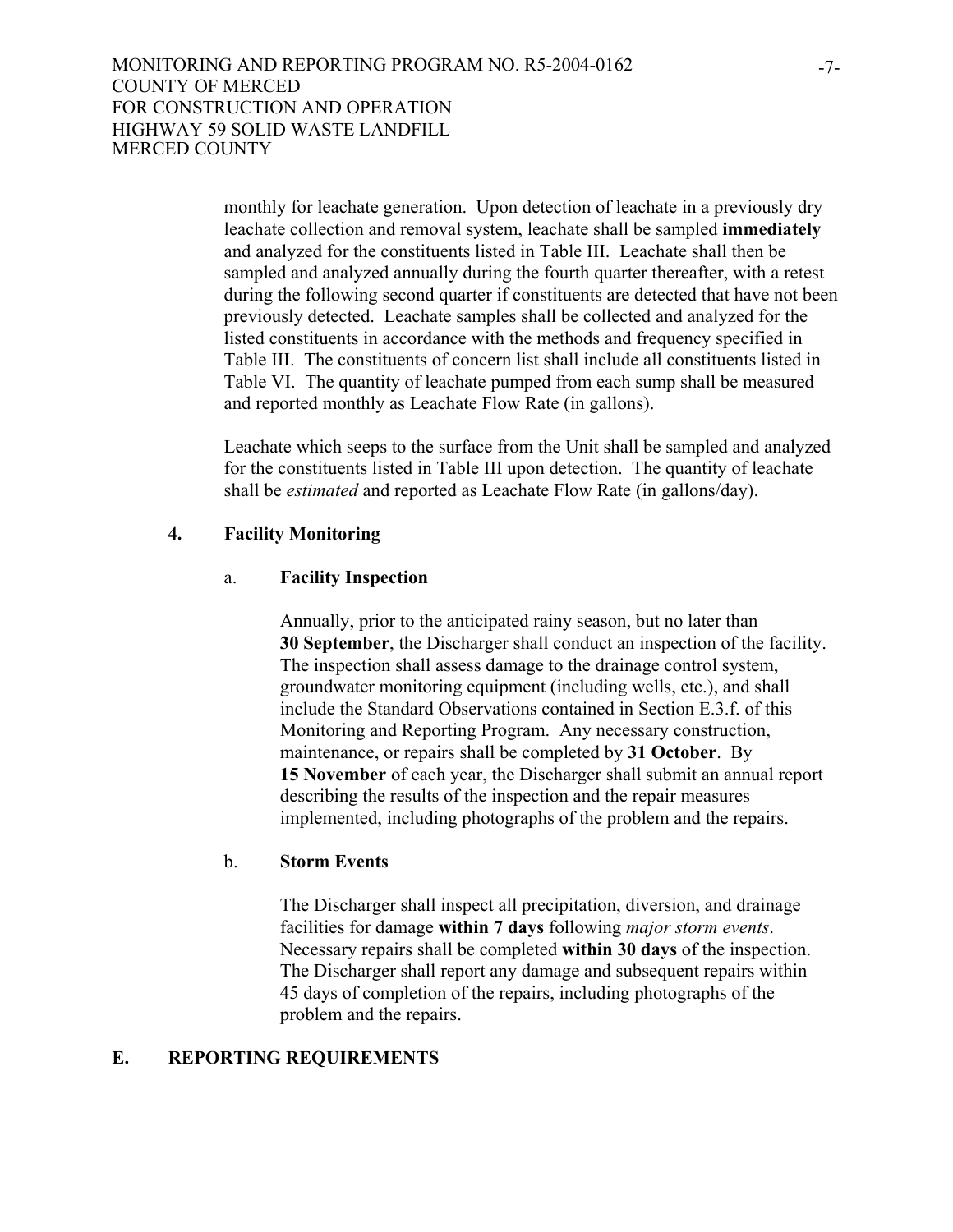1. The Discharger shall retain records of all monitoring information, including all calibration and maintenance records, all original strip chart recordings of continuous monitoring instrumentation, copies of all reports required by this Order, and records of all data used to complete the application for this Order. Records shall be maintained throughout the life of the facility including the postclosure period.

Such legible records shall show the following for each sample:

- a. Sample identification and the monitoring point or background monitoring point from which it was taken, along with the identity of the individual who obtained the sample;
- b. Date, time, and manner of sampling;
- c. Date and time that analyses were started and completed, and the name of the personnel and laboratory performing each analysis;
- d. Complete procedure used, including method of preserving the sample, and the identity and volumes of reagents used;
- e. Calculation of results; and
- f. Results of analyses, and the MDL and PQL for each analysis.
- 2. A transmittal letter explaining the essential points shall accompany each report. At a minimum, the transmittal letter shall identify any violations found since the last report was submitted, and if the violations were corrected. If no violations have occurred since the last submittal, this shall be stated in the transmittal letter. The transmittal letter shall also state that a discussion of any violations found since the last report was submitted, and a description of the actions taken or planned for correcting those violations, including any references to previously submitted time schedules, is contained in the accompanying report.
- 3. Each monitoring report shall include a compliance evaluation summary. The summary shall contain at least:
	- a. For each monitoring point and background monitoring point addressed by the report, a description of:
		- 1) The time of water level measurement;
		- 2) The type of pump or other device used for purging and the elevation of the pump intake relative to the elevation of the screened interval;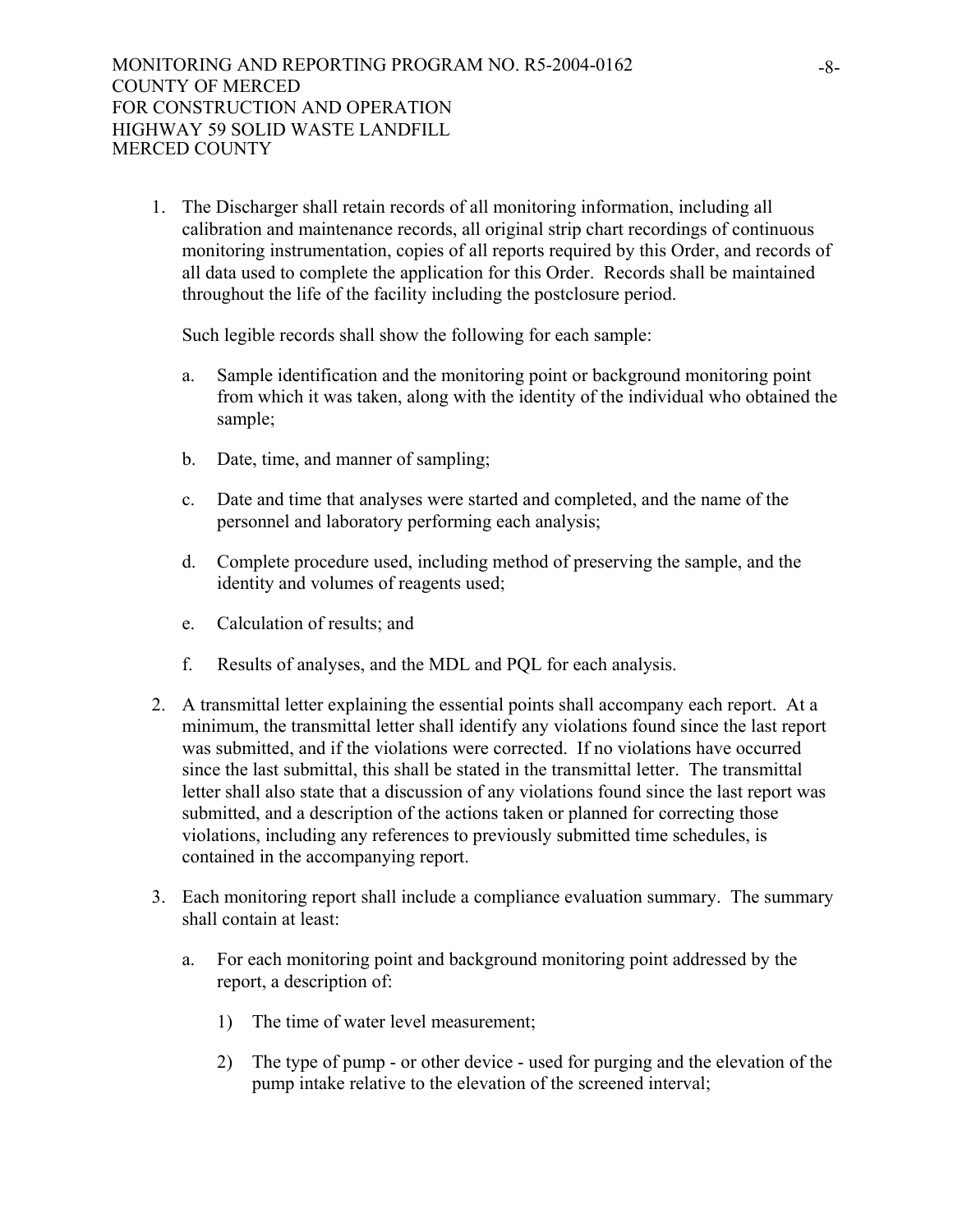- 3) The method of purging (the pumping rate; the equipment and methods used to monitor field pH, temperature, and conductivity during purging; the calibration of the field equipment; results of the pH, temperature, conductivity, and turbidity testing; and the method of disposing of the purge water) to remove all portions of the water that was in the well bore while the sample was being taken;
- 4) The type of pump or other device used for sampling, if different than the pump or device used for purging; and
- 5) A statement that the sampling procedure was conducted in accordance with the approved Sampling and Analysis Plan.
- b. A map or aerial photograph showing the locations of observation stations, monitoring points, and background monitoring points.
- c. For each groundwater body, a description and graphical presentation of the gradient and direction of groundwater flow under/around the Unit, and the groundwater flow rate, based upon water level elevations taken prior to the collection of the water quality data submitted in the report.
- d. Laboratory statements of results of all analyses evaluating compliance with requirements.
- e. An evaluation of the effectiveness of the leachate monitoring and control facilities, and of the run-off/run-on control facilities.
- f. A summary and certification of completion of all **Standard Observations** for the Unit(s), for the perimeter of the Unit, and for the receiving waters. The Standard Observations shall include:
	- 1) For the Unit:
		- a) Evidence of ponded water at any point on the facility (show affected area on map);
		- b) Evidence of odors presence or absence, characterization, source, and distance of travel from source; and
		- c) Evidence of erosion and/or of day-lighted refuse.
	- 2) Along the perimeter of the Unit: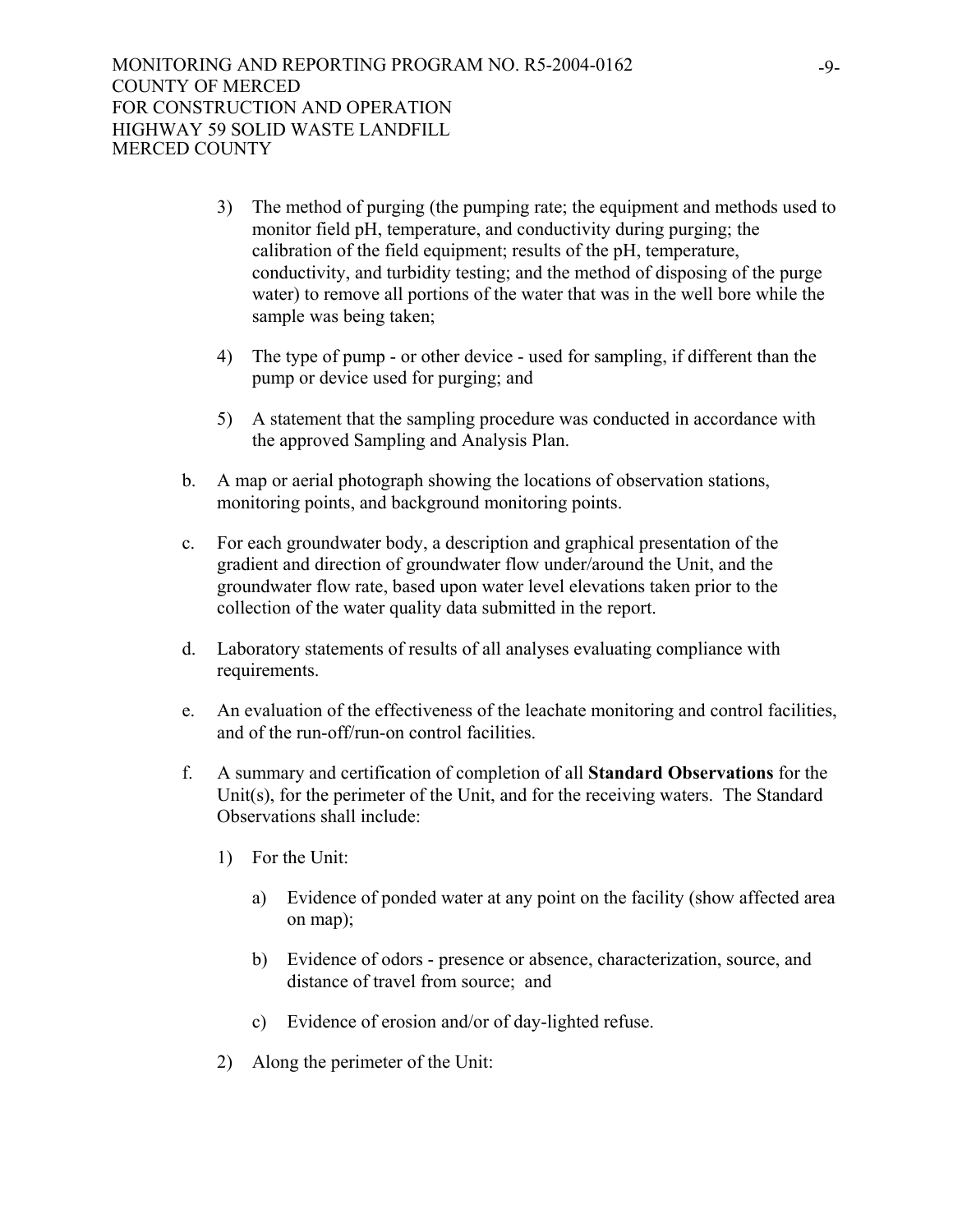- a) Evidence of liquid leaving or entering the Unit, estimated size of affected area, and flow rate (show affected area on map);
- b) Evidence of odors presence or absence, characterization, source, and distance of travel from source; and
- c) Evidence of erosion and/or of day-lighted refuse.
- g. The quantity and types of wastes discharged and the locations in the Unit where waste has been placed since submittal of the last such report.
- 4. The Discharger shall report by telephone any seepage from the disposal area **immediately** after it is discovered. A written report shall be filed with the Regional Board **within seven days**, containing at least the following information:
	- a. A map showing the location(s) of seepage;
	- b. An estimate of the flow rate;
	- c. A description of the nature of the discharge (e.g., all pertinent observations and analyses);
	- d. Verification that samples have been submitted for analyses of the Constituents of Concern and Monitoring Parameters, and an estimated date that the results will be submitted to the Regional Board; and
	- e. Corrective measures underway or proposed, and corresponding time schedule.
- 5. The Discharger shall submit an **Annual Monitoring Summary Report** to the Regional Board covering the reporting period of the previous monitoring year. This report shall contain:
	- a. All monitoring parameters and constituents of concern shall be graphed so as to show historical trends at each monitoring point and background monitoring point, for all samples taken within at least the previous five calendar years. Each such graph shall plot the concentration of one or more constituents for the period of record for a given monitoring point or background monitoring point, at a scale appropriate to show trends or variations in water quality. The graphs shall plot each datum, rather than plotting mean values. For any given constituent or parameter, the scale for background plots shall be the same as that used to plot downgradient data. Graphical analysis of monitoring data may be used to provide significant evidence of a release.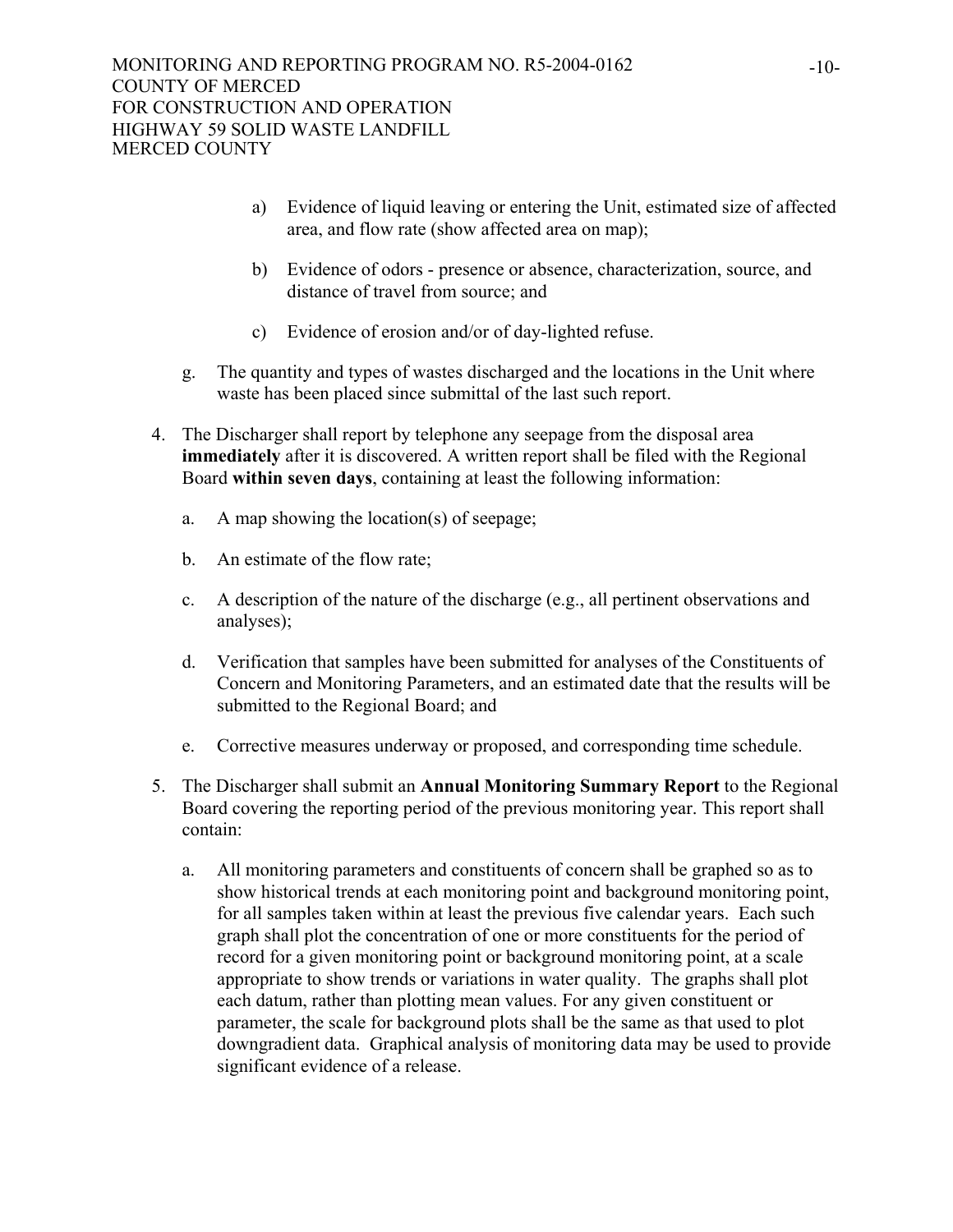- b. Unless otherwise exempted by the Executive Officer, all monitoring analytical data obtained during the previous two six-month reporting periods, shall be submitted in tabular form as well as in a digital file format acceptable to the Executive Officer. The Regional Board regards the submission in hard copy and in digital format as "...the form necessary for..." statistical analysis [Title 27 CCR Section 20420(h)], in that this facilitates periodic review by the Regional Board.
- c. A comprehensive discussion of the compliance record, and the result of any corrective actions taken or planned which may be needed to bring the Discharger into full compliance with the waste discharge requirements.
- d. A map showing the area and elevations in which filling has been completed during the previous calendar year and a comparison to final closure design contours.
- e. A written summary of the monitoring results, indicating any changes made or observed since the previous annual report.
- f. An evaluation of the effectiveness of the leachate monitoring/control facilities.

The Discharger shall implement the above monitoring program on the effective date of this Program.

Ordered by:

THOMAS R. PINKOS, Executive Officer

(Date)

DEE:dee/rac:10/15/2004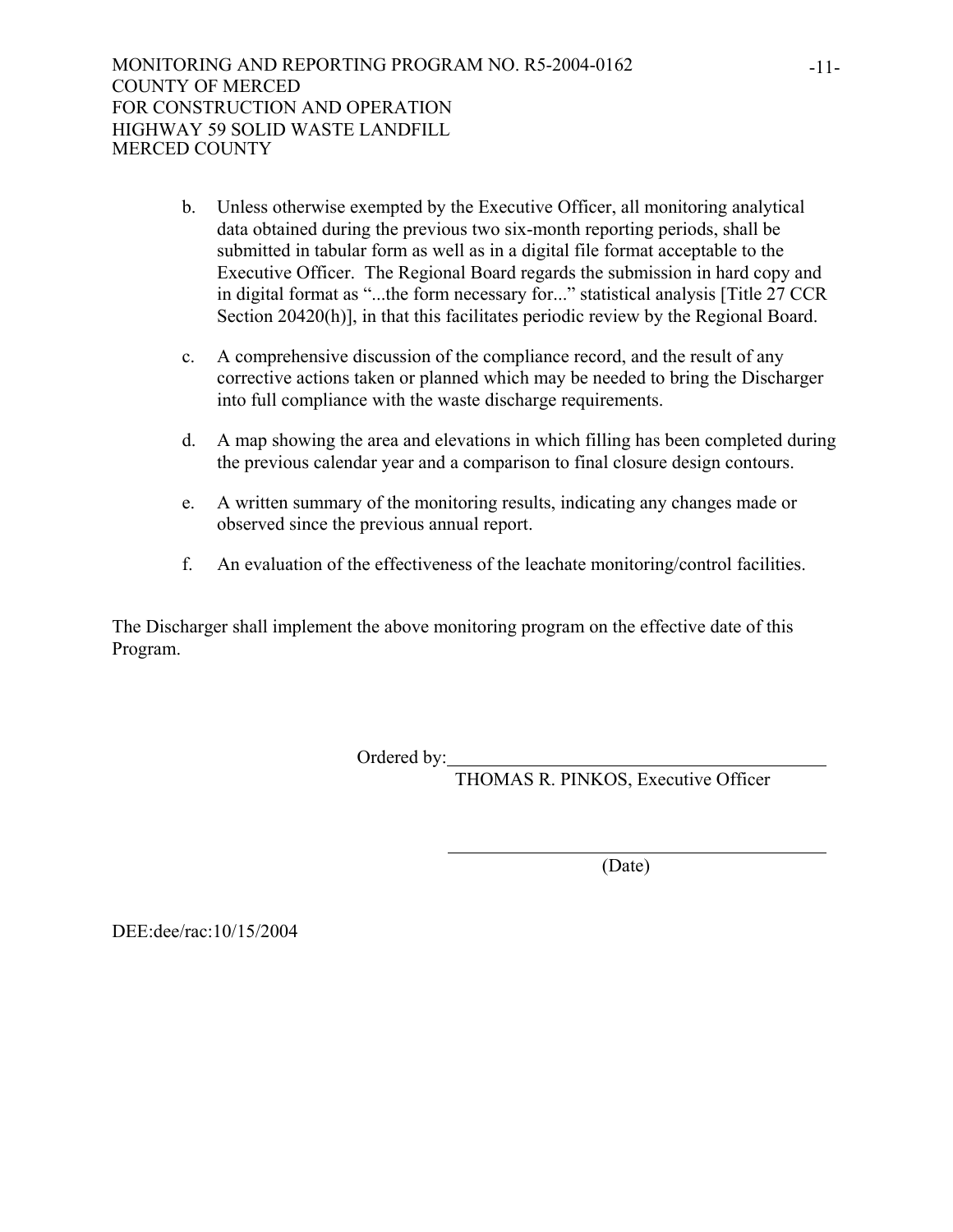## **TABLE I**

## **GROUNDWATER DETECTION MONITORING PROGRAM**

#### Parameter Units Erequency

## **Field Parameters**

| Groundwater Elevation          | Ft. & hundredths, M.S.L. | Quarterly  |
|--------------------------------|--------------------------|------------|
| Temperature                    | 0 <sup>C</sup>           | Semiannual |
| <b>Electrical Conductivity</b> | $\mu$ mhos/cm            | Semiannual |
| pΗ                             | pH units                 | Semiannual |
| Turbidity                      | Turbidity units          | Semiannual |
|                                |                          |            |

## **Monitoring Parameters**

| Total Dissolved Solids (TDS)      | mg/L      | Semiannual |
|-----------------------------------|-----------|------------|
| Chloride                          | mg/L      | Semiannual |
| Carbonate                         | mg/L      | Semiannual |
| <b>Bicarbonate</b>                | mg/L      | Semiannual |
| Nitrate - Nitrogen                | mg/L      | Semiannual |
| Sulfate                           | mg/L      | Semiannual |
| Calcium                           | mg/L      | Semiannual |
| Magnesium                         | mg/L      | Semiannual |
| Potassium                         | mg/L      | Semiannual |
| Sodium                            | mg/L      | Semiannual |
| <b>Volatile Organic Compounds</b> | $\mu$ g/L | Semiannual |
| (USEPA Method 8260, see Table IV) |           |            |

## **Constituents of Concern (see Table V)**

| <b>Total Organic Carbon</b>         | mg/L      | 5 years |
|-------------------------------------|-----------|---------|
| Inorganics (dissolved)              | mg/L      | 5 years |
| <b>Volatile Organic Compounds</b>   | $\mu$ g/L | 5 years |
| (USEPA Method 8260B, extended list) |           |         |
| Semi-Volatile Organic Compounds     | $\mu$ g/L | 5 years |
| (USEPA Method 8270C)                |           |         |
| Chlorophenoxy Herbicides            | $\mu$ g/L | 5 years |
| (USEPA Method 8151A)                |           |         |
| Organophosphorus Compounds          | $\mu$ g/L | 5 years |
| (USEPA Method 8141A)                |           |         |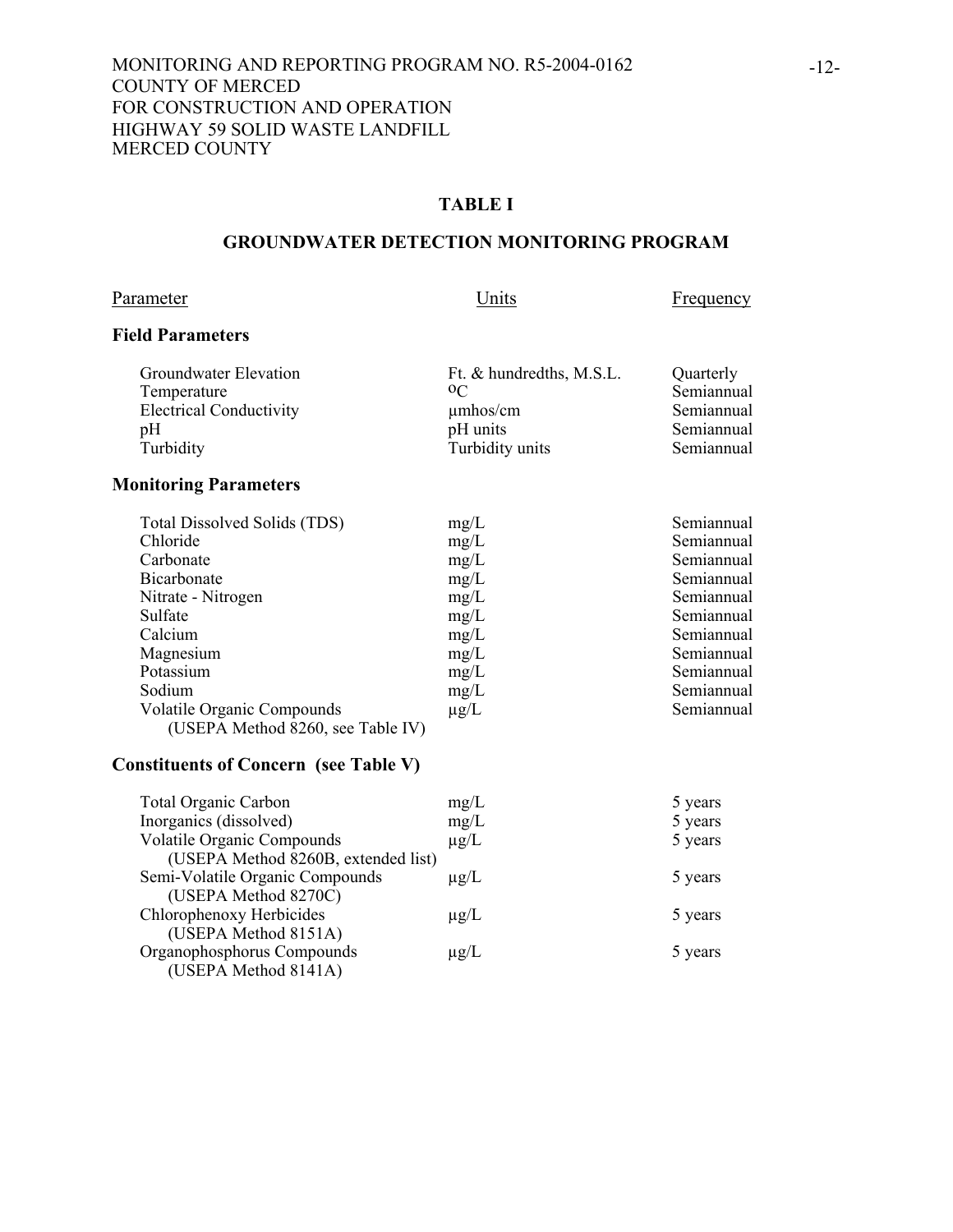#### **TABLE II**

#### **UNSATURATED ZONE DETECTION MONITORING PROGRAM**

## **SOIL-PORE GAS**

| Parameter                                                                                                                                                                                                                | Units                                                                                     | <b>Frequency</b>                                                                                                                                       |
|--------------------------------------------------------------------------------------------------------------------------------------------------------------------------------------------------------------------------|-------------------------------------------------------------------------------------------|--------------------------------------------------------------------------------------------------------------------------------------------------------|
| <b>Monitoring Parameters</b>                                                                                                                                                                                             |                                                                                           |                                                                                                                                                        |
| Volatile Organic Compounds                                                                                                                                                                                               | $\mu$ g/cm <sup>3</sup>                                                                   | Semiannual                                                                                                                                             |
| (USEPA Method TO-14)<br>Methane                                                                                                                                                                                          | $\frac{0}{0}$                                                                             | Semiannual                                                                                                                                             |
| <b>PAN LYSIMETERS (or other vadose zone monitoring device)</b>                                                                                                                                                           |                                                                                           |                                                                                                                                                        |
| Parameter                                                                                                                                                                                                                | Units                                                                                     | Frequency                                                                                                                                              |
| <b>Field Parameters</b>                                                                                                                                                                                                  |                                                                                           |                                                                                                                                                        |
| <b>Electrical Conductivity</b><br>pH                                                                                                                                                                                     | $\mu$ mhos/cm<br>pH units                                                                 | Semiannual<br>Semiannual                                                                                                                               |
| <b>Monitoring Parameters</b>                                                                                                                                                                                             |                                                                                           |                                                                                                                                                        |
| Total Dissolved Solids (TDS)<br>Chloride<br>Carbonate<br>Bicarbonate<br>Nitrate - Nitrogen<br>Sulfate<br>Calcium<br>Magnesium<br>Potassium<br>Sodium<br>Volatile Organic Compounds<br>(USEPA Method 8260B, see Table IV) | mg/L<br>mg/L<br>mg/L<br>mg/L<br>mg/L<br>mg/L<br>mg/L<br>mg/L<br>mg/L<br>mg/L<br>$\mu$ g/L | Semiannual<br>Semiannual<br>Semiannual<br>Semiannual<br>Semiannual<br>Semiannual<br>Semiannual<br>Semiannual<br>Semiannual<br>Semiannual<br>Semiannual |
| <b>Constituents of Concern (see Table V)</b>                                                                                                                                                                             |                                                                                           |                                                                                                                                                        |
| <b>Total Organic Carbon</b><br>Inorganics (dissolved)<br>Volatile Organic Compounds<br>(USEPA Method 8260B, extended list)                                                                                               | mg/L<br>mg/L<br>$\mu$ g/L                                                                 | 5 years<br>5 years<br>5 years                                                                                                                          |
| Semi-Volatile Organic Compounds<br>(USEPA Method 8270C)                                                                                                                                                                  | $\mu$ g/L                                                                                 | 5 years                                                                                                                                                |
| Chlorophenoxy Herbicides<br>(USEPA Method 8151A)                                                                                                                                                                         | $\mu$ g/L                                                                                 | 5 years                                                                                                                                                |
| Organophosphorus Compounds<br>(USEPA Method 8141A)                                                                                                                                                                       | $\mu$ g/L                                                                                 | 5 years                                                                                                                                                |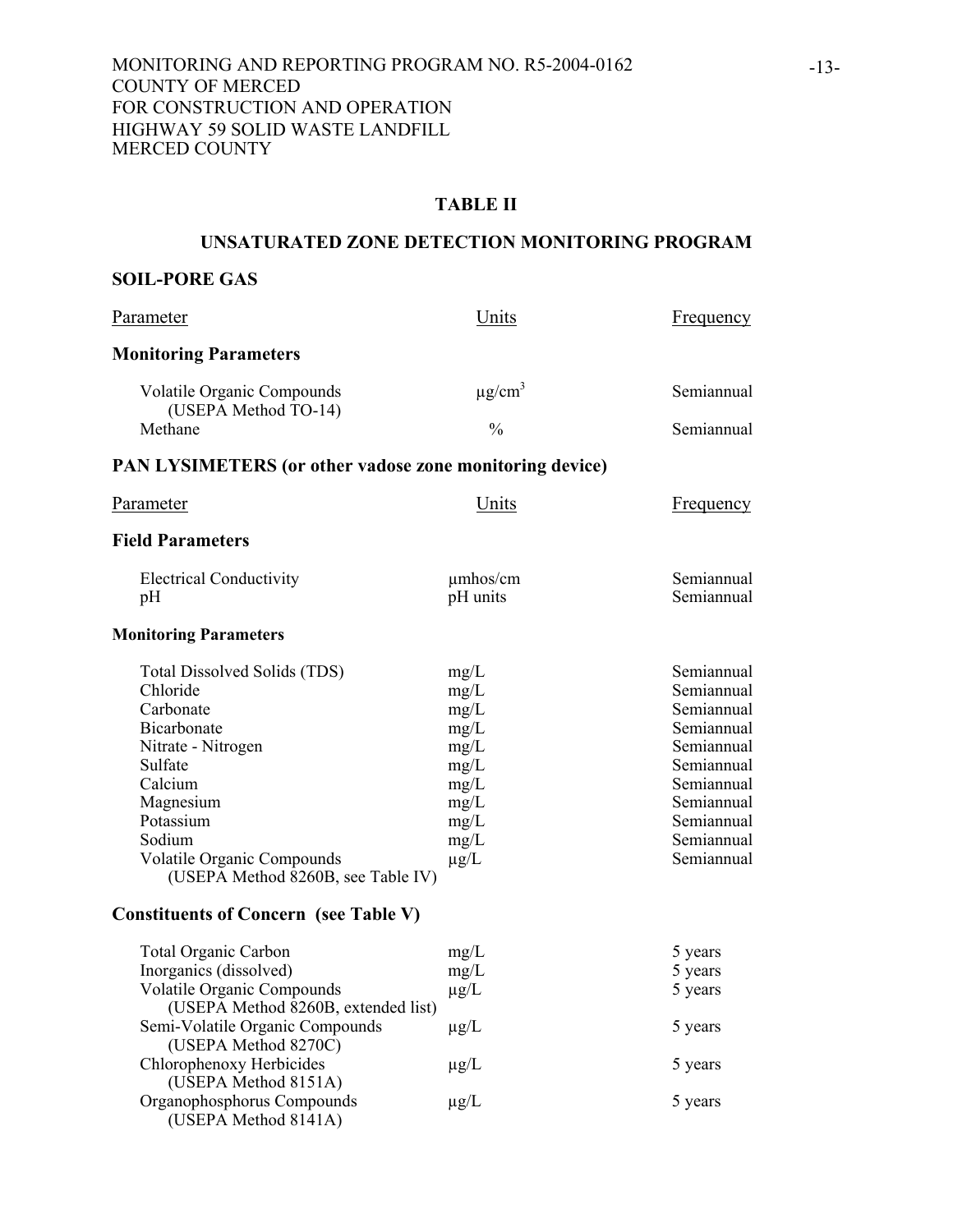## **TABLE III**

## **LEACHATE DETECTION MONITORING PROGRAM**

## Parameter Units Erequency

## **Field Parameters**

| <b>Total Flow</b>              | <b>Gallons</b> | Monthly |
|--------------------------------|----------------|---------|
| Flow Rate                      | Gallons/Day    | Monthly |
| <b>Electrical Conductivity</b> | $\mu$ mhos/cm  | Monthly |
| pH                             | pH units       | Monthly |
|                                |                |         |

## **Monitoring Parameters**

| Total Dissolved Solids (TDS)       | mg/L      | Annually |
|------------------------------------|-----------|----------|
| Chloride                           | mg/L      | Annually |
| Carbonate                          | mg/L      | Annually |
| Bicarbonate                        | mg/L      | Annually |
| Nitrate - Nitrogen                 | mg/L      | Annually |
| Sulfate                            | mg/L      | Annually |
| Calcium                            | mg/L      | Annually |
| Magnesium                          | mg/L      | Annually |
| Potassium                          | mg/L      | Annually |
| Sodium                             | mg/L      | Annually |
| <b>Volatile Organic Compounds</b>  | $\mu$ g/L | Annually |
| (USEPA Method 8260B, see Table IV) |           |          |

## **Constituents of Concern (see Table V)**

| <b>Total Organic Carbon</b>         | mg/L      | 5 years |
|-------------------------------------|-----------|---------|
| Inorganics (dissolved)              | mg/L      | 5 years |
| <b>Volatile Organic Compounds</b>   | $\mu$ g/L | 5 years |
| (USEPA Method 8260B, extended list) |           |         |
| Semi-Volatile Organic Compounds     | $\mu$ g/L | 5 years |
| (USEPA Method 8270C)                |           |         |
| Chlorophenoxy Herbicides            | $\mu$ g/L | 5 years |
| (USEPA Method 8151A)                |           |         |
| Organophosphorus Compounds          | $\mu$ g/L | 5 years |
| (USEPA Method 8141A)                |           |         |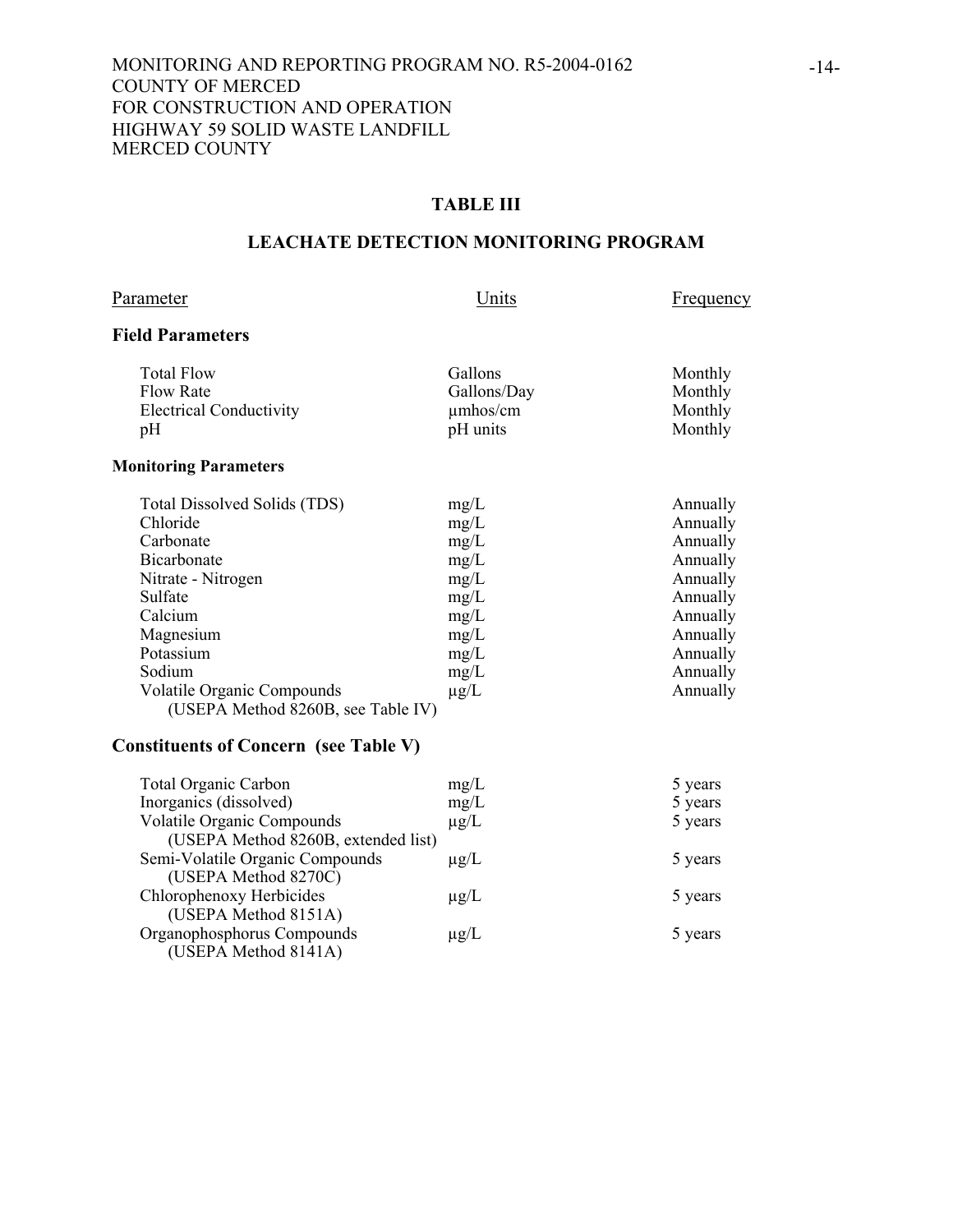#### **TABLE IV**

#### **MONITORING PARAMETERS FOR DETECTION MONITORING**

#### **Surrogates for Metallic Constituents:**

 pH Total Dissolved Solids Electrical Conductivity Chloride Sulfate Nitrate nitrogen

#### **Constituents included in VOC:**

#### **USEPA Method 8260B**

 Acetone Acrylonitrile Benzene Bromochloromethane Bromodichloromethane Bromoform (Tribromomethane) Carbon disulfide Carbon tetrachloride Chlorobenzene Chloroethane (Ethyl chloride) Chloroform (Trichloromethane) Dibromochloromethane (Chlorodibromomethane) 1,2-Dibromo-3-chloropropane (DBCP) 1,2-Dibromoethane (Ethylene dibromide; EDB) o-Dichlorobenzene (1,2-Dichlorobenzene) m-Dichlorobenzene (1,3-Dichlorobenzene) p-Dichlorobenzene (1,4-Dichlorobenzene) trans- l ,4-Dichloro-2-butene Dichlorodifluoromethane (CFC-12) 1,1-Dichloroethane (Ethylidene chloride) 1,2-Dichloroethane (Ethylene dichloride) 1,1 -Dichloroethylene (1,1 -Dichloroethene; Vinylidene chloride) cis- 1,2-Dichloroethylene (cis- 1,2-Dichloroethene) trans-1,2-Dichloroethylene (trans-1,2-Dichloroethene) 1,2-Dichloropropane (Propylene dichloride) cis- 1,3-Dichloropropene trans- 1,3-Dichloropropene Di-isopropylether (DIPE) Ethanol Ethyltertiary butyl ether Ethylbenzene 2-Hexanone (Methyl butyl ketone) Hexachlorobutadiene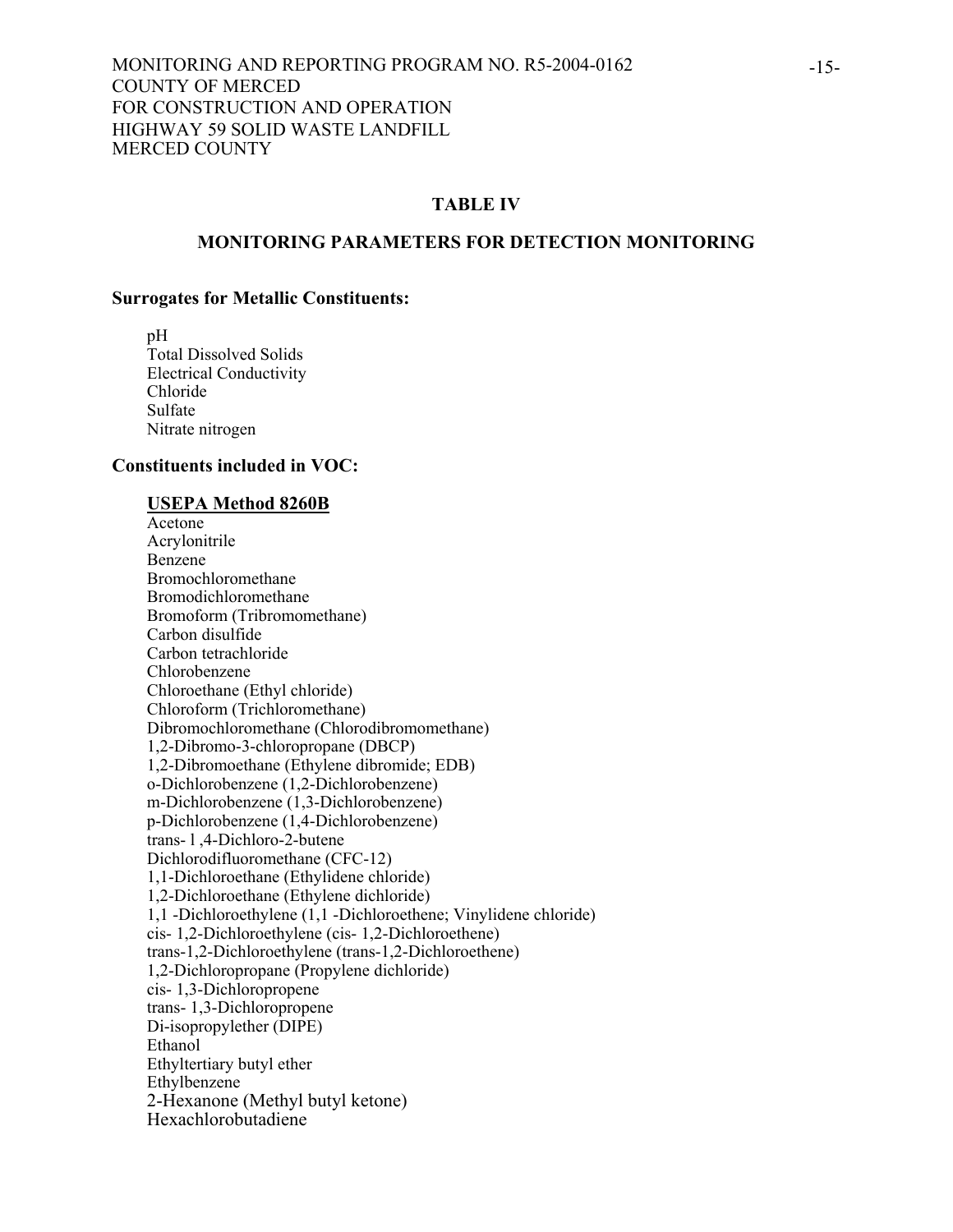## **TABLE IV**

#### **MONITORING PARAMETERS FOR DETECTION MONITORING**

#### **Continued**

 Hexachloroethane Methyl bromide (Bromomethene) Methyl chloride (Chloromethane) Methylene bromide (Dibromomethane) Methylene chloride (Dichloromethane) Methyl ethyl ketone (MEK: 2-Butanone) Methyl iodide (Iodomethane) Methyl t-butyl ether 4-Methyl-2-pentanone (Methyl isobutylketone) Naphthalene Styrene Tertiary amyl methyl ether Tertiary butyl alcohol 1,1,1,2-Tetrachloroethane 1,1.2,2-Tetrachloroethane Tetrachloroethylene (Tetrachloroethene; Perchloroethylene) Toluene 1,2,4-Trichlorobenzene 1,1,1-Trichloethane (Methylchloroforrn) 1,1,2-Trichloroethane Trichloroethylene (Trichloroethene) Trichlorofluoromethane (CFC- 11) 1,2,3-Trichloropropane Vinyl acetate Vinyl chloride Xylenes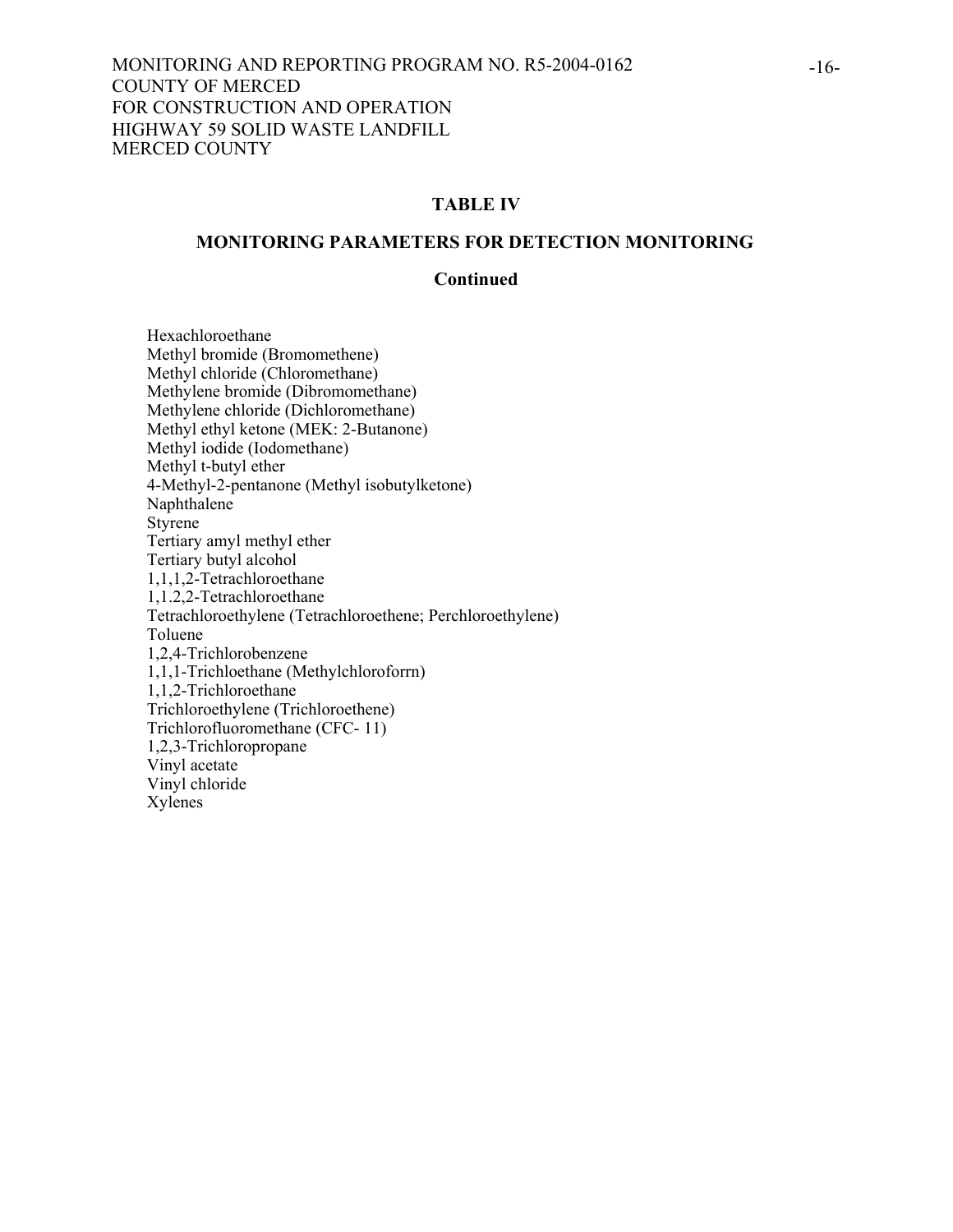#### **TABLE V**

#### **CONSTITUENTS OF CONCERN & APPROVED USEPA ANALYTICAL METHODS**

**Inorganics (dissolved): USEPA Method**

| Aluminum<br>Antimony<br><b>Barium</b><br>Beryllium<br>Cadmium<br>Chromium<br>Cobalt<br>Copper<br>Silver<br>Tin<br>Vanadium<br>Zinc<br><b>Iron</b><br>Manganese<br>Arsenic<br>Lead | 6010<br>7041<br>6010<br>6010<br>7131A<br>6010<br>6010<br>6010<br>6010<br>6010<br>6010<br>6010<br>6010<br>6010<br>7062<br>7421 |
|-----------------------------------------------------------------------------------------------------------------------------------------------------------------------------------|-------------------------------------------------------------------------------------------------------------------------------|
| Mercury<br>Nickel<br>Selenium<br>Thallium<br>Cyanide<br>Sulfide                                                                                                                   | 7470A<br>7521<br>7742<br>7841<br>9010B<br>9030B                                                                               |

#### **Volatile Organic Compounds:**

#### **USEPA Method 8260**

 Acetone Acetonitrile (Methyl cyanide) Acrolein Acrylonitrile Allyl chloride (3-Chloropropene) Benzene Bromochloromethane (Chlorobromomethane) Bromodichloromethane (Dibromochloromethane) Bromoform (Tribromomethane) Carbon disulfide Carbon tetrachloride Chlorobenzene Chloroethane (Ethyl chloride) Chloroform (Trichloromethane) Chloroprene Dibromochloromethane (Chlorodibromomethane) 1,2-Dibromo-3-chloropropane (DBCP)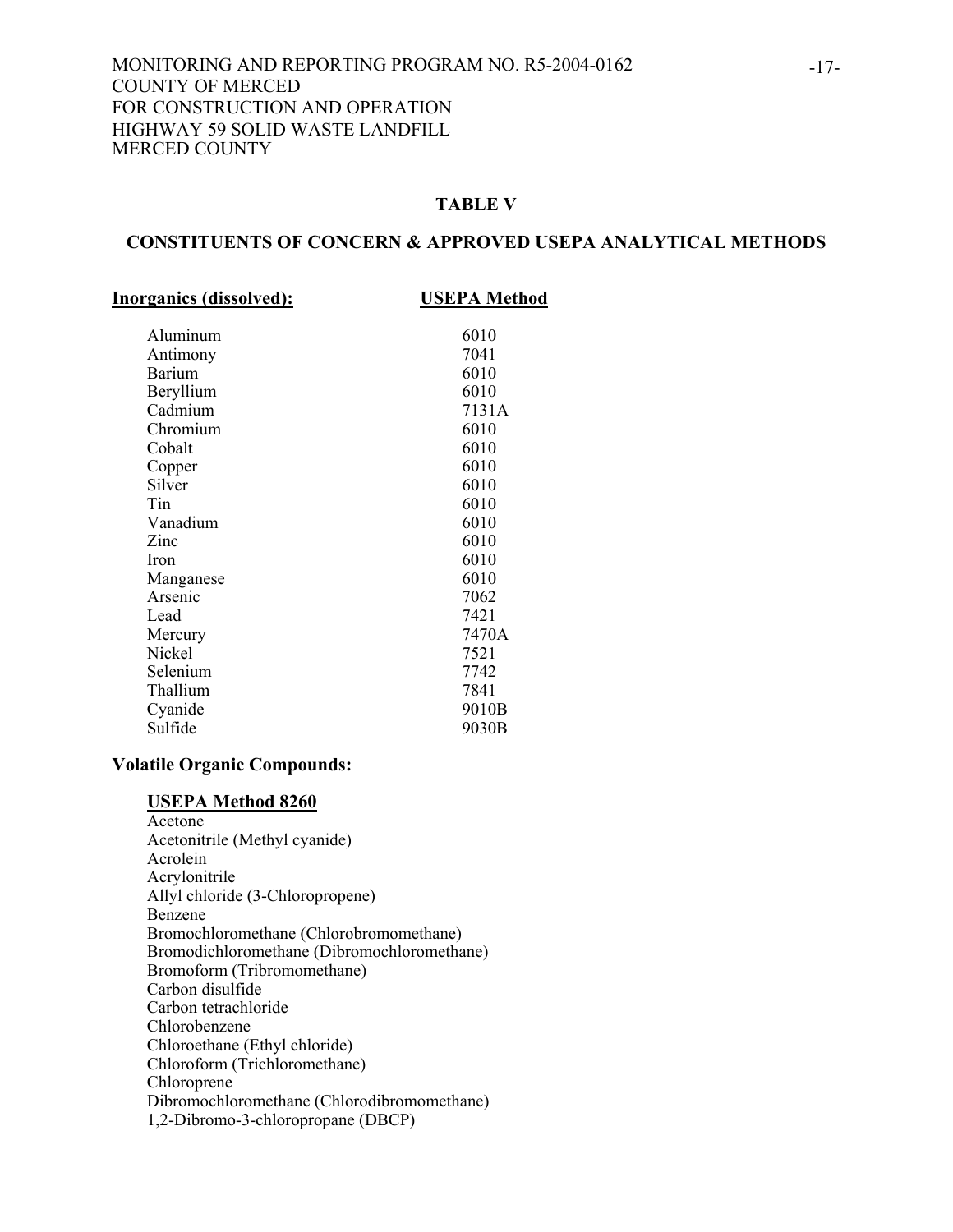## **TABLE V**

#### **CONSTITUENTS OF CONCERN & APPROVED USEPA ANALYTICAL METHODS**

#### **Continued**

1,2-Dibromoethane (Ethylene dibromide; EDB) o-Dichlorobenzene (1,2-Dichlorobenzene) m-Dichlorobenzene (1,3-Dichlorobenzene) p-Dichlorobenzene (1,4-Dichlorobenzene) trans- 1,4-Dichloro-2-butene Dichlorodifluoromethane (CFC 12) 1,1 -Dichloroethane (Ethylidene chloride) 1,2-Dichloroethane (Ethylene dichloride) 1,1 -Dichloroethylene (1, l-Dichloroethene; Vinylidene chloride) cis- l ,2-Dichloroethylene (cis- 1,2-Dichloroethene) trans- l ,2-Dichloroethylene (trans- 1,2-Dichloroethene) 1,2-Dichloropropane (Propylene dichloride) 1,3-Dichloropropane (Trimethylene dichloride) 2,2-Dichloropropane (Isopropylidene chloride) 1,1 -Dichloropropene cis- 1,3-Dichloropropene trans- l ,3-Dichloropropene Di-isopropylether (DIPE) Ethanol Ethyltertiary butyl ether Ethylbenzene Ethyl methacrylate Hexachlorobutadiene Hexachloroethane 2-Hexanone (Methyl butyl ketone) Isobutyl alcohol Methacrylonitrile Methyl bromide (Bromomethane) Methyl chloride (Chloromethane) Methyl ethyl ketone (MEK; 2-Butanone) Methyl iodide (Iodomethane) Methyl t-butyl ether Methyl methacrylate 4-Methyl-2-pentanone (Methyl isobutyl ketone) Methylene bromide (Dibromomethane) Methylene chloride (Dichloromethane) Naphthalene Propionitrile (Ethyl cyanide) Styrene Tertiary amyl methyl ether Tertiary butyl alcohol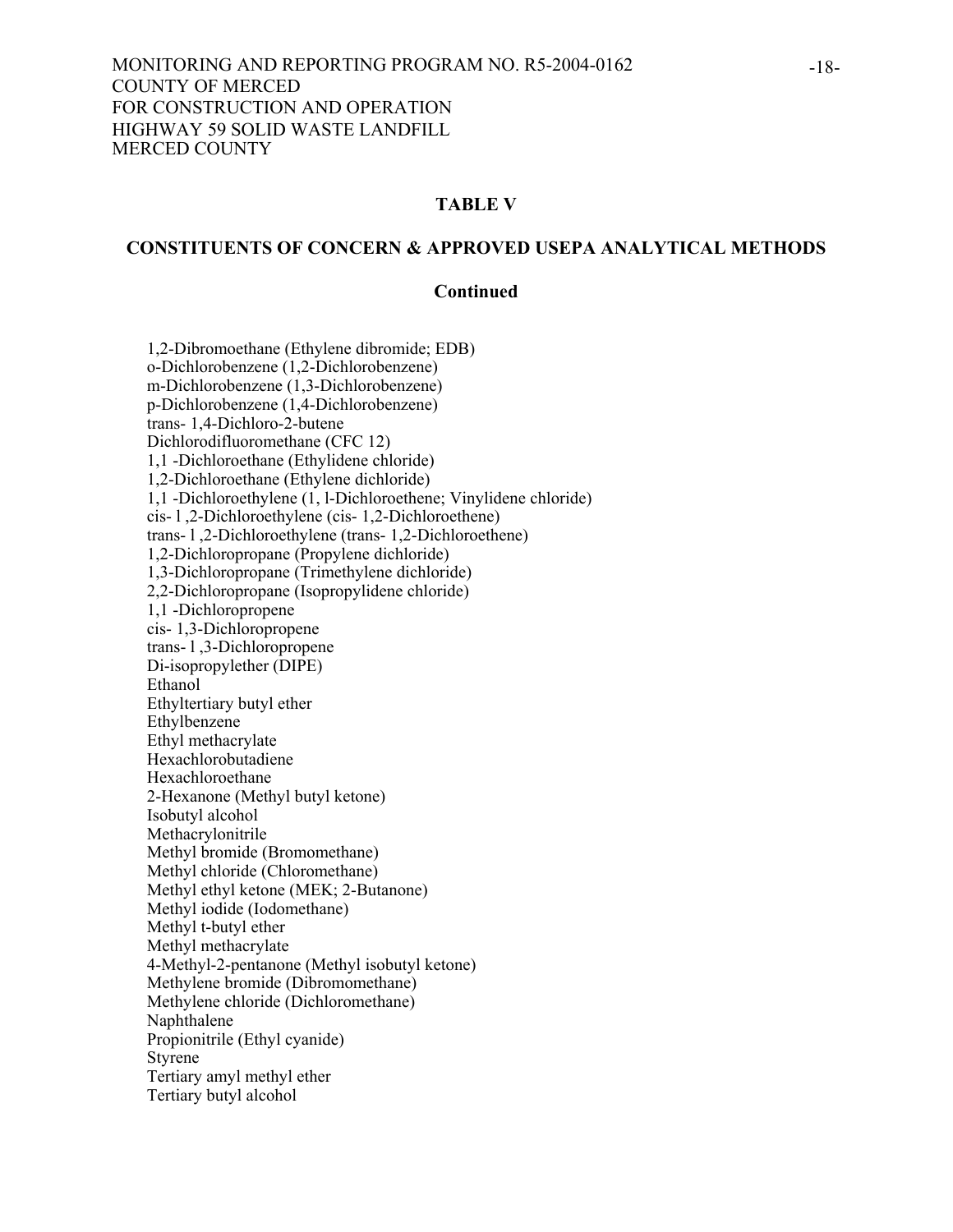## **TABLE V**

## **CONSTITUENTS OF CONCERN & APPROVED USEPA ANALYTICAL METHODS**

#### **Continued**

 1,1,1,2-Tetrachloroethane 1,1,2,2-Tetrachloroethane Tetrachloroethylene (Tetrachloroethene; Perchloroethylene; PCE) Toluene 1,2,4-Trichlorobenzene 1,1,1 -Trichloroethane, Methylchloroform 1,1,2-Trichloroethane Trichloroethylene (Trichloroethene; TCE) Trichlorofluoromethane (CFC- 11) 1,2,3-Trichloropropane Vinyl acetate Vinyl chloride (Chloroethene) Xylene (total)

#### **Semi-Volatile Organic Compounds:**

#### **USEPA Method 8270 - base, neutral, & acid extractables**

 Acenaphthene Acenaphthylene Acetophenone 2-Acetylaminofluorene (2-AAF) Aldrin 4-Aminobiphenyl Anthracene Benzo[a]anthracene (Benzanthracene) Benzo[b]fluoranthene Benzo[k]fluoranthene Benzo[g,h,i]perylene Benzo[a]pyrene Benzyl alcohol Bis(2-ethylhexyl) phthalate alpha-BHC beta-BHC delta-BHC gamma-BHC (Lindane) Bis(2-chloroethoxy)methane Bis(2-chloroethyl) ether (Dichloroethyl ether) Bis(2-chloro-1-methyethyl) ether (Bis(2-chloroisopropyl) ether; DCIP) 4-Bromophenyl phenyl ether Butyl benzyl phthalate (Benzyl butyl phthalate)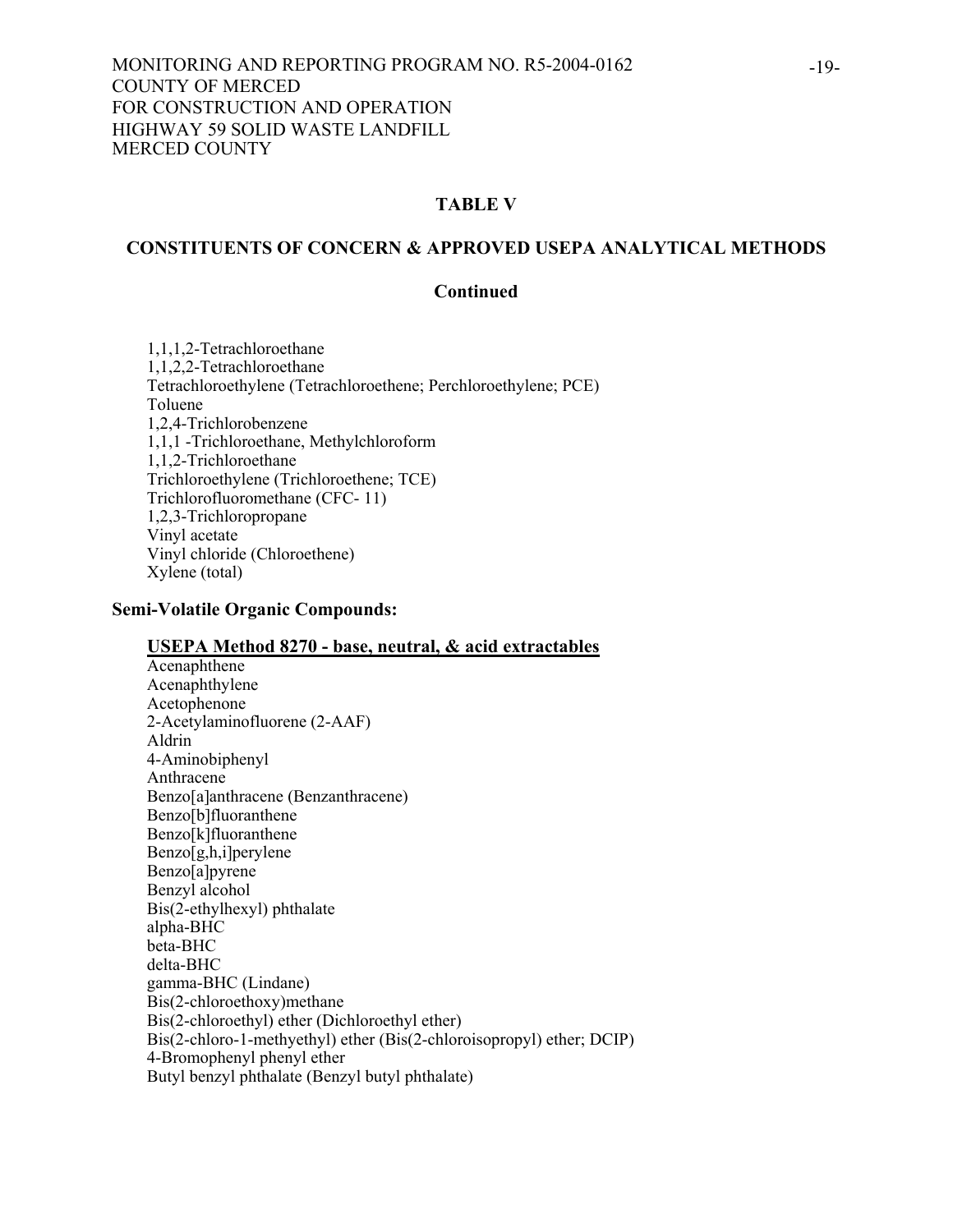## **TABLE V**

## **CONSTITUENTS OF CONCERN & APPROVED USEPA ANALYTICAL METHODS**

#### **Continued**

 Chlordane p-Chloroaniline Chlorobenzilate p-Chloro-m-cresol (4-Chloro-3-methylphenol) 2-Chloronaphthalene 2-Chlorophenol 4-Chlorophenyl phenyl ether Chrysene<sup>1</sup> o-Cresol (2-methylphenol) m-Cresol (3-methylphenol) p-Cresol (4-methylphenol)  $4,4'$ -DDD 4,4'-DDE 4,4'-DDT Diallate Dibenz[a,h]anthracene Dibenzofuran Di-n-butyl phthalate 3,3'-Dichlorobenzidine 2,4-Dichlorophenol 2,6-Dichlorophenol Dieldrin Diethyl phthalate p-(Dimethylamino)azobenzene 7,12-Dimethylbenz[a]anthracene 3,3'-Dimethylbenzidine 2,4-Dimehtylphenol (m-Xylenol) Dimethyl phthalate m-Dinitrobenzene 4,6-Dinitro-o-cresol (4,6-Dinitro-2-methylphenol) 2,4-Dinitrophenol 2,4-Dinitrotoluene 2,6-Dinitrotoluene Di-n-octyl phthalate Diphenylamine Endosulfan I Endosulfan II Endosulfan sulfate Endrin Endrin aldehyde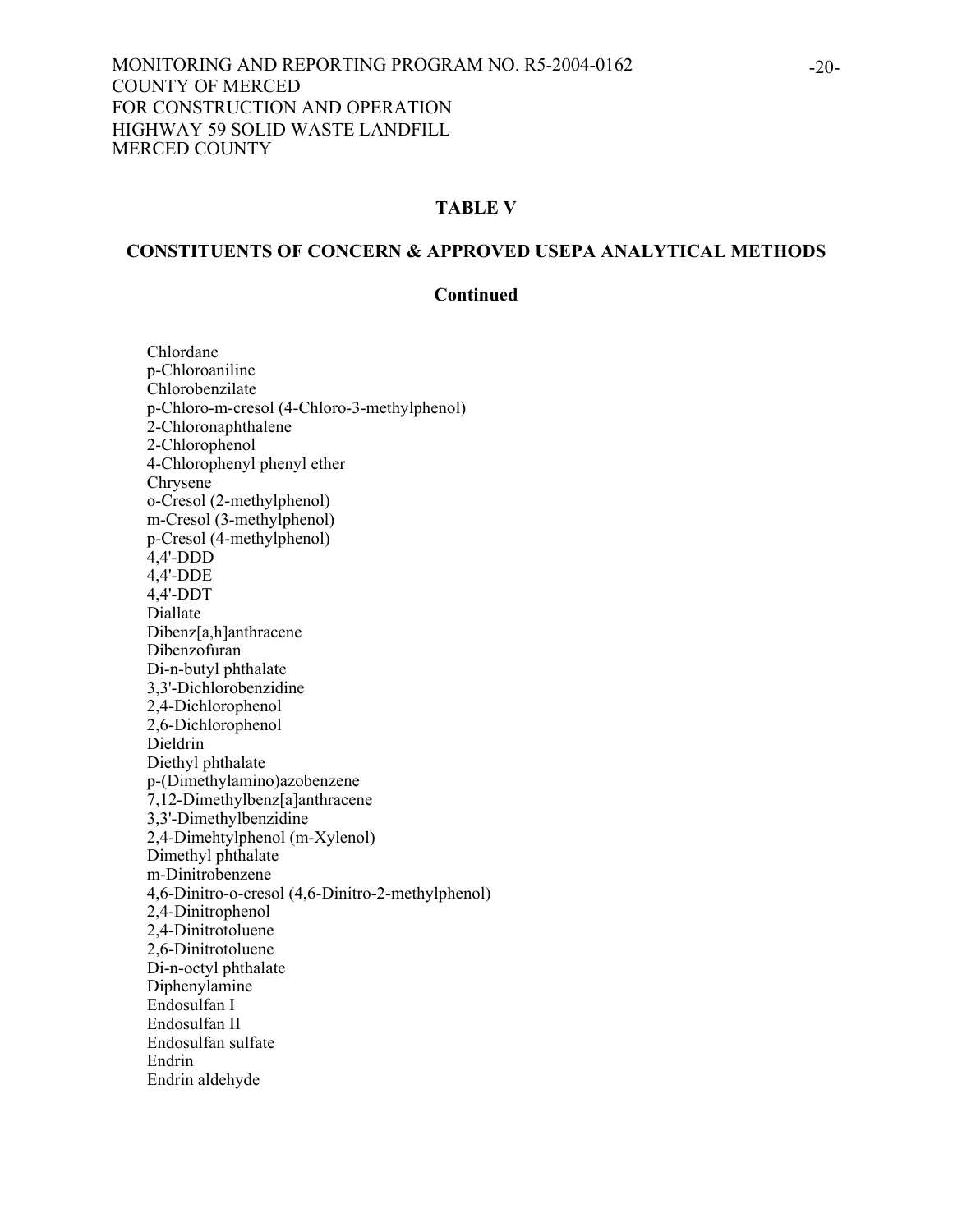## **TABLE V**

#### **CONSTITUENTS OF CONCERN & APPROVED USEPA ANALYTICAL METHODS**

#### **Continued**

Ethyl methanesulfonate Famphur Fluoranthene Fluorene Heptachlor Heptachlor epoxide Hexachlorobenzene Hexachlorocyclopentadiene Hexachloropropene Indeno $(1,2,3-c,d)$ pyrene Isodrin Isophorone Isosafrole Kepone Methapyrilene Methoxychlor 3-Methylcholanthrene Methyl methanesulfonate 2-Methylnaphthalene 1,4-Naphthoquinone 1-Naphthylamine 2-Naphthylamine o-Nitroaniline (2-Nitroaniline) m-Nitroaniline (3-Nitroaniline) p-Nitroaniline (4-Nitroaniline) Nitrobenzene o-Nitrophenol (2-Nitrophenol) p-Nitrophenol (4-Nitrophenol) N-Nitrosodi-n-butylamine (Di-n-butylnitrosamine) N-Nitrosodiethylamine (Diethylnitrosamine) N-Nitrosodimethylamine (Dimethylnitrosamine) N-Nitrosodiphenylamine (Diphenylnitrosamine) N-Nitrosodipropylamine (N-Nitroso-N-dipropylamine; Di-n-propylnitrosamine) N-Nitrosomethylethylamine (Methylethylnitrosamine) N-Nitrosopiperidine N-Nitrosospyrrolidine 5-Nitro-o-toluidine Pentachlorobenzene Pentachloronitrobenzene (PCNB) Pentachlorophenol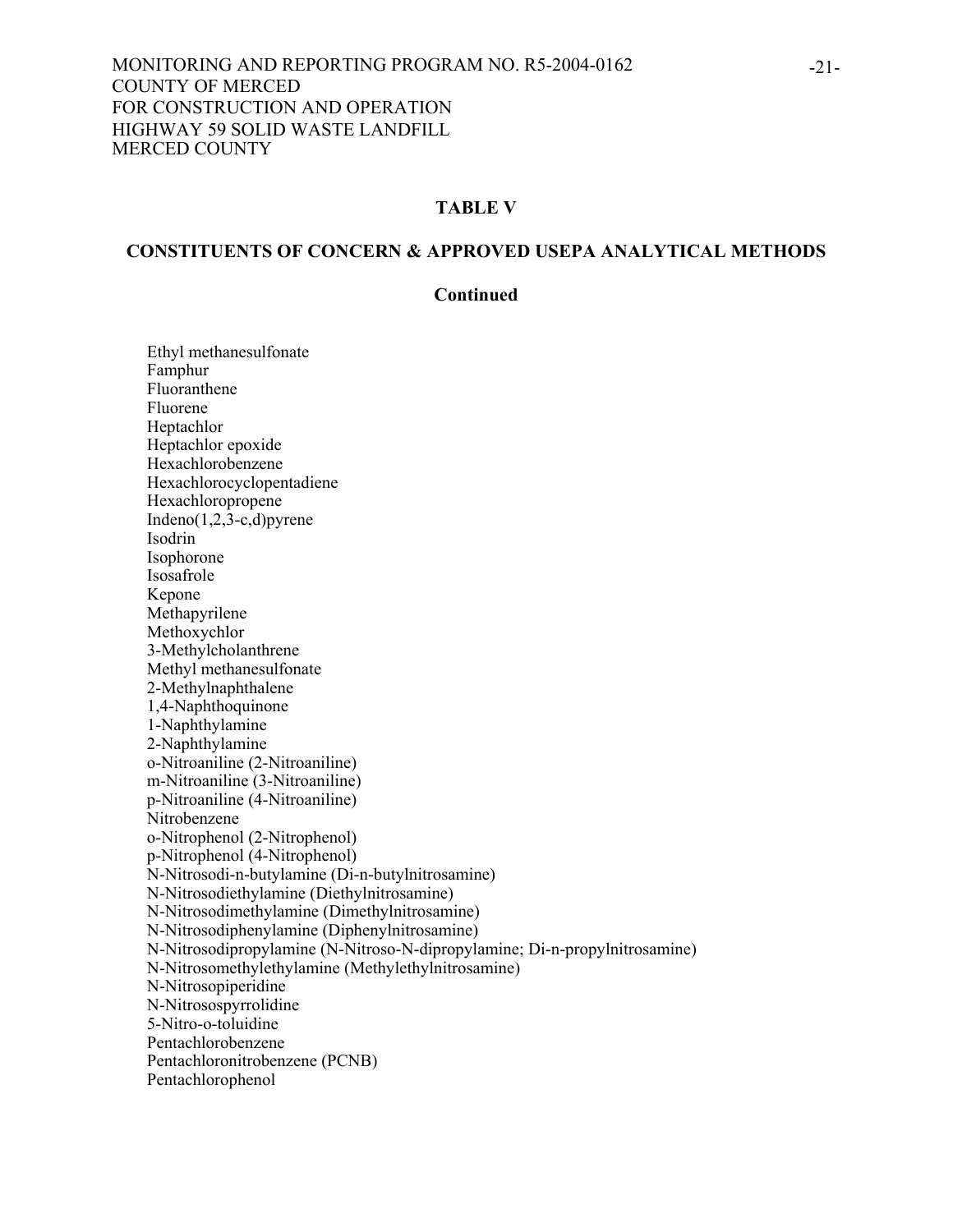## **TABLE V**

#### **CONSTITUENTS OF CONCERN & APPROVED USEPA ANALYTICAL METHODS**

#### **Continued**

Phenacetin Phenanthrene Phenol p-Phenylenediamine Polychlorinated biphenyls (PCBs; Aroclors) Pronamide Pyrene Safrole 1,2,4,5-Tetrachlorobenzene 2,3,4,6-Tetrachlorophenol o-Toluidine Toxaphene 2,4,5-Trichlorophenol 0,0,0-Triethyl phosphorothioate sym-Trinitrobenzene

#### **Chlorophenoxy Herbicides:**

#### **USEPA Method 8l51A**

2,4-D (2,4-Dichlorophenoxyacetic acid) Dinoseb (DNBP; 2-sec-Butyl-4,6-dinitrophenol) Silvex (2,4,5-Trichlorophenoxypropionic acid; 2,4,5-TP) 2,4,5-T (2,4,5-Trichlorophenoxyacetic acid)

#### **Organophosphorus Compounds:**

#### **USEPA Method 8141A**

Atrazine **Chlorpyrifos** 0,0-Diethyl 0-2-pyrazinyl phosphorothioate (Thionazin) Diazinon<sup>1</sup> Dimethoate Disulfoton Ethion Methyl parathion (Parathion methyl) Parathion Phorate Simazine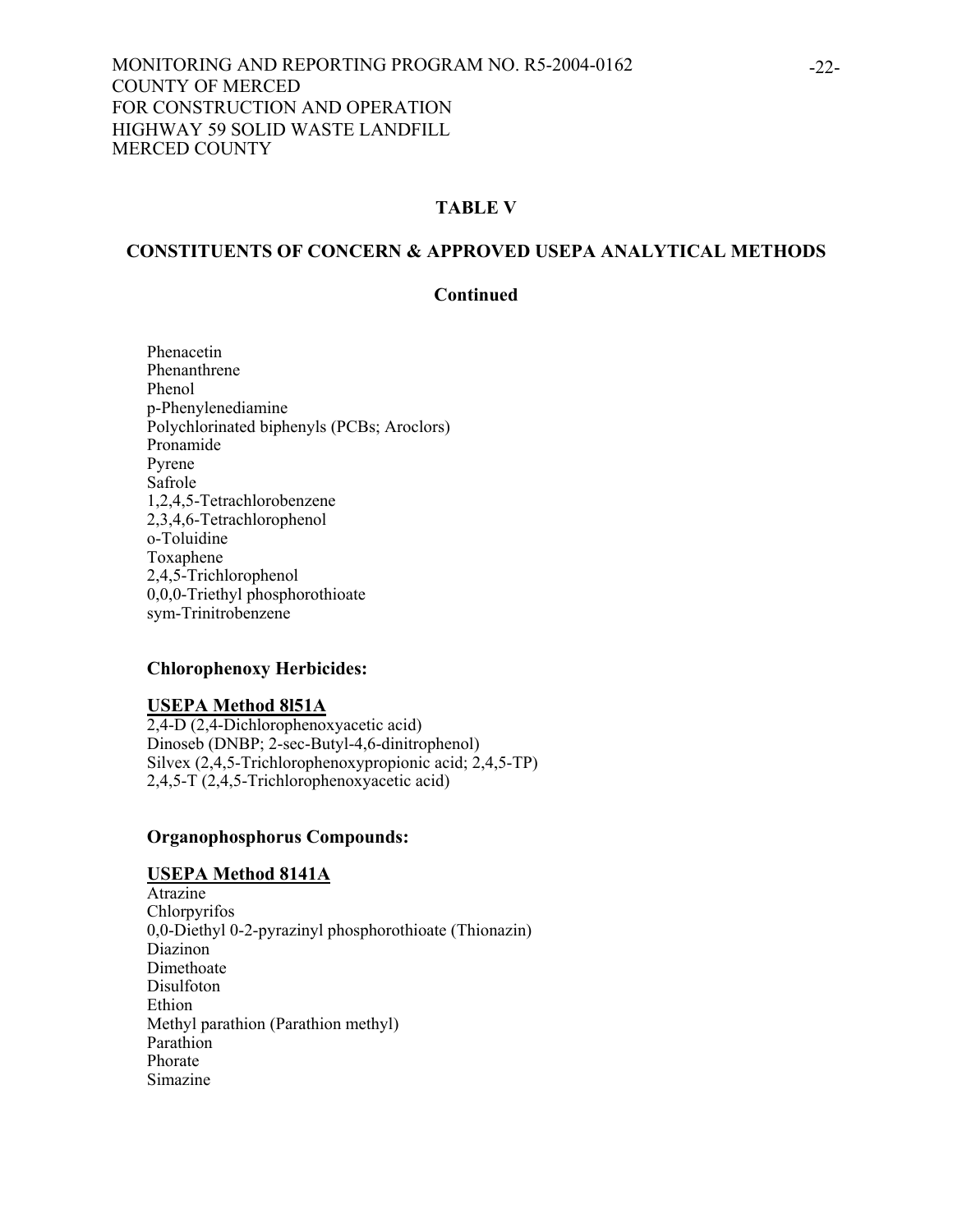#### **TABLE VI**

## **WATER QUALITY PROTECTION STANDARD CONCENTRATION LIMITS**

| Parameter                            | <b>Units</b>  | <b>Monitoring Well Concentration Limits</b> |                  |                                                             |                  |                  |                  |
|--------------------------------------|---------------|---------------------------------------------|------------------|-------------------------------------------------------------|------------------|------------------|------------------|
|                                      | Well No.      | $MW-1$                                      |                  | $MW-2A$ $MW-4A$                                             | $MW-5$           | $MW-6$           | $MW-7$           |
|                                      |               |                                             |                  |                                                             |                  |                  |                  |
| <b>PH</b>                            | Units         |                                             |                  | 7.02-8.53 6.83-8.13 6.56-8.62 6.16-8.74 5.86-8.94 6.72-8.14 |                  |                  |                  |
| <b>Electrical Conductivity</b>       | $\mu$ mhos/cm | 396                                         | 387              | 353                                                         | 436              | 353              | 363              |
|                                      |               |                                             |                  |                                                             |                  |                  |                  |
| Chloride                             | mg/L          | 24                                          | 26               | 24                                                          | 29               | 21               | 22               |
| Sulfate                              | mg/L          | 13                                          | 16               | 16                                                          | 17               | 15               | 16               |
| Nitrate – Nitrogen                   | mg/L          | 84                                          | 66               | 69                                                          | 97               | 37               | 57               |
| <b>Total Dissolved Solids</b>        | mg/L          | 312                                         | 293              | 320                                                         | 372              | 322              | 279              |
| Bicarbonate                          | mg/L          | 136                                         | 117              | 89                                                          | 82               | 124              | 94               |
| Carbonate                            | mg/L          | 5                                           | 5                | 5                                                           | 5                | 5                | 5                |
| Calcium                              | mg/L          | 19                                          | 34               | 23                                                          | 33               | 17               | 17               |
| Magnesium                            | mg/L          | 10                                          | 13               | 9.1                                                         | 14               | 7.8              | 7.0              |
| Sodium                               | mg/L          | 43                                          | 39               | 30                                                          | 31               | 34               | 32               |
| Potasssium                           | mg/L          | 54                                          | 7.9              | 7.3                                                         | 6.8              | 7.2              | 5.1              |
|                                      |               |                                             |                  |                                                             |                  |                  |                  |
| <b>Volatile Organic Constituents</b> | $\mu$ g/L     | MDL <sup>1</sup>                            | MDL <sup>1</sup> | MDL <sup>1</sup>                                            | MDL <sup>1</sup> | MDL <sup>1</sup> | MDL <sup>1</sup> |
| Semivolatile Organic Constituents    | $\mu$ g/L     | MDL <sup>1</sup>                            | MDL <sup>1</sup> | MDL <sup>1</sup>                                            | MDL <sup>1</sup> | MDL <sup>1</sup> | MDL <sup>1</sup> |
| Organophosphorous Constituents       | $\mu$ g/L     | MDL <sup>1</sup>                            | MDL <sup>1</sup> | MDL <sup>1</sup>                                            | MDL <sup>1</sup> | MDL <sup>1</sup> | MDL <sup>1</sup> |
| <b>Chlorinated Herbicides</b>        | $\mu g/L$     | MDL <sup>1</sup>                            | MDL <sup>1</sup> | <b>MDL</b>                                                  | MDL <sup>1</sup> | MDL              | MDL <sup>1</sup> |

 ${}^{1}$ MDL = method detection limit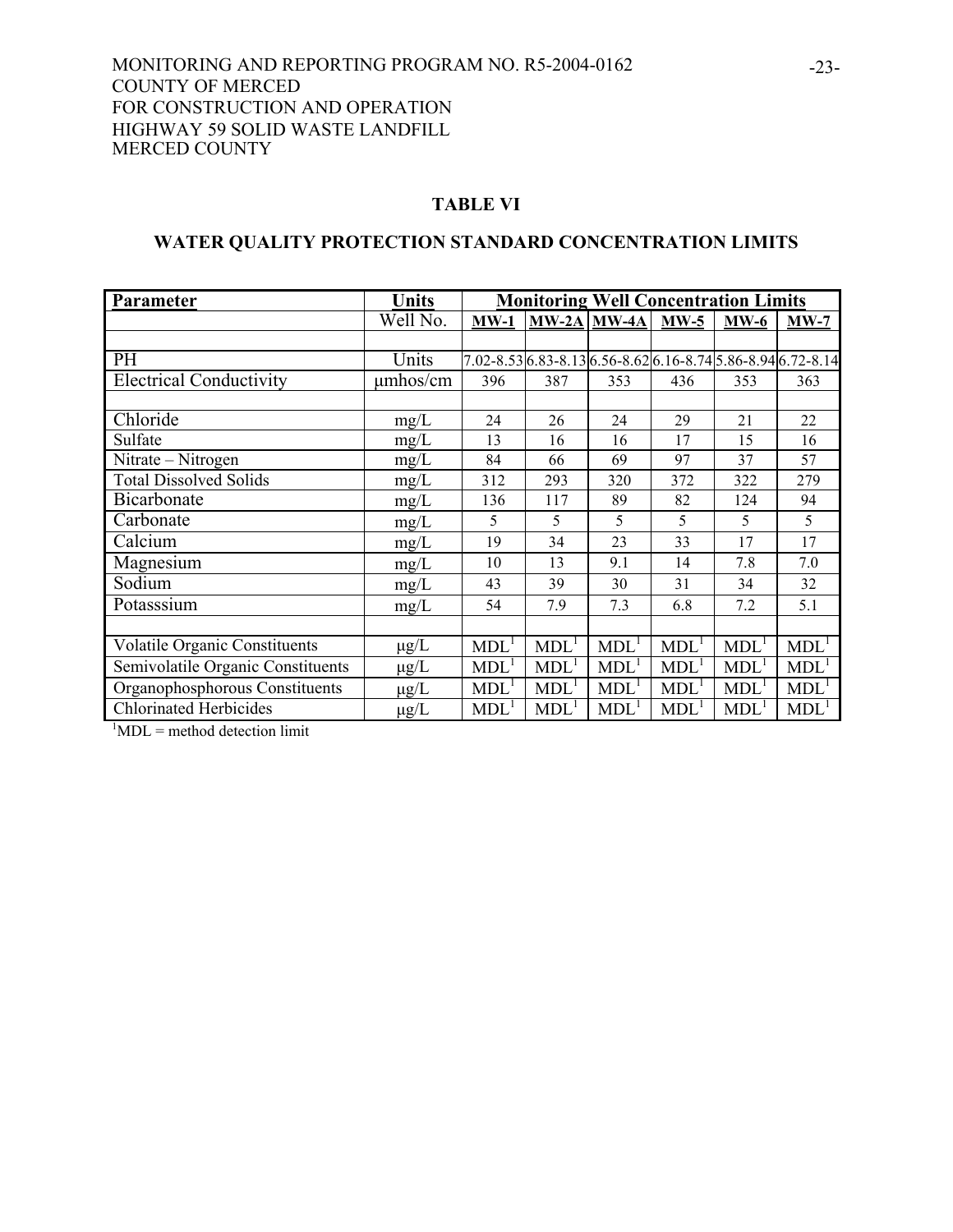## **TABLE VI**

# **WATER QUALITY PROTECTION STANDARD CONCENTRATION LIMITS**

## **Continued**

| Parameter                            | <b>Units</b>  | <b>Monitoring Well Concentration Limits</b> |                  |                  |                  |                    |
|--------------------------------------|---------------|---------------------------------------------|------------------|------------------|------------------|--------------------|
|                                      | Well No.      | $MW-8$                                      | $MW-9$           | $MW-10$          | $MW-11$          | $MW-12$            |
|                                      |               |                                             |                  |                  |                  |                    |
| pH                                   | Units         | NC <sup>2</sup>                             | 7.07-8.33        | 6.79-7.97        | 5.94-7.71        | 6.61-7.75          |
| <b>Electrical Conductivity</b>       | $\mu$ mhos/cm | NC <sup>2</sup>                             | 388              | 1038             | 894              | 674                |
|                                      |               |                                             |                  |                  |                  |                    |
| <b>Chloride</b>                      | mg/L          | 5.0                                         | 24               | 22               | 20               | 23                 |
| Sulfate                              | mg/L          | 3.8                                         | 13               | 13               | 15               | 16                 |
| Nitrate - Nitrogen                   | mg/L          | 3.7                                         | 11               | 11               | 14               | 9.2                |
| <b>Total Dissolved Solids</b>        | mg/L          | NC <sup>2</sup>                             | 296              | 358              | 466              | 364                |
| Bicarbonate                          | mg/L          | NC <sup>2</sup>                             | 116              | 221              | 461              | 314                |
| Carbonate                            | mg/L          | 5                                           | 5                | 5                | 5                | 5                  |
| Calcium                              | mg/L          | 23                                          | 23               | 37               | 61               | 42                 |
| Magnesium                            | mg/L          | 8.7                                         | 9.7              | 14               | 27               | 19                 |
| Sodium                               | mg/L          | 99                                          | 37               | 47               | 58               | 54                 |
| Potasssium                           | mg/L          | 6.1                                         | 4.8              | 5.8              | 6.7              | 6.4                |
|                                      |               |                                             |                  |                  |                  |                    |
| <b>Volatile Organic Constituents</b> | $\mu g/L$     | MDL <sup>1</sup>                            | MDL <sup>1</sup> | MDL <sup>1</sup> | MDL <sup>1</sup> | MDL <sup>1</sup>   |
| Semivolatile Organic Constituents    | $\mu g/L$     | MDL <sup>1</sup>                            | MDL <sup>1</sup> | MDL <sup>1</sup> | MDL <sup>1</sup> | MDL <sup>1</sup>   |
| Organophosphorous Constituents       | $\mu$ g/L     | MDL <sup>1</sup>                            | MDL <sup>1</sup> | MDL <sup>1</sup> | MDL <sup>1</sup> | $MDL$ <sup>1</sup> |
| <b>Chlorinated Herbicides</b>        | $\mu$ g/L     | MDL <sup>1</sup>                            | MDL <sup>1</sup> | MDL <sup>1</sup> | MDL <sup>1</sup> | MDL <sup>1</sup>   |

 ${}^{1}$ MDL = method detection limit

 ${}^{2}NC = not calculated$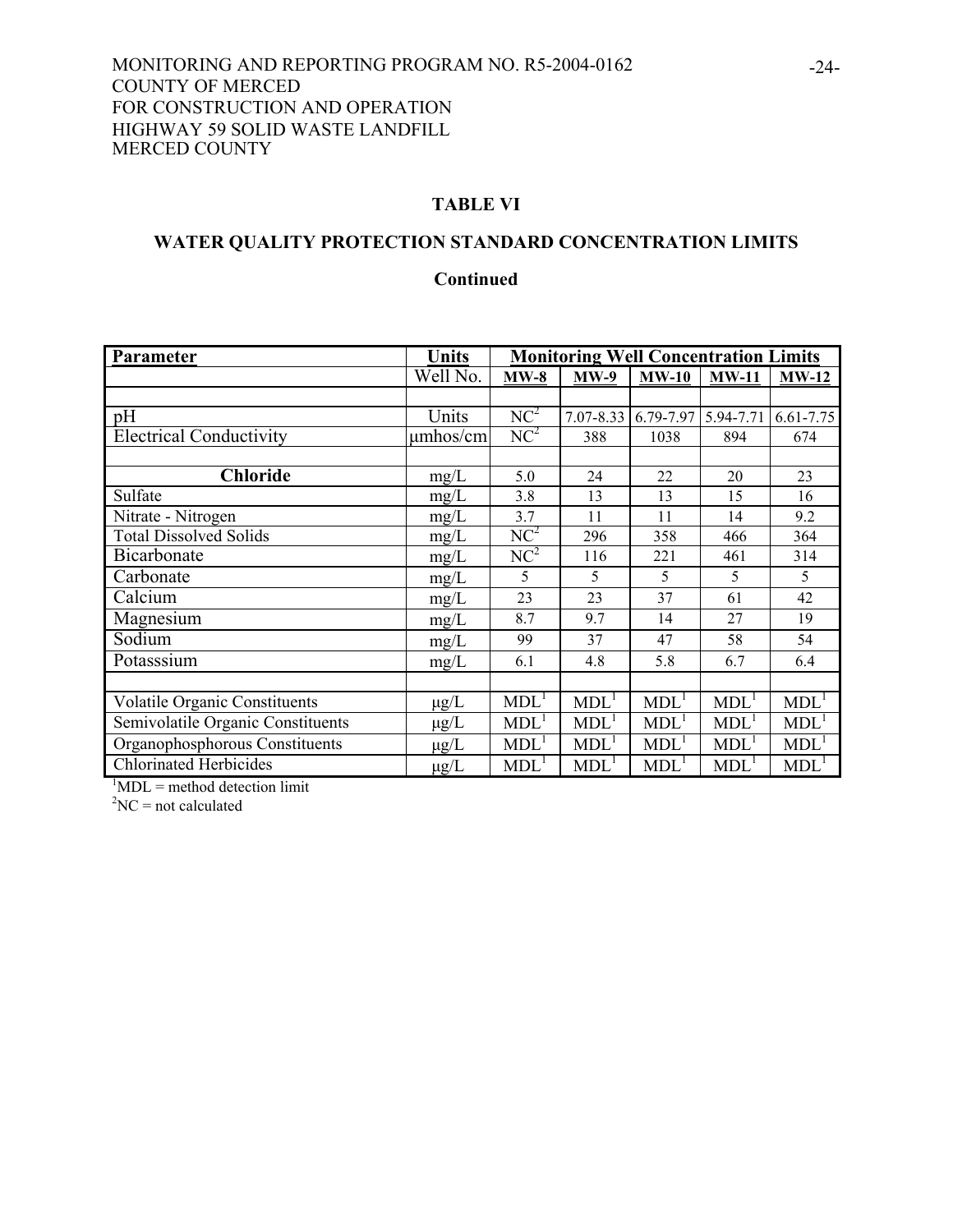#### INFORMATION SHEET

ORDER NO. R5-2004-0162 WASTE DISCHARGE REQUIREMENTS COUNTY OF MERCED FOR CONSTRUCTION AND OPERATION HIGHWAY 59 SOLID WASTE LANDFILL MERCED COUNTY

The County of Merced (Discharger) operates the Highway 59 Landfill about six miles north of the City of Merced. The 164-acre waste management facility contains an existing unlined Class III solid waste management unit (Unit), an existing composite-lined Class III Unit, a Class II surface impoundment, and two stormwater retention basins. The Discharger proposes to construct a new Unit in a 140-acre area north of the existing Units.

The climate in the southern San Joaquin Valley is semi-arid, with hot, dry summers and cool winters. The average annual precipitation is 11.7 inches with a mean pan evaporation of 67.3 inches. The site is not within a 100-year floodplain according to FEMA maps.

The soils immediately underlying the facility were deposited as alluvial fan sediments and consist of poorly-sorted clays, silt, sand and gravel, with some beds of claystone, siltstone, sandstone, and conglomerate. The site is not within a known fault hazard zone.

Surface drainage from the facility flows to Fahrens Creek. Fahrens Creek is tributary to Bear Creek and the San Joaquin River. Storm water runoff is permitted by California General Industrial Storm Water Permit No. 5B24S000444.

The first encountered groundwater is approximately 65 feet below the native ground surface, and fluctuates as much as nine feet. The direction of groundwater flow is toward the southwest, with an average gradient of approximately 0.001 feet per foot. The average groundwater velocity is 1.5 to 1.9 feet per year. Monitoring data indicates background groundwater quality has an electrical conductivity (EC) ranging between 200 and 300 micromhos/cm, with total dissolved solids (TDS) ranging between 140 and 210 mg/l.

Groundwater quality is monitored by eight on-site detection monitoring wells. Six other wells have been installed for monitoring groundwater in the vicinity of the planned northward expansion area. The vadose zone detection monitoring system consists of geomembrane-lined pan lysimeters installed beneath the leachate collection and removal system collection pipes and sumps of the composite-lined Unit. The Discharger has also installed gas monitoring wells along the perimeters of the inactive unlined Units, which serve as vadose zone monitoring devices for the unlined areas.

Leachate generated from the existing lined unit exhibits concentrations of volatile organic constituents and inorganic constituents of concern in excess of water quality standards. In addition, the site's geologic characteristics where the Unit is located do not permit adequate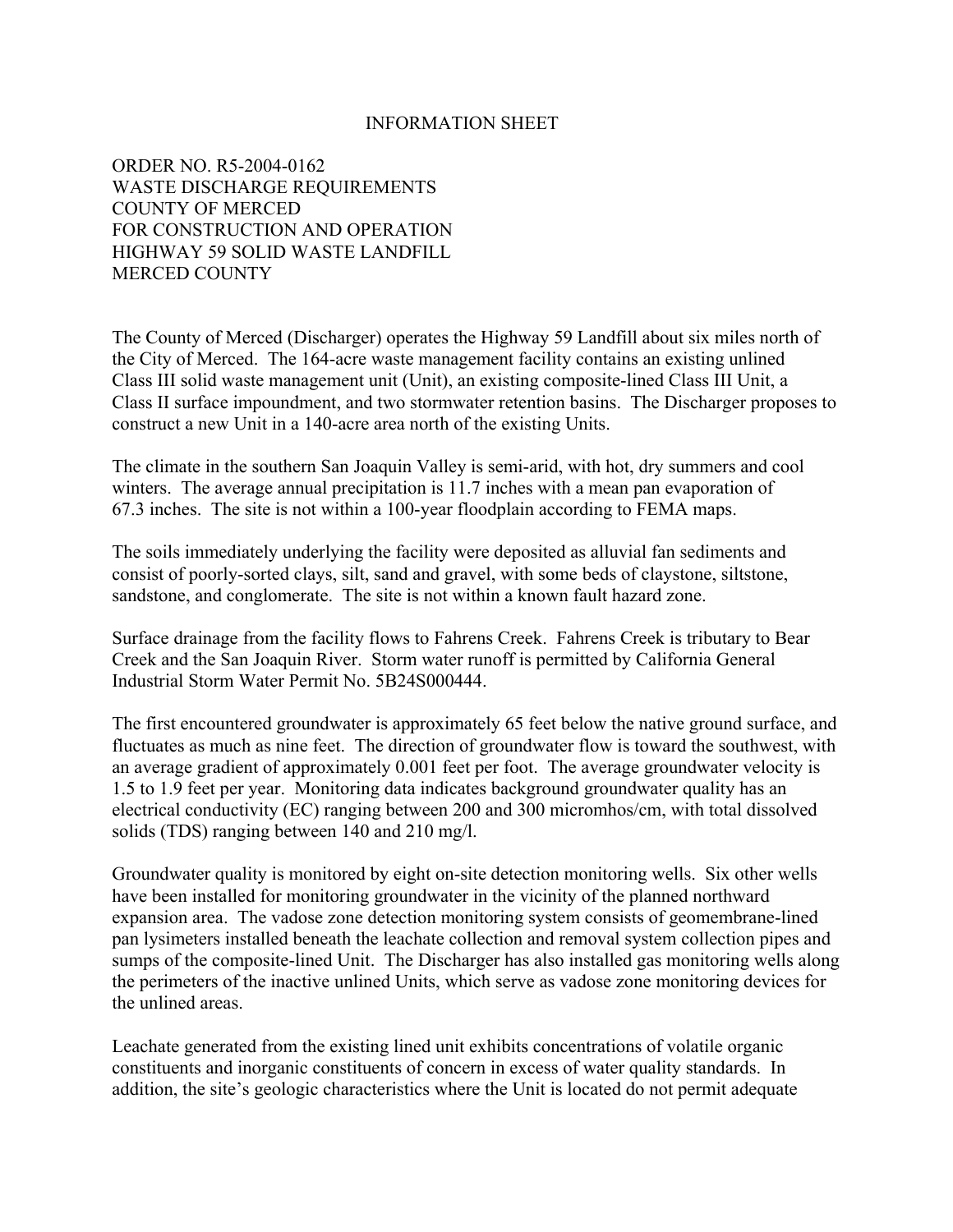attenuation of leachate in the event of a release from the Unit. As such, the leachate is classified as a designated waste, pursuant to the definition of "designated waste" in §13173 of the California Water Code.

The Discharger submitted a demonstration that construction of an engineered alternative singlecomposite liner system will meet the performance standard for a Class III landfill contained in §20310 of Title 27. Therefore, this order requires new landfill units to be constructed with the proposed engineered alternative single-composite liner system. The Discharger also proposes to install pan lysimeters beneath the proposed Unit constructed in the 140-acre expansion area to the north for the purpose of vadose zone monitoring. Two Class II surface impoundments will be constructed for disposal of leachate generated by the proposed landfill Unit. The surface impoundments will require double-composite liner construction.

Volatile organic compounds are often detected in a release from a landfill, and are the primary waste constituents detected in groundwater beneath a municipal solid waste landfill. Since volatile organic compounds are not naturally occurring, and thus have no background value, they are not amenable to the statistical analysis procedures contained in Title 27 for the determination of a release of wastes from a Unit. Title 27 does provide for the non-statistical evaluation of monitoring data that will provide the best assurance of the earliest possible detection of a release from a Unit. However, Title 27 does not specify a specific method for non-statistical evaluation of monitoring data.

The Regional Board may specify a non-statistical data analysis method pursuant to Section 20080(a)(1) of Title 27. In order to provide the best assurance of the earliest possible detection of a release of non-naturally occurring waste constituents from a Unit, this Order specifies a nonstatistical method for the evaluation of monitoring data.

The specified non-statistical method for evaluation of monitoring data in this Order provides two criteria (or triggers) for making the determination that there has been a release of waste constituents from a Unit. The presence of two waste constituents above their respective method detection limit (MDL), or one waste constituent detected above its practical quantitation limit (PQL), indicates that a release of waste from a Unit has occurred. Following an indication of a release, verification testing will be conducted to determine whether there has been a release from the Unit, or there is a source of the detected constituents other than the landfill, or the detection was a false detection. Although the detection of one waste constituent above its MDL is sufficient to provide for the earliest possible detection of a release in accordance with Title 27, the detection of two waste constituents above the MDL as a trigger is appropriate due to the higher risk of false-positive analytical results and the corresponding increase in sampling and analytical expenses from the use of detecting one waste constituent above its MDL as a trigger.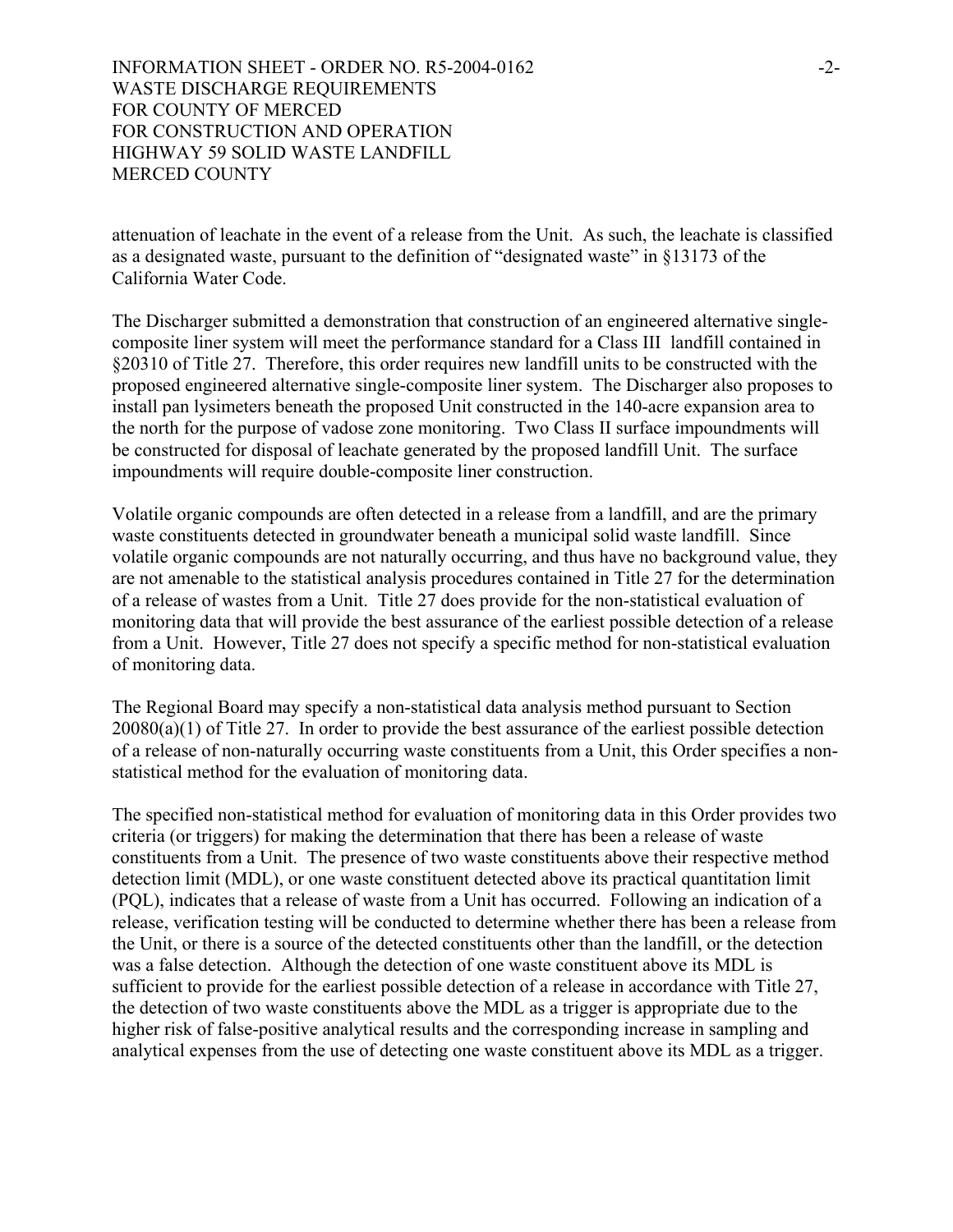INFORMATION SHEET - ORDER NO. R5-2004-0162 WASTE DISCHARGE REQUIREMENTS FOR COUNTY OF MERCED FOR CONSTRUCTION AND OPERATION HIGHWAY 59 SOLID WASTE LANDFILL MERCED COUNTY

The pollutant dichlorodifluoromethane has repeatedly been detected in in well MW-2A at concentrations exceeding the U.S.E.P.A. National Ambient Water Quality Criteria, One-in-a-Million Incremental Cancer Risk Estimate for Health and Welfare Protection (0.19 ug/l). Other constituents detected on two or more consecutive occasions below water quality goals include benzene, toluene, tetrachloroethylene, and trichlorofluoromethane. The Discharger is currently conducting evaluation monitoring in accordance with Cleanup and Abatement Order No. 98-730.

In addition, total dissolved solids (TDS) and electrical conductivity (EC) have consistently been detected in downgradient wells at concentrations exceeding statistically established tolerance limits.

The Discharger has demonstrated that the Unit as proposed avoids on-site wetlands to the maximum extent practicable and where impracticable, the impact is minimized and those impacts are mitigated to ensure no net loss of wetlands. The Discharger has avoided a significant portion of the on-site wetlands and further avoidance is impracticable. The Discharger is required under its federal CWA Section 404 permit and the Biological Opinion to preserve in perpetuity a 168 acre wetland preserve and mitigation area. The Discharger will construct wetland acreage within that the mitigation area in compensation for the acreage lost as part of the Landfill construction.

The Merced County Board of Supervisors certified the final environmental impact report for the facility on 7 December 1999. The Merced County Public Works Department filed a Notice of Determination on 17 September 1999 in accordance with the California Environmental Quality Act (Public Resources Code Section 21000 et seq.) and CEQA guidelines (14 CCR Section 15000 et seq.). The Regional Board considered the environmental impact report and incorporated mitigation measures from the environmental impact report into these waste discharge requirements designed to prevent potentially significant impacts to design facilities and to water quality.

DEE:dee/rac:10/15/2004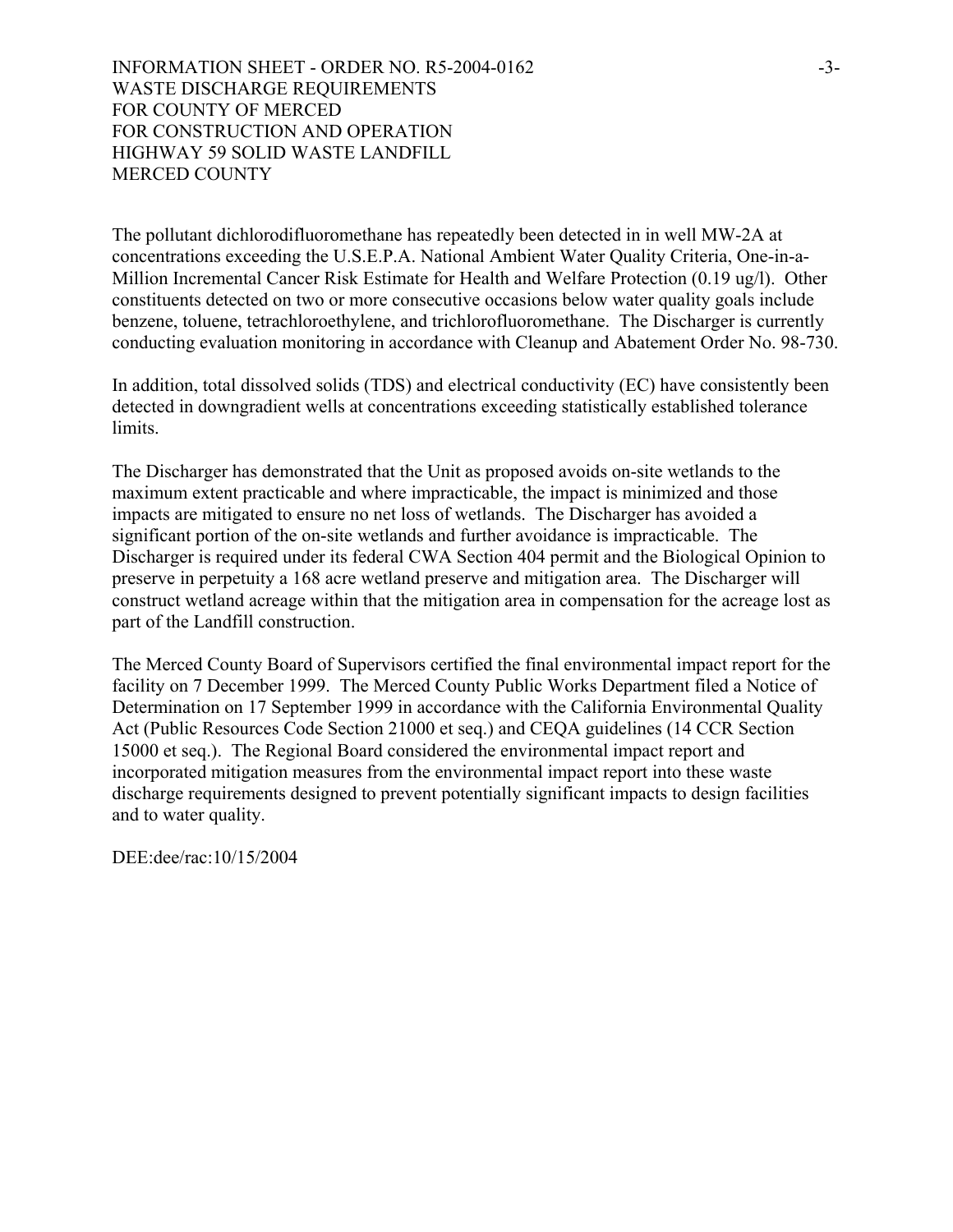